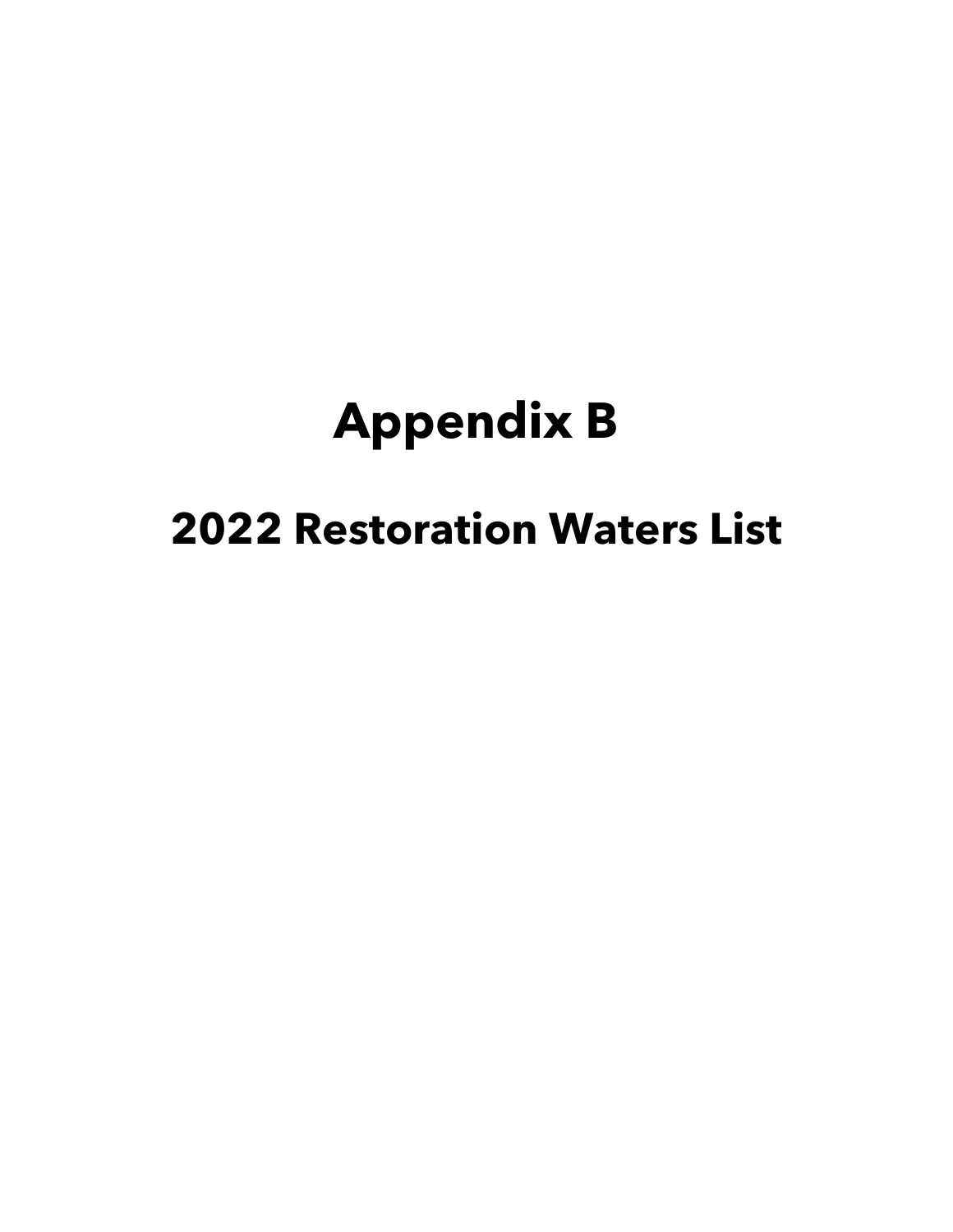| <b>Waterbody Name</b>                                      | <b>Water Type</b>            | <b>Size</b>  | <b>AU</b><br>Category | <b>Cycle</b><br>Listed | Source                      | Pollutant/Cause (WDNR & EPA) Impairment (WDNR)                     |                                                                | <b>Observed Effect (EPA)</b>                                                                                   | Category | <b>Listing TMDL Approval</b><br>Year | <b>WBIC</b>        | WDNR AU ID EPA AU ID |                          | <b>Counties</b>           |
|------------------------------------------------------------|------------------------------|--------------|-----------------------|------------------------|-----------------------------|--------------------------------------------------------------------|----------------------------------------------------------------|----------------------------------------------------------------------------------------------------------------|----------|--------------------------------------|--------------------|----------------------|--------------------------|---------------------------|
| <b>Adell Tributary</b>                                     | <b>RIVER</b>                 | 5.0          | 4A                    | 1998                   | <b>NPS</b>                  | Sediment/Total Suspended Solids                                    | <b>Degraded Habitat</b>                                        | <b>Physical Substrate Habitat Alterations</b>                                                                  | 4A       | 2018                                 | 33000              | 10092                | WI10000275               | Sheboygan                 |
| Alto Creek                                                 | <b>RIVER</b>                 | 6.2          | 4A                    | 1998                   | PS/NPS                      | Sediment/Total Suspended Solids                                    | Low flow alterations, Degraded Habitat                         | Stream Modification, Physical Substrate<br><b>Habitat Alterations</b>                                          | 4A       | 2011                                 | 835900             | 11414                | WI10001261               | Dodge                     |
| <b>Anderson Creek</b>                                      | <b>RIVER</b>                 | 7.3          | 4A                    | 2002                   | <b>PS/NPS</b>               | Sediment/Total Suspended Solids                                    | <b>Degraded Habitat</b>                                        | <b>Physical Substrate Habitat Alterations</b>                                                                  | 4A       | 2020                                 | 133300             | 10987                | WI10000944               | Fond du Lac               |
| <b>Anderson Creek</b>                                      | <b>RIVER</b>                 | 7.3          | 4A                    | 2016                   | <b>PS/NPS</b>               | <b>Total Phosphorus</b>                                            | Degraded Biological Community                                  | <b>Biological Integrity</b>                                                                                    | 4A       | 2020                                 | 133300             | 10987                | WI10000944               | Fond du Lac               |
| <b>Apple Branch</b>                                        | <b>RIVER</b>                 | 2.8          | 4A                    | 1998                   | <b>NPS</b>                  | Sediment/Total Suspended Solids                                    | <b>Elevated Water Temperature</b>                              | Temperature                                                                                                    | 4A       | 2005                                 | 899800             | 18546                | WI10006450               | Lafayette                 |
| Apple Creek                                                | <b>RIVER</b>                 | 19.9         | 4A                    | 1998                   | <b>NPS</b>                  | Sediment/Total Suspended Solids                                    | Elevated Water Temperature, Degraded<br>Habitat                | Temperature, Physical Substrate Habitat<br>Alterations                                                         | 4A       | 2012                                 | 124100             | 10839                | WI10000835               | Brown, Outagamie          |
| <b>Apple Creek</b>                                         | <b>RIVER</b><br><b>RIVER</b> | 4.0<br>19.9  | 4A<br>4A              | 1998<br>1998           | <b>NPS</b><br><b>NPS</b>    | Sediment/Total Suspended Solids                                    | Elevated Water Temperature, Degraded<br>Habitat                | Temperature, Physical Substrate Habitat<br>Alterations                                                         | 4A<br>4A | 2012                                 | 124100<br>124100   | 313933               | WI10008401               | Brown                     |
| Apple Creek<br><b>Apple Creek</b>                          | <b>RIVER</b>                 | 4.0          | 4A                    | 1998                   | <b>NPS</b>                  | <b>Total Phosphorus</b><br><b>Total Phosphorus</b>                 | Low DO<br>Low DO                                               | <b>Dissolved Oxygen</b><br><b>Dissolved Oxygen</b>                                                             | 4A       | 2012<br>2012                         | 124100             | 10839<br>313933      | WI10000835<br>WI10008401 | Brown, Outagamie<br>Brown |
| Ashwaubenon Creek                                          | <b>RIVER</b>                 | 14.2         | 4A                    | 2008                   | <b>PS/NPS</b>               | Sediment/Total Suspended Solids                                    | Degraded Habitat                                               | <b>Physical Substrate Habitat Alterations</b>                                                                  | 4A       | 2012                                 | 122200             | 10834                | WI10000832               | Brown                     |
| <b>Ashwaubenon Creel</b>                                   | <b>RIVER</b>                 | 14.2         | 4A                    | 2008                   | <b>PS/NPS</b>               | <b>Total Phosphorus</b>                                            | Low DO                                                         | <b>Dissolved Oxygen</b>                                                                                        | 4A       | 2012                                 | 122200             | 10834                | WI10000832               | Brown                     |
| <b>Baird Creek</b>                                         | <b>RIVER</b>                 | 3.5          | 4A                    | 2006                   | <b>NPS</b>                  | Sediment/Total Suspended Solids                                    | Degraded Habitat                                               | Physical Substrate Habitat Alterations                                                                         | 4A       | 2012                                 | 118100             | 10681                | WI10000727               | Brown                     |
| <b>Baird Creek</b><br><b>Baird Creek</b>                   | <b>RIVER</b><br><b>RIVER</b> | 9.6<br>3.5   | 4A<br>4A              | 2008<br>2006           | <b>PS/NPS</b><br><b>NPS</b> | Sediment/Total Suspended Solids<br><b>Total Phosphorus</b>         | <b>Degraded Habitat</b><br>Low DO                              | <b>Physical Substrate Habitat Alterations</b><br>Dissolved Oxygen                                              | 4A<br>4A | 2012<br>2012                         | 118100<br>118100   | 10682<br>10681       | WI10000728<br>WI10000727 | Brown<br>Brown            |
| <b>Baird Creek</b>                                         | <b>RIVER</b>                 | 9.6          | 4A                    | 2008                   | <b>PS/NPS</b>               | <b>Total Phosphorus</b>                                            | Low DO                                                         | <b>Dissolved Oxygen</b>                                                                                        | 4A       | 2012                                 | 118100             | 10682                | WI10000728               | Brown                     |
| <b>Baker Creek</b>                                         | <b>RIVER</b>                 | 10.0         | 4A                    | 2006                   | <b>NPS</b>                  | Sediment/Total Suspended Solids                                    | Degraded Habitat                                               | Physical Substrate Habitat Alterations                                                                         | 4A       | 2011                                 | 856000             | 11460                | WI10001295               | Dodge                     |
| <b>Baraboo River</b>                                       | <b>RIVER</b>                 | 28.2         | 4A                    | 2012                   | <b>NPS</b>                  | <b>Total Phosphorus</b>                                            | <b>High Phosphorus Levels</b>                                  | <b>Organic Enrichment</b>                                                                                      | 4A       | 2019                                 | 1271100            | 944741               | WI10026710               | Sauk, Columbia            |
| <b>Baraboo River</b>                                       | <b>RIVER</b>                 | 32.1         | 4A                    | 2014                   | PS/NPS                      | <b>Total Phosphorus</b>                                            | Impairment Unknown                                             | Organic Enrichment                                                                                             | 4A       | 2019                                 | 1271100            | 944788               | WI10010277               | Sauk                      |
| <b>Baraboo River</b>                                       | <b>RIVER</b>                 | 10.3         | 4A                    | 2014                   | <b>PS/NPS</b>               | <b>Total Phosphorus</b>                                            | <b>Impairment Unknown</b>                                      | <b>Organic Enrichment</b>                                                                                      | 4A       | 2019                                 | 1271100            | 12978                | WI10002415               | Monroe                    |
| Baraboo River<br><b>Baraboo River</b>                      | <b>RIVER</b><br><b>RIVER</b> | 11.7<br>14.5 | 4A<br>4A              | 2012<br>2012           | <b>NPS</b><br><b>NPS</b>    | <b>Total Phosphorus</b><br><b>Total Phosphorus</b>                 | Impairment Unknown<br><b>Impairment Unknown</b>                | Organic Enrichment<br><b>Organic Enrichment</b>                                                                | 4A<br>4A | 2019<br>2019                         | 1271100<br>1271100 | 944844<br>944915     | WI8102480<br>WI10010279  | Sauk<br>Juneau            |
| <b>Baraboo River</b>                                       | <b>RIVER</b>                 | 14.6         | 4A                    | 2012                   | <b>NPS</b>                  | <b>Total Phosphorus</b>                                            | Impairment Unknown                                             | Organic Enrichment                                                                                             | 4A       | 2019                                 | 1271100            | 8102482              | WI8102483                | Juneau, Sauk              |
| <b>Baraboo River</b>                                       | <b>RIVER</b>                 | 4.8          | 4A                    | 2014                   | <b>NPS</b>                  | <b>Total Phosphorus</b>                                            | <b>Impairment Unknown</b>                                      | <b>Organic Enrichment</b>                                                                                      | 4A       | 2019                                 | 1271100            | 13023                | WI10002442               | Juneau                    |
| Batavia Creek                                              | <b>RIVER</b>                 | 4.9          | 5A                    | 2014                   | <b>NPS</b>                  | <b>Total Phosphorus</b>                                            | <b>High Phosphorus Levels</b>                                  | Organic Enrichment                                                                                             | 4A       | 2018                                 | 31400              | 10083                | WI10000270               | Sheboygar                 |
| <b>Battle Creek</b>                                        | <b>RIVER</b>                 | 2.8          | 4A                    | 1998                   | <b>NPS</b>                  | Sediment/Total Suspended Solids                                    | <b>Degraded Habitat</b>                                        | <b>Physical Substrate Habitat Alterations</b>                                                                  | 4A       | 2011                                 | 848300             | 11487                | WI10001315               | Waukesha                  |
| Bear Creek                                                 | <b>RIVER</b>                 | 3.6          | 4A                    | 2002                   | <b>NPS</b>                  | Sediment/Total Suspended Solids                                    | Degraded Habitat                                               | Physical Substrate Habitat Alterations                                                                         | 4A       | 2020                                 | 292100             | 10414                | WI10000519               | Outagamie, Waupaca        |
| Bear Creek                                                 | <b>RIVER</b>                 | 3.6          | 4A                    | 2016                   | <b>PS/NPS</b>               | <b>Total Phosphorus</b>                                            | <b>Degraded Biological Community</b>                           | <b>Biological Integrity</b>                                                                                    | 4A       | 2020                                 | 292100             | 10414                | WI10000519               | Outagamie, Waupaca        |
| <b>Bear Creek</b>                                          | <b>RIVER</b>                 | 8.4          | 4A                    | 2020                   | PS/NPS                      | <b>Total Phosphorus</b>                                            | <b>High Phosphorus Levels</b>                                  | Organic Enrichment                                                                                             | 4A       | 2020                                 | 292100             | 10413                | WI10000518               | Outagamie                 |
| <b>Bear Creek</b><br><b>Bear Creek</b>                     | <b>RIVER</b><br><b>RIVER</b> | 1.5<br>6.0   | 4A<br>4A              | 2012<br>2012           | <b>PS/NPS</b><br><b>NPS</b> | <b>Total Phosphorus</b><br><b>Total Phosphorus</b>                 | <b>High Phosphorus Levels</b><br><b>High Phosphorus Levels</b> | <b>Organic Enrichment</b><br>Organic Enrichment                                                                | 4A<br>4A | 2020<br>2020                         | 316000<br>316000   | 9791<br>9792         | WI10000078<br>WI10000079 | Outagamie<br>Outagamie    |
| <b>Bear Creek</b>                                          | <b>RIVER</b>                 | 14.0         | 4A                    | 2014                   | <b>NPS</b>                  | <b>Total Phosphorus</b>                                            | <b>Degraded Biological Community</b>                           | <b>Biological Integrity</b>                                                                                    | 4A       | 2019                                 | 1311600            | 13102                | WI10030863               | Juneau, Monroe            |
| <b>Bear Creek</b>                                          | <b>RIVER</b>                 | 11.7         | 4A                    | 2016                   | <b>PS/NPS</b>               | <b>Total Phosphorus</b>                                            | <b>High Phosphorus Levels</b>                                  | Organic Enrichment                                                                                             | 4A       | 2019                                 | 1398700            | 12317                | WI10008162               | Wood, Portage             |
| <b>Beaver Creek</b>                                        | <b>RIVER</b>                 | 2.7          | 5A                    | 2014                   | <b>PS/NPS</b>               | <b>Total Phosphorus</b>                                            | <b>Impairment Unknown</b>                                      | <b>Organic Enrichment</b>                                                                                      | 4A       | 2018                                 | 20000              | 10008                | WI10000220               | Milwaukee                 |
| <b>Beaver Creek</b>                                        | <b>RIVER</b>                 | 4.0          | 4A                    | 2012                   | <b>NPS</b>                  | <b>Total Phosphorus</b>                                            | <b>Impairment Unknown</b>                                      | Organic Enrichment                                                                                             | 4A       | 2019                                 | 1314000            | 18435                | WI10006033               | Juneau, Monroe            |
| <b>Beaver Creek</b>                                        | <b>RIVER</b>                 | 2.2          | 4A                    | 2018                   | <b>NPS</b>                  | <b>Total Phosphorus</b>                                            | <b>High Phosphorus Levels</b>                                  | <b>Organic Enrichment</b>                                                                                      | 4A       | 2019                                 | 1372300            | 5735909              | WI10038020               | Wood                      |
| <b>Beaver Creek</b>                                        | <b>RIVER</b>                 | 4.0          | 4A                    | 2018                   | <b>NPS</b>                  | <b>Total Phosphorus</b>                                            | High Phosphorus Levels, Impairment<br>Unknown                  | Organic Enrichment                                                                                             | 4A       | 2019                                 | 1372300            | 12237                | WI10001891               | Wood                      |
| Beaver Dam Lake                                            | LAKE                         | 6401.6       | 4A                    | 2010                   | <b>NPS</b>                  | <b>Total Phosphorus</b>                                            | Eutrophication, Excess Algal Growth                            | Eutrophication, Nutrient/Eutrophication<br><b>Biological Indicators</b>                                        | 4A       | 2018                                 | 835100             | 11411                | WI10001258               | Dodge                     |
| <b>Beaver Dam River</b>                                    | <b>RIVER</b>                 | 16.0         | 4A                    | 1998                   | <b>PS/NPS</b>               | Sediment/Total Suspended Solids                                    | Degraded Habitat                                               | Physical Substrate Habitat Alterations                                                                         | 4A       | 2011                                 | 831400             | 356663               | WI10026870               | Dodge                     |
| <b>Beaver Dam River</b><br><b>Beaver Dam River</b>         | <b>RIVER</b><br><b>RIVER</b> | 3.1<br>11.1  | 4A<br>4A              | 1998<br>1998           | <b>PS/NPS</b><br>PS/NPS     | Sediment/Total Suspended Solids<br>Sediment/Total Suspended Solids | <b>Degraded Habitat</b><br>Degraded Habitat                    | <b>Physical Substrate Habitat Alterations</b><br>Physical Substrate Habitat Alterations                        | 4A<br>4A | 2011<br>2011                         | 831400<br>831400   | 356616<br>11397      | WI10008489<br>WI10001245 | Dodge<br>Dodge            |
| <b>Beaver Dam River</b>                                    | <b>RIVER</b>                 | 16.0         | 4A                    | 1998                   | <b>PS/NPS</b>               | <b>Total Phosphorus</b>                                            | Low DO                                                         | <b>Dissolved Oxygen</b>                                                                                        | 4A       | 2011                                 | 831400             | 356663               | WI10026870               | Dodge                     |
| <b>Beaver Dam River</b>                                    | <b>RIVER</b>                 | 3.1          | 4A                    | 1998                   | <b>PS/NPS</b>               | <b>Total Phosphorus</b>                                            | Low DO                                                         | Dissolved Oxygen                                                                                               | 4A       | 2011                                 | 831400             | 356616               | WI10008489               | Dodge                     |
| <b>Beaver Dam River</b>                                    | <b>RIVER</b>                 | 11.1         | 4A                    | 1998                   | <b>PS/NPS</b>               | <b>Total Phosphorus</b>                                            | Low DO, Degraded Biological<br>Community                       | Dissolved Oxygen, Biological Integrity                                                                         | 4A       | 2011                                 | 831400             | 11397                | WI10001245               | Dodge                     |
| Big Eau Pleine Flowage                                     | LAKE                         | 4909.2       | 4A                    | 1998                   | <b>NPS</b>                  | <b>Total Phosphorus</b>                                            | Low DO, Eutrophication, Excess Algal<br>Growth                 | Dissolved Oxygen, Physical Substrate<br>Habitat Alterations, Nutrient/<br>Eutrophication Biological Indicators | 4A       | 2019                                 | 1427400            | 352690               | WI10026869               | Marathon                  |
| <b>Big Eau Pleine River</b>                                | <b>RIVER</b>                 | 23.3         | 4A                    | 1998                   | <b>NPS</b>                  | <b>Total Phosphorus</b>                                            | Low DO                                                         | <b>Dissolved Oxygen</b>                                                                                        | 4A       | 2019                                 | 1427200            | 886772               | WI10008860               | Marathon                  |
| <b>Big Eau Pleine River</b><br><b>Big Eau Pleine River</b> | <b>RIVER</b><br><b>RIVER</b> | 5.2<br>16.6  | 4A<br>4A              | 1998<br>1998           | <b>NPS</b><br><b>NPS</b>    | <b>Total Phosphorus</b><br><b>Total Phosphorus</b>                 | Low DO<br>Low DO                                               | Dissolved Oxygen<br><b>Dissolved Oxygen</b>                                                                    | 4A<br>4A | 2019<br>2019                         | 1427200<br>1427200 | 12399<br>12398       | WI10001999<br>WI10001998 | Marathon<br>Marathon      |
| <b>Big Patch Creek</b>                                     | <b>RIVER</b>                 | 5.0          | 4A                    | 1998                   | <b>NPS</b>                  | Sediment/Total Suspended Solids                                    | Degraded Habitat                                               | Physical Substrate Habitat Alterations                                                                         | 4A       | 2006                                 | 944600             | 13894                | WI10002962               | Grant                     |
| <b>Big Rib River</b>                                       | <b>RIVER</b>                 | 5.1          | 4A                    | 2018                   | <b>PS/NPS</b>               | <b>Total Phosphorus</b>                                            | <b>Impairment Unknown</b>                                      | <b>Organic Enrichment</b>                                                                                      | 4A       | 2019                                 | 1451800            | 886912               | WI10040432               | Taylor                    |
| <b>Big Rib River</b>                                       | <b>RIVER</b>                 | 5.2          | 4A                    | 2018                   | PS/NPS                      | <b>Total Phosphorus</b>                                            | Impairment Unknown                                             | Organic Enrichment                                                                                             | 4A       | 2019                                 | 1451800            | 1443175              | WI10040433               | Taylor                    |
| <b>Big Twin Lake</b>                                       | LAKE                         | 73.9         | 4A                    | 2014                   | <b>NPS</b>                  | <b>Total Phosphorus</b>                                            | <b>Excess Algal Growth</b>                                     | Nutrient/Eutrophication Biological<br>Indicators                                                               | 4A       | 2020                                 | 146500             | 11025                | WI10000971               | <b>Green Lake</b>         |
| <b>Black Creek</b>                                         | <b>RIVER</b>                 | 11.7         | 4A                    | 2016                   | <b>PS/NPS</b>               | <b>Total Phosphorus</b>                                            | Degraded Biological Community                                  | <b>Biological Integrity</b>                                                                                    | 4A       | 2020                                 | 317100             | 337866               | WI10008454               | Outagamie, Shawano        |
| <b>Black Creek</b>                                         | <b>RIVER</b>                 | 14.7         | 4A                    | 2014                   | <b>PS/NPS</b>               | <b>Total Phosphorus</b>                                            | <b>Impairment Unknown</b>                                      | <b>Organic Enrichment</b>                                                                                      | 4A       | 2019                                 | 1458200            | 12474                | WI10029280               | Marathon                  |
| <b>Black Creek</b><br><b>Black Earth Creek</b>             | <b>RIVER</b><br><b>RIVER</b> | 5.0<br>7.0   | 4A<br>4B              | 2014<br>2018           | <b>NPS</b><br><b>PS/NPS</b> | <b>Total Phosphorus</b><br><b>Total Phosphorus</b>                 | Impairment Unknown                                             | Organic Enrichment<br><b>Biological Integrity</b>                                                              | 4A<br>4B | 2019                                 | 1458200<br>1248600 | 12475<br>13474       | WI10029281<br>WI10036240 | Marathon<br>Dane, Iowa    |
| <b>Black Earth Creek</b>                                   | <b>RIVER</b>                 | 4.1          | 4B                    | 2016                   | <b>PS/NPS</b>               | <b>Unknown Pollutant</b>                                           | Degraded Biological Community<br>Degraded Biological Community | <b>Biological Integrity</b>                                                                                    | 4B       |                                      | 1248600            | 5696531              | WI10036241               | Dane                      |
| <b>Black Otter Lake (Hortonville)</b>                      | LAKE                         | 78.2         | 4A                    | 2016                   | <b>PS/NPS</b>               | <b>Total Phosphorus</b>                                            | High Phosphorus Levels, Excess Algal<br>Growth                 | Organic Enrichment,<br>Nutrient/Eutrophication Biological<br>Indicators                                        | 4A       | 2020                                 | 315600             | 9789                 | WI10000076               | Outagamie                 |
| <b>Blackhawk Creek</b>                                     | <b>RIVER</b>                 | 2.0          | 4A                    | 1998                   | <b>NPS</b>                  | Sediment/Total Suspended Solids                                    | Degraded Habitat, Turbidity                                    | Physical Substrate Habitat Alterations,<br>Turbidity                                                           | 4A       | 2011                                 | 797000             | 11628                | WI10001429               | Rock                      |
| <b>Bower Creek</b>                                         | <b>RIVER</b>                 | 3.0          | 4A                    | 2008                   | <b>NPS</b>                  | Sediment/Total Suspended Solids                                    | <b>Degraded Habitat</b>                                        | <b>Physical Substrate Habitat Alterations</b>                                                                  | 4A       | 2012                                 | 118400             | 10683                | WI10000729               | Brown                     |
| <b>Bower Creek</b>                                         | <b>RIVER</b>                 | 10.0         | 4A                    | 2008                   | <b>NPS</b>                  | Sediment/Total Suspended Solids                                    | Degraded Habitat                                               | Physical Substrate Habitat Alterations                                                                         | 4A       | 2012                                 | 118400             | 10684                | WI10000730               | Brown                     |
| <b>Bower Creek</b><br><b>Bower Creek</b>                   | <b>RIVER</b><br><b>RIVER</b> | 10.0<br>3.0  | 4A<br>4A              | 2008<br>2008           | <b>NPS</b><br><b>NPS</b>    | <b>Total Phosphorus</b><br><b>Total Phosphorus</b>                 | Low DO<br>Low DO, Degraded Biological<br>Community             | <b>Dissolved Oxygen</b><br>Dissolved Oxygen, Biological Integrity                                              | 4A<br>4A | 2012<br>2012                         | 118400<br>118400   | 10684<br>10683       | WI10000730<br>WI10000729 | Brown<br>Brown            |
| <b>Braezels Branch</b>                                     | <b>RIVER</b>                 | 4.1          | 4A                    | 1998                   | <b>NPS</b>                  | Sediment/Total Suspended Solids                                    | <b>Degraded Habitat</b>                                        | <b>Physical Substrate Habitat Alterations</b>                                                                  | 4A       | 2005                                 | 900700             | 13695                | WI10002846               | Green, Lafayette          |
| <b>Brewer Creek</b>                                        | <b>RIVER</b>                 | 6.7          | 4A                    | 2014                   | <b>NPS</b>                  | <b>Total Phosphorus</b>                                            | Degraded Biological Community                                  | <b>Biological Integrity</b>                                                                                    | 4A       | 2019                                 | 1305000            | 18447                | WI10006388               | Juneau                    |
| <b>Brewer Creek</b>                                        | <b>RIVER</b>                 | 2.1          | 4A                    | 2014                   | <b>NPS</b>                  | <b>Total Phosphorus</b>                                            | <b>Impairment Unknown</b>                                      | <b>Organic Enrichment</b>                                                                                      | 4A       | 2019                                 | 1305000            | 13069                | WI10026559               | Juneau                    |
| <b>Buckskin School Creek</b>                               | <b>RIVER</b>                 | 6.7          | 4A                    | 1998                   | <b>NPS</b>                  | Sediment/Total Suspended Solids                                    | Degraded Habitat                                               | Physical Substrate Habitat Alterations                                                                         | 4A       | 2005                                 | 897300             | 13685                | WI10002841               | Green                     |
| <b>Buell Valley Creek</b>                                  | <b>RIVER</b>                 | 2.3          | 4A                    | 1998                   | <b>NPS</b>                  | Sediment/Total Suspended Solids                                    | <b>Degraded Habitat</b>                                        | <b>Physical Substrate Habitat Alterations</b>                                                                  | 4A       | 2005                                 | 1813100            | 14460                | WI10003331               | <b>Buffalo</b>            |
| <b>Burgy Creek</b>                                         | <b>RIVER</b>                 | 11.0         | 4A                    | 2004                   | <b>NPS</b>                  | Sediment/Total Suspended Solids                                    | <b>Elevated Water Temperature</b>                              | Temperature                                                                                                    | 4A       | 2005                                 | 880500             | 13638                | WI10002810               | Green                     |

### 2022 Restoration Waters List - Page 1 of 9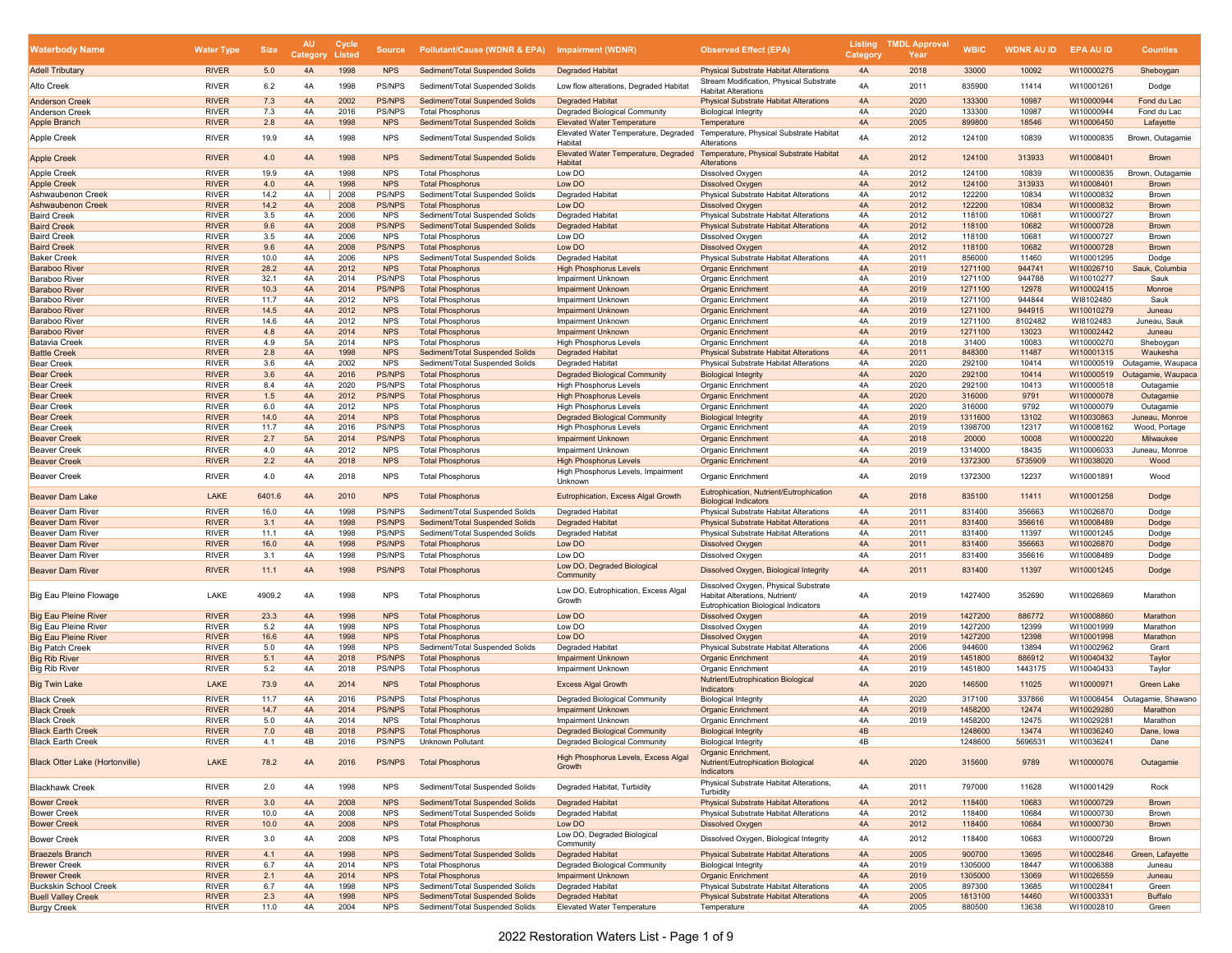| Waterbody Name                            | <b>Water Type</b>            | <b>Size</b> | <b>AU</b><br>Category | <b>Cycle</b><br>Listed | <b>Source</b>            | Pollutant/Cause (WDNR & EPA) Impairment (WDNR)                     |                                            | <b>Observed Effect (EPA)</b>                                                                   | Category | <b>Listing TMDL Approval</b><br>Year | <b>WBIC</b>      | WDNR AU ID EPA AU ID |                          | <b>Counties</b>     |
|-------------------------------------------|------------------------------|-------------|-----------------------|------------------------|--------------------------|--------------------------------------------------------------------|--------------------------------------------|------------------------------------------------------------------------------------------------|----------|--------------------------------------|------------------|----------------------|--------------------------|---------------------|
| <b>Butler Ditch</b>                       | <b>RIVER</b>                 | 2.9         | 5A                    | 2010                   | <b>NPS</b>               | <b>Fecal Coliform</b>                                              | Recreational Restrictions - Pathogens      | Pathogens                                                                                      | 4A       | 2018                                 | 18100            | 10040                | WI10000245               | Waukesha            |
| <b>Byron Creek</b>                        | <b>RIVER</b>                 | 1.7         | 4A                    | 2006                   | <b>NPS</b>               | Sediment/Total Suspended Solids                                    | <b>Degraded Habitat</b>                    | <b>Physical Substrate Habitat Alterations</b>                                                  | 4A       | 2020                                 | 137400           | 1452243              | WI10023506               | Fond du Lac         |
|                                           |                              |             |                       |                        |                          |                                                                    | Low DO. Elevated Water Temperature.        | Dissolved Oxygen, Temperature,                                                                 |          |                                      |                  |                      |                          |                     |
| <b>Byron Creek</b>                        | <b>RIVER</b>                 | 5.6         | 4A                    | 2006                   | <b>NPS</b>               | Sediment/Total Suspended Solids                                    | <b>Degraded Habitat</b>                    | <b>Physical Substrate Habitat Alterations</b>                                                  | 4A       | 2020                                 | 137400           | 10995                | WI10000951               | Fond du Lac         |
| <b>Byron Creek</b>                        | <b>RIVER</b>                 | 1.7         | 4A                    | 2018                   | PS/NPS                   | <b>Total Phosphorus</b>                                            | <b>High Phosphorus Levels</b>              | Organic Enrichment                                                                             | 4A       | 2020                                 | 137400           | 1452243              | WI10023506               | Fond du Lac         |
| <b>Byron Creek</b>                        | <b>RIVER</b>                 | 5.6         | 4A                    | 2018                   | <b>PS/NPS</b>            | <b>Total Phosphorus</b>                                            | <b>Impairment Unknown</b>                  | <b>Organic Enrichment</b>                                                                      | 4A       | 2020                                 | 137400           | 10995                | WI10000951               | Fond du Lac         |
| <b>Calamus Creek</b>                      | <b>RIVER</b>                 | 17.0        | 4A                    | 2006                   | <b>NPS</b>               | Sediment/Total Suspended Solids                                    | Degraded Habitat                           | <b>Physical Substrate Habitat Alterations</b>                                                  | 4A       | 2011                                 | 834900           | 11423                | WI10026117               | Dodge               |
| <b>Calamus Creek</b>                      | <b>RIVER</b>                 | 17.0        | 4A                    | 2012                   | <b>NPS</b>               | <b>Total Phosphorus</b>                                            | <b>Degraded Biological Community</b>       | <b>Biological Integrity</b>                                                                    | 4A       | 2011                                 | 834900           | 11423                | WI10026117               | Dodge               |
| Carpenter Creek                           | <b>RIVER</b>                 | 6.1         | 4A                    | 2002                   | <b>NPS</b>               | Sediment/Total Suspended Solids                                    | Degraded Habitat                           | <b>Physical Substrate Habitat Alterations</b>                                                  | 4A       | 2004                                 | 248800           | 10784                | WI10000805               | Waushara            |
| <b>Casper Creek</b>                       | <b>RIVER</b>                 | 2.4         | 4A                    | 1998                   | <b>NPS</b>               | Sediment/Total Suspended Solids                                    | <b>Degraded Habitat</b>                    | <b>Physical Substrate Habitat Alterations</b>                                                  | 4A       | 2011                                 | 832100           | 11401                | WI10001249               | Dodge               |
| Castle Rock Flowage                       | LAKE                         | 12385.7     | 4A                    | 1998                   | <b>PS/NPS</b>            | <b>Total Phosphorus</b>                                            | Eutrophication, High Phosphorus Levels     | Eutrophication, Organic Enrichment                                                             | 4A       | 2019                                 | 1345700          | 424081               | WI10008631               | Adams, Juneau       |
|                                           |                              |             |                       |                        |                          |                                                                    |                                            |                                                                                                |          |                                      |                  |                      |                          |                     |
| <b>Cat Creek</b>                          | <b>RIVER</b>                 | 2.3         | 4A                    | 2014                   | <b>NPS</b>               | <b>Total Phosphorus</b>                                            | <b>High Phosphorus Levels</b>              | <b>Organic Enrichment</b>                                                                      | 4A       | 2019                                 | 1370700          | 12232                | WI10001887               | Wood                |
| Cazenovia Branch                          | <b>RIVER</b>                 | 0.7         | 4A                    | 2014                   | <b>NPS</b>               | <b>Total Phosphorus</b>                                            | Impairment Unknown                         | Organic Enrichment                                                                             | 4A       | 2019                                 | 1283100          | 13010                | WI10030060               | Sauk                |
| <b>Cedar Creek</b>                        | <b>RIVER</b>                 | 5.0         | 4A                    | 1998                   | Contam. Sed.             | PCBs                                                               | <b>PCBs Contaminated Fish Tissue</b>       | PCBs in Fish Tissue                                                                            | 4A       | 2008                                 | 21300            | 10051                | WI10006013               | Ozaukee             |
| Cedar Creek                               | <b>RIVER</b>                 | 27.8        | 4A                    | 2014                   | <b>PS/NPS</b>            | <b>Total Phosphorus</b>                                            | Impairment Unknown                         | Organic Enrichment                                                                             | 4A       | 2018                                 | 21300            | 1437248              | WI10023201               | Ozaukee, Washington |
|                                           |                              |             |                       |                        |                          |                                                                    |                                            |                                                                                                |          |                                      |                  |                      |                          |                     |
| Cedar Lake                                | LAKE                         | 1120.4      | 4A                    | 1998                   | <b>NPS</b>               | <b>Total Phosphorus</b>                                            | Excess Algal Growth, Elevated pH           | Nutrient/Eutrophication Biological<br>Indicators, pH                                           | 4A       | 2003                                 | 2615100          | 18873                | WI10006701               | Polk, Saint Croix   |
| <b>Cedarburg Creek</b>                    | <b>RIVER</b>                 | 4.5         | 4A                    | 2020                   | <b>NPS</b>               | <b>Total Phosphorus</b>                                            | Impairment Unknown                         | Organic Enrichment                                                                             | 4A       | 2018                                 | 22900            | 10057                | WI10000251               | Ozaukee, Washington |
|                                           |                              |             |                       |                        |                          |                                                                    |                                            |                                                                                                |          |                                      |                  |                      |                          |                     |
| Cedarburg Pond                            | LAKE                         | 15.0        | 4A                    | 2012                   | Contam. Sed              | PCBs                                                               | <b>PCBs Contaminated Fish Tissue</b>       | PCBs in Fish Tissue                                                                            | 4A       | 2008                                 | 21700            | 11290                | WI10001167               | Ozaukee             |
| <b>Cherokee Creek</b>                     | <b>RIVER</b>                 | 1.6         | 4A                    | 2010                   | Other                    | <b>Fecal Coliform</b>                                              | Recreational Restrictions - Pathogens      | Pathogens                                                                                      | 4A       | 2018                                 | 15250            | 9977                 | WI10000205               | Milwaukee           |
| <b>Cherry Branch</b>                      | <b>RIVER</b>                 | 7.1         | 4A                    | 1998                   | <b>NPS</b>               | Sediment/Total Suspended Solids                                    | <b>Degraded Habitat</b>                    | <b>Physical Substrate Habitat Alterations</b>                                                  | 4A       | 2005                                 | 898500           | 13688                | WI10002842               | Lafayette           |
| <b>Cleaver Creek</b>                      | <b>RIVER</b>                 | 5.0         | 4A                    | 2014                   | <b>NPS</b>               | <b>Total Phosphorus</b>                                            | <b>High Phosphorus Levels</b>              | Organic Enrichment                                                                             | 4A       | 2019                                 | 1292500          | 13031                | WI10002443               | Juneau              |
| Cochrane Ditch (Rose Valley Cr)           | <b>RIVER</b>                 | 6.5         | 4A                    | 1998                   | <b>NPS</b>               | Sediment/Total Suspended Solids                                    | <b>Degraded Habitat</b>                    | <b>Physical Substrate Habitat Alterations</b>                                                  | 4A       | 2005                                 | 1813600          | 14461                | WI10003332               | <b>Buffalo</b>      |
| Cochrane Ditch (Rose Valley Cr)           | <b>RIVER</b>                 | 3.6         | 4A                    | 1998                   | <b>NPS</b>               | Sediment/Total Suspended Solids                                    | Degraded Habitat                           | Physical Substrate Habitat Alterations                                                         | 4A       | 2005                                 | 1813600          | 3883423              | WI10026053               | Buffalo             |
| Collins (Fish) Lake                       | LAKE                         | 42.9        | 5A                    | 2014                   | <b>NPS</b>               | <b>Total Phosphorus</b>                                            | Impairment Unknown, Excess Algal<br>Growth | Organic Enrichment, Nutrient/<br><b>Eutrophication Biological Indicators</b>                   | 4A       | 2020                                 | 270200           | 10319                | WI10000447               | Portage             |
| Copper Creek                              | <b>RIVER</b>                 | 6.0         | 4A                    | 2014                   | <b>NPS</b>               | <b>Total Phosphorus</b>                                            | Degraded Biological Community              | <b>Biological Integrity</b>                                                                    | 4A       | 2019                                 | 1278400          | 12999                | WI10002424               | Sauk                |
| <b>Council Creek</b>                      | <b>RIVER</b>                 | 3.6         | 4A                    | 2014                   | <b>PS/NPS</b>            | <b>Total Phosphorus</b>                                            | <b>Degraded Biological Community</b>       | <b>Biological Integrity</b>                                                                    | 4A       | 2019                                 | 1341600          | 13110                | WI10006017               | Monroe              |
| Creek 23-13b                              | <b>RIVER</b>                 | 0.9         | 4A                    | 1998                   | <b>NPS</b>               | Sediment/Total Suspended Solids                                    | <b>Degraded Habitat</b>                    | <b>Physical Substrate Habitat Alterations</b>                                                  | 4A       | 2007                                 | 1665600          | 359545               | WI10008508               | Monroe              |
| <b>Crestwood Creek</b>                    | <b>RIVER</b>                 | 1.4         | 5A                    | 2020                   | <b>PS/NPS</b>            | <b>Total Phosphorus</b>                                            | <b>Impairment Unknown</b>                  | <b>Organic Enrichment</b>                                                                      | 4A       | 2018                                 | 19450            | 3988802              | WI10028340               | Milwaukee           |
| Crossman Creek                            | <b>RIVER</b>                 | 5.6         | 4A                    | 2014                   | <b>NPS</b>               | <b>Total Phosphorus</b>                                            | Impairment Unknown                         | Organic Enrichment                                                                             | 4A       | 2019                                 | 1286700          | 13020                | WI10002440               | Juneau              |
| <b>Crossman Creek</b>                     | <b>RIVER</b>                 | 6.4         | 4A                    | 2014                   | <b>NPS</b>               | <b>Total Phosphorus</b>                                            | <b>Impairment Unknown</b>                  | <b>Organic Enrichment</b>                                                                      | 4A       | 2019                                 | 1286700          | 13019                | WI10002439               | Juneau, Sauk        |
| Dawes Creek                               | <b>RIVER</b>                 | 7.8         | 4A                    | 2016                   | PS/NPS                   | <b>Total Phosphorus</b>                                            | Impairment Unknown                         | Organic Enrichment                                                                             | 4A       | 2019                                 | 1367400          | 12226                | WI10001883               | Wood                |
| <b>Dead Creek</b>                         | <b>RIVER</b>                 | 3.9         | 4A                    | 2006                   | <b>PS/NPS</b>            | Sediment/Total Suspended Solids                                    | <b>Degraded Habitat</b>                    | <b>Physical Substrate Habitat Alterations</b>                                                  | 4A       | 2011                                 | 860000           | 1455284              | WI10023585               | Dodge               |
| Dead Creek                                | <b>RIVER</b>                 | 5.4         | 4A                    | 2006                   | <b>PS/NPS</b>            | Sediment/Total Suspended Solids                                    | Degraded Habitat                           | Physical Substrate Habitat Alterations                                                         | 4A       | 2011                                 | 860000           | 904986               | WI10010040               | Dodge               |
| <b>Dead Creek</b>                         | <b>RIVER</b>                 | 5.4         | 4A                    | 2006                   | <b>PS/NPS</b>            | <b>Total Phosphorus</b>                                            | Low DO                                     | <b>Dissolved Oxygen</b>                                                                        | 4A       | 2011                                 | 860000           | 904986               | WI10010040               | Dodge               |
| <b>Dead Creek</b>                         | <b>RIVER</b>                 | 3.9         | 4A                    | 1998                   | <b>PS/NPS</b>            | <b>Total Phosphorus</b>                                            | Low DO, Degraded Biological<br>Community   | Dissolved Oxygen, Biological Integrity                                                         | 4A       | 2011                                 | 860000           | 1455284              | WI10023585               | Dodge               |
| <b>Deer Creek</b>                         | <b>RIVER</b>                 | 7.2         | 4A                    | 2018                   | <b>NPS</b>               | <b>Total Phosphorus</b>                                            | <b>High Phosphorus Levels</b>              | <b>Organic Enrichment</b>                                                                      | 4A       | 2019                                 | 1433400          | 12414                | WI10002011               | Taylor              |
| Dell Creek                                | <b>RIVER</b>                 | 0.7         | 4A                    | 2014                   | <b>NPS</b>               | <b>Total Phosphorus</b>                                            | Impairment Unknown                         | Organic Enrichment                                                                             | 4A       | 2019                                 | 1295200          | 18439                | WI8107827                | Sauk                |
| <b>Dell Creek</b>                         | <b>RIVER</b>                 | 1.9         | 4A                    | 2014                   | <b>NPS</b>               | <b>Total Phosphorus</b>                                            | <b>Impairment Unknown</b>                  | <b>Organic Enrichment</b>                                                                      | 4A       | 2019                                 | 1295200          | 8107829              | WI8107830                | Sauk                |
| Dell Creek                                | <b>RIVER</b>                 | 8.3         | 4A                    | 2014                   | <b>NPS</b>               | <b>Total Phosphorus</b>                                            | Impairment Unknown                         | Organic Enrichment                                                                             | 4A       | 2019                                 | 1295200          | 13045                | WI6897808                | Sauk                |
| <b>Dell Creek</b>                         | <b>RIVER</b>                 | 4.1         | 4A                    | 2014                   | <b>NPS</b>               | <b>Total Phosphorus</b>                                            | <b>Impairment Unknown</b>                  | <b>Organic Enrichment</b>                                                                      | 4A       | 2019                                 | 1295200          | 946824               | WI10010332               | Juneau              |
| <b>Dell Creek</b>                         | <b>RIVER</b>                 | 3.4         | 5A                    | 2014                   | <b>NPS</b>               | <b>Total Phosphorus</b>                                            | Impairment Unknown                         | Organic Enrichment                                                                             | 4A       | 2019                                 | 1295200          | 6897810              | WI6897811                | Juneau, Sauk        |
| <b>Delton Lake</b>                        | LAKE                         | 249.2       | 4A                    | 2016                   | <b>NPS</b>               | <b>Total Phosphorus</b>                                            | Eutrophication, Excess Algal Growth        | Eutrophication, Nutrient/Eutrophication<br><b>Biological Indicators</b>                        | 4A       | 2019                                 | 1295400          | 13546                | WI10002737               | Sauk                |
| Deneveu Creek                             | <b>RIVER</b>                 | 0.9         | 4A                    | 2002                   | <b>NPS</b>               | Sediment/Total Suspended Solids                                    | Degraded Habitat                           | Physical Substrate Habitat Alterations                                                         | 4A       | 2020                                 | 138700           | 10983                | WI10000942               | Fond du Lac         |
| <b>Deneveu Creek</b>                      | <b>RIVER</b>                 | 10.2        | 4A                    | 2016                   | <b>PS/NPS</b>            | <b>Total Phosphorus</b>                                            | <b>Impairment Unknown</b>                  | <b>Organic Enrichment</b>                                                                      | 4A       | 2020                                 | 138700           | 10982                | WI10000941               | Fond du Lac         |
| <b>Dill Creek</b>                         | <b>RIVER</b>                 | 8.0         | 4A                    | 2014                   | <b>NPS</b>               | <b>Total Phosphorus</b>                                            | <b>High Phosphorus Levels</b>              | Organic Enrichment                                                                             | 4A       | 2019                                 | 1430700          | 12402                | WI10026657               | Marathon            |
| <b>Dill Creek</b>                         | <b>RIVER</b>                 | 12.0        | 4A                    | 2014                   | <b>PS/NPS</b>            | <b>Total Phosphorus</b>                                            | <b>High Phosphorus Levels</b>              | <b>Organic Enrichment</b>                                                                      | 4A       | 2019                                 | 1430700          | 12403                | WI10002002               | Clark, Marathon     |
|                                           | <b>RIVER</b>                 | 9.4         | 4A                    | 1998                   | <b>NPS</b>               |                                                                    |                                            |                                                                                                | 4A       | 2005                                 | 910800           | 13746                |                          | lowa                |
| Dodge Branch                              |                              |             |                       |                        |                          | Sediment/Total Suspended Solids                                    | Degraded Habitat                           | Physical Substrate Habitat Alterations                                                         |          |                                      |                  |                      | WI10002873               |                     |
| Dodge Branch<br>Dodge Branch              | <b>RIVER</b><br><b>RIVER</b> | 7.1<br>2.5  | 4A<br><b>5A</b>       | 1998<br>1998           | <b>NPS</b><br><b>NPS</b> | Sediment/Total Suspended Solids<br>Sediment/Total Suspended Solids | <b>Degraded Habitat</b>                    | <b>Physical Substrate Habitat Alterations</b><br><b>Physical Substrate Habitat Alterations</b> | 4A<br>4A | 2005<br>2005                         | 910800<br>910800 | 13747<br>13749       | WI10002874<br>WI10002876 | lowa<br>lowa        |
|                                           | <b>RIVER</b>                 | 3.8         | 5A                    | 1998                   | <b>NPS</b>               | Sediment/Total Suspended Solids                                    | Degraded Habitat                           |                                                                                                | 4A       | 2005                                 | 910800           | 13748                | WI10002875               | lowa                |
| Dodge Branch<br>Dougherty Creek           | <b>RIVER</b>                 | 2.6         | <b>5A</b>             | 1998                   | <b>NPS</b>               | <b>BOD</b>                                                         | <b>Degraded Habitat</b><br>Low DO          | <b>Physical Substrate Habitat Alterations</b><br>Dissolved Oxygen                              | 4A       | 2008                                 | 901000           | 13700                | WI10010038               | Green               |
|                                           | <b>RIVER</b>                 | 2.6         | 5A                    | 1998                   | <b>NPS</b>               |                                                                    | Low DO                                     |                                                                                                | 4A       | 2005                                 | 901000           | 13700                | WI10010038               | Green               |
| <b>Dougherty Creek</b><br>Dougherty Creek | <b>RIVER</b>                 | 2.6         | 5A                    | 1998                   | <b>NPS</b>               | Sediment/Total Suspended Solids<br><b>Total Phosphorus</b>         | Low DO, Degraded Biological                | <b>Dissolved Oxygen</b><br>Dissolved Oxygen, Biological Integrity                              | 4A       | 2008                                 | 901000           | 13700                | WI10010038               | Green               |
|                                           |                              |             |                       |                        |                          |                                                                    | Community                                  |                                                                                                |          |                                      |                  |                      |                          |                     |
| <b>Duck Creek</b>                         | <b>RIVER</b>                 | 7.2         | 4A                    | 2008                   | <b>PS/NPS</b>            | Sediment/Total Suspended Solids                                    | <b>Degraded Habitat</b>                    | <b>Physical Substrate Habitat Alterations</b>                                                  | 4A       | 2012                                 | 409700           | 10851                | WI10000844               | Outagamie           |
| <b>Duck Creek</b>                         | <b>RIVER</b>                 | 5.0         | 4A                    | 1998                   | <b>NPS</b>               | Sediment/Total Suspended Solids                                    | <b>Degraded Habitat</b>                    | <b>Physical Substrate Habitat Alterations</b>                                                  | 4A       | 2012                                 | 409700           | 10850                | WI10000843               | Brown               |
| <b>Duck Creek</b>                         | <b>RIVER</b>                 | 7.2         | 4A                    | 1998                   | <b>PS/NPS</b>            | <b>Total Phosphorus</b>                                            | Low DO                                     | <b>Dissolved Oxvaen</b>                                                                        | 4A       | 2012                                 | 409700           | 10851                | WI10000844               | Outagamie           |
| Duck Creek                                | <b>RIVER</b>                 | 5.0         | 4A                    | 1998                   | <b>NPS</b>               | <b>Total Phosphorus</b>                                            | Low DO                                     | Dissolved Oxygen                                                                               | 4A       | 2012                                 | 409700           | 10850                | WI10000843               | Brown               |
| <b>Duck Creek</b>                         | <b>RIVER</b>                 | 12.0        | 4A                    | 2014                   | <b>NPS</b>               | <b>Total Phosphorus</b>                                            | <b>Impairment Unknown</b>                  | <b>Organic Enrichment</b>                                                                      | 4A       | 2019                                 | 1266300          | 13523                | WI10000226               | Columbia            |
| <b>Dutchman Creek</b>                     | <b>RIVER</b>                 | 1.9         | 5A                    | 1998                   | PS/NPS                   | <b>Total Phosphorus</b>                                            | Low DO                                     | Dissolved Oxygen                                                                               | 4A       | 2012                                 | 121600           | 1854741              | WI10025588               | Outagamie           |
| <b>Dutchman Creek</b>                     | <b>RIVER</b>                 | 4.0         | 5A                    | 1998                   | <b>PS/NPS</b>            | <b>Total Phosphorus</b>                                            | Low DO, Degraded Biological<br>Community   | Dissolved Oxygen, Biological Integrity                                                         | 4A       | 2012                                 | 121600           | 10832                | WI10000830               | <b>Brown</b>        |
| E Br Big Eau Pleine River                 | <b>RIVER</b>                 | 9.6         | 4A                    | 2014                   | <b>NPS</b>               | <b>Total Phosphorus</b>                                            | <b>High Phosphorus Levels</b>              | Organic Enrichment                                                                             | 4A       | 2019                                 | 1432300          | 12411                | WI10006845               | Marathon            |
| E. Fk. Hemlock Creek                      | <b>RIVER</b>                 | 11.0        | 4A                    | 2020                   | <b>NPS</b>               | <b>Total Phosphorus</b>                                            | <b>Impairment Unknown</b>                  | Organic Enrichment                                                                             | 4A       | 2019                                 | 1367800          | 12227                | WI10001884               | Wood                |
| East Br Big Creek                         | <b>RIVER</b>                 | 6.5         | 4A                    | 2012                   | <b>NPS</b>               | <b>Total Phosphorus</b>                                            | Degraded Biological Community              | <b>Biological Integrity</b>                                                                    | 4A       | 2019                                 | 1280500          | 13006                | WI10002429               | Juneau, Sauk        |
| East Branch Fondulac River                | <b>RIVER</b>                 | 14.5        | 4A                    | 2014                   | <b>NPS</b>               | <b>Total Phosphorus</b>                                            | <b>Impairment Unknown</b>                  | Organic Enrichment                                                                             | 4A       | 2020                                 | 135900           | 10991                | WI10000948               | Fond du Lac         |
| East Branch Rock River                    | <b>RIVER</b>                 | 11.6        | 4A                    | 2006                   | PS/NPS                   | Sediment/Total Suspended Solids                                    | Degraded Habitat                           | Physical Substrate Habitat Alterations                                                         | 4A       | 2011                                 | 861400           | 951364               | WI10010416               | Dodge               |
| <b>East Branch Rock River</b>             | <b>RIVER</b>                 | 11.6        | 4A                    | 2006                   | <b>PS/NPS</b>            | <b>Total Phosphorus</b>                                            | Low DO, Degraded Biological<br>Community   | Dissolved Oxygen, Biological Integrity                                                         | 4A       | 2011                                 | 861400           | 951364               | WI10010416               | Dodge               |
| <b>East River</b>                         | <b>RIVER</b>                 | 28.1        | 5A                    | 1998                   | PS/NPS                   | Sediment/Total Suspended Solids                                    | Degraded Habitat                           | <b>Physical Substrate Habitat Alterations</b>                                                  | 4A       | 2012                                 | 118000           | 10680                | WI10000726               | Brown, Calumet      |
| <b>East River</b>                         | <b>RIVER</b>                 | 14.2        | 5A                    | 1998                   | <b>PS/NPS</b>            | Sediment/Total Suspended Solids                                    | <b>Degraded Habitat</b>                    | <b>Physical Substrate Habitat Alterations</b>                                                  | 4A       | 2012                                 | 118000           | 10679                | WI10026183               | <b>Brown</b>        |
| <b>East River</b>                         | <b>RIVER</b>                 | 28.1        | 5A                    | 1998                   | PS/NPS                   | <b>Total Phosphorus</b>                                            | Low DO, Degraded Biological                | Dissolved Oxygen, Biological Integrity                                                         | 4A       | 2012                                 | 118000           | 10680                | WI10000726               | Brown, Calumet      |
|                                           |                              |             |                       |                        |                          |                                                                    | Community                                  |                                                                                                |          |                                      |                  |                      |                          |                     |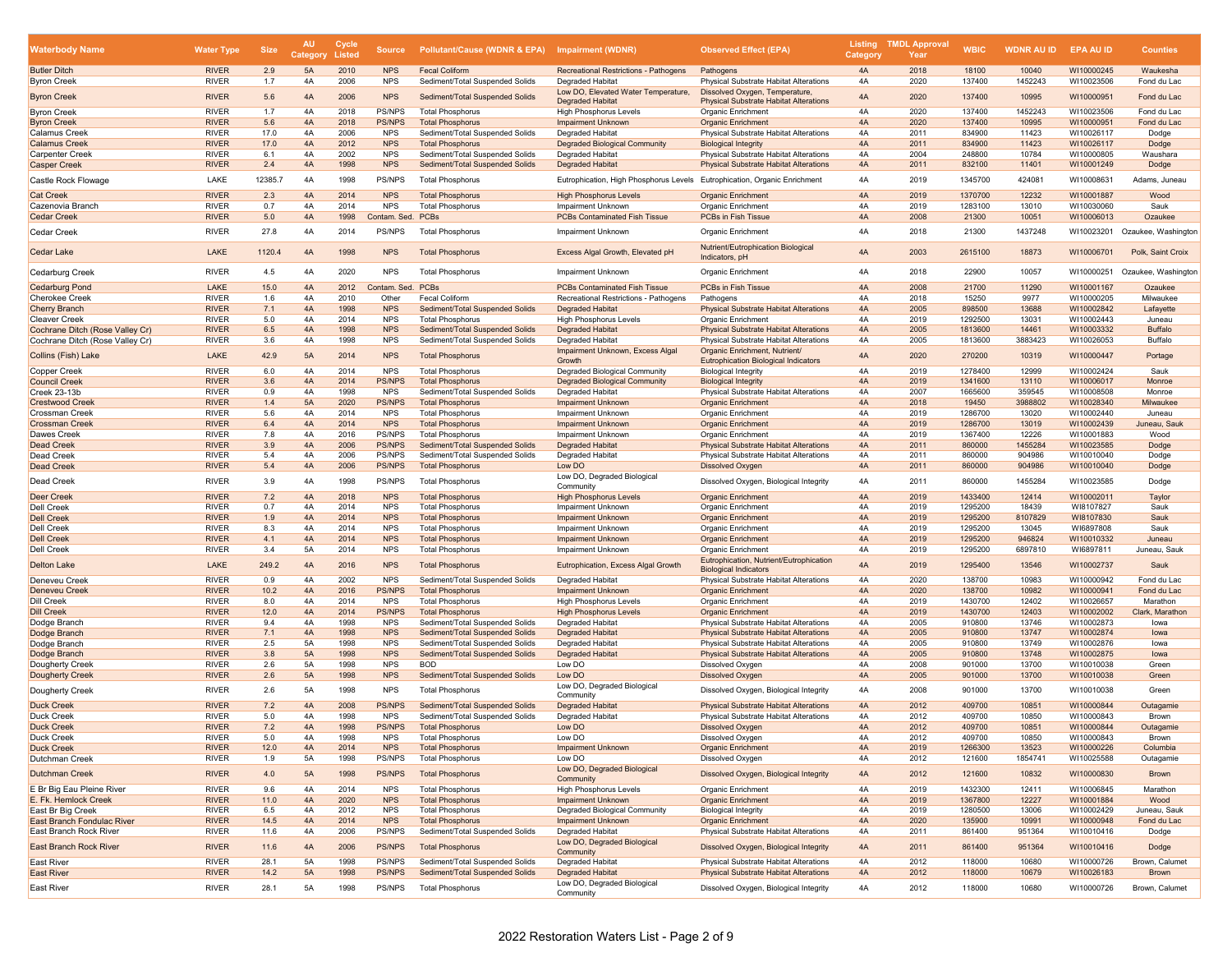| Waterbody Name                             | <b>Water Type</b>            | <b>Size</b> | <b>AU</b><br>Category Listed | Cycle        | <b>Source</b>                  | Pollutant/Cause (WDNR & EPA) Impairment (WDNR)                     |                                                                               | <b>Observed Effect (EPA)</b>                                                                                     | Category   | <b>Listing TMDL Approval</b><br>Year | <b>WBIC</b>       | <b>WDNR AU ID EPA AU ID</b> |                          | <b>Counties</b>               |
|--------------------------------------------|------------------------------|-------------|------------------------------|--------------|--------------------------------|--------------------------------------------------------------------|-------------------------------------------------------------------------------|------------------------------------------------------------------------------------------------------------------|------------|--------------------------------------|-------------------|-----------------------------|--------------------------|-------------------------------|
| <b>East River</b>                          | <b>RIVER</b>                 | 14.2        | 5A                           | 1998         | <b>PS/NPS</b>                  | <b>Total Phosphorus</b>                                            | Low DO, Degraded Biological<br>Community, High Phosphorus Levels              | Dissolved Oxygen, Biological Integrity,<br><b>Organic Enrichment</b>                                             | 4A         | 2012                                 | 118000            | 10679                       | WI10026183               | <b>Brown</b>                  |
| East Trib, to Parsons C                    | <b>RIVER</b>                 | 1.9         | 4A                           | 2008         | <b>NPS</b>                     | <b>Elevated Water Temperature</b>                                  | Low DO                                                                        | Dissolved Oxygen                                                                                                 | $\Delta A$ | 2007                                 | 136200            | 903785                      | WI10010015               | Fond du Lac                   |
| East Trib. to Parsons Cr                   | <b>RIVER</b>                 | 1.9         | 4A                           | 2008         | <b>NPS</b>                     | Sediment/Total Suspended Solids                                    | <b>Degraded Habitat</b>                                                       | <b>Physical Substrate Habitat Alterations</b>                                                                    | 4A         | 2007                                 | 136200            | 903785                      | WI10010015               | Fond du Lac                   |
| <b>Evergreen Creek</b>                     | <b>RIVER</b>                 | 5.2         | 4A                           | 1998         | <b>NPS</b>                     | Sediment/Total Suspended Solids                                    | Degraded Habitat                                                              | Physical Substrate Habitat Alterations                                                                           | 4A         | 2018                                 | 23000             | 10058                       | WI10000252               | Washington                    |
| <b>Evergreen Creek</b>                     | <b>RIVER</b>                 | 5.2         | 4A                           | 2022         | <b>NPS</b>                     | <b>Total Phosphorus</b>                                            | <b>Impairment Unknown</b>                                                     | <b>Organic Enrichment</b>                                                                                        | 4A         | 2018                                 | 23000             | 10058                       | WI10000252               | Washington                    |
| Fennimore Fork (Castle Rock)               | <b>RIVER</b>                 | 4.9         | 4A                           | 1998         | <b>NPS</b>                     | Sediment/Total Suspended Solids                                    | <b>Degraded Habitat</b>                                                       | Physical Substrate Habitat Alterations                                                                           | 4A         | 2004                                 | 1211300           | 13276                       | WI10002573               | Grant                         |
| <b>Fennimore Fork (Castle Rock</b>         | <b>RIVER</b>                 | 4.3         | 4A                           | 1998         | <b>NPS</b>                     | Sediment/Total Suspended Solids                                    | <b>Degraded Habitat</b>                                                       | <b>Physical Substrate Habitat Alterations</b>                                                                    | 4A         | 2004                                 | 1211300           | 13275                       | WI10002572               | Grant                         |
| Fennimore Fork (Castle Rock)               | <b>RIVER</b>                 | 4.3         | 4A                           | 2012         | <b>NPS</b>                     | <b>Total Phosphorus</b>                                            | High Phosphorus Levels                                                        | Organic Enrichment                                                                                               | 4A         | 2004                                 | 1211300           | 13275                       | WI10002572               | Grant                         |
| <b>Fenwood Creek</b>                       | <b>RIVER</b>                 | 1.5         | 4A                           | 2014         | <b>NPS</b>                     | <b>Total Phosphorus</b>                                            | <b>Impairment Unknown</b>                                                     | <b>Organic Enrichment</b>                                                                                        | 4A         | 2019                                 | 1428700           | 12393                       | WI10001994               | Marathon                      |
| Fenwood Creek                              | <b>RIVER</b>                 | 15.5        | 4A                           | 2012         | <b>NPS</b>                     | <b>Total Phosphorus</b>                                            | Impairment Unknown                                                            | Organic Enrichment                                                                                               | 4A         | 2019                                 | 1428700           | 12394                       | WI10001995               | Marathon                      |
| <b>Flynn Creek</b>                         | <b>RIVER</b>                 | 5.9         | 4A                           | 1998         | <b>NPS</b>                     | Sediment/Total Suspended Solids                                    | <b>Degraded Habitat</b>                                                       | <b>Physical Substrate Habitat Alterations</b>                                                                    | 4A         | 2011                                 | 852800            | 11507                       | WI10001335               | Washington                    |
| Fond Du Lac River                          | <b>RIVER</b>                 | 1.6         | 5A                           | 2012         | <b>NPS</b>                     | <b>Total Phosphorus</b>                                            | <b>High Phosphorus Levels</b>                                                 | Organic Enrichment<br><b>Physical Substrate Habitat Alterations</b>                                              | 4A         | 2020                                 | 133700            | 10989                       | WI10000946<br>WI10001260 | Fond du Lac                   |
| Fox Lake                                   | LAKE                         | 2713.3      | 4A                           | 2006         | <b>NPS</b><br>Habitat/         | Sediment/Total Suspended Solids                                    | <b>Degraded Habitat</b>                                                       | Eutrophication, Nutrient/Eutrophication                                                                          | 4A         | 2011                                 | 835800            | 11413                       |                          | Dodge                         |
| Fox Lake                                   | LAKE                         | 2713.3      | 4A                           | 2006         | Physica                        | <b>Total Phosphorus</b>                                            | Eutrophication, Excess Algal Growth                                           | <b>Biological Indicators</b>                                                                                     | 4A         | 2011                                 | 835800            | 11413                       | WI10001260               | Dodge<br>Green Lake           |
| <b>Fox River</b><br>Fox River              | <b>RIVER</b><br><b>RIVER</b> | 7.4<br>7.2  | 4A<br>4A                     | 2022<br>2022 | <b>PS/NPS</b><br><b>NPS</b>    | <b>Total Phosphorus</b><br><b>Total Phosphorus</b>                 | <b>Degraded Biological Community</b><br>Impairment Unknown                    | <b>Biological Integrity</b><br>Organic Enrichment                                                                | 4A<br>4A   | 2020<br>2020                         | 117900<br>117900  | 6778560<br>5535277          | WI10039711<br>WI10033740 | Marquette<br>Columbia         |
| Fredonia Creek                             | <b>RIVER</b>                 | 4.1         | 4A                           | 2014         | <b>PS/NPS</b>                  | <b>Total Phosphorus</b>                                            | <b>High Phosphorus Levels</b>                                                 | <b>Organic Enrichment</b>                                                                                        | 4A         | 2018                                 | 26600             | 10014                       | WI10000225               | Ozaukee                       |
| <b>Garners Creek</b>                       | <b>RIVER</b>                 | 7.0         | 5W                           | 2008         | <b>PS/NPS</b>                  | Sediment/Total Suspended Solids                                    | Degraded Habitat                                                              | Physical Substrate Habitat Alterations                                                                           | 4A         | 2012                                 | 127700            | 10845                       | WI10000839               | Calumet, Outagamie            |
|                                            |                              |             |                              |              |                                |                                                                    | Degraded Biological Community,                                                | <b>Biological Integrity, Physical Substrate</b>                                                                  |            |                                      |                   |                             |                          |                               |
| <b>Garners Creek</b><br><b>Gill Creek</b>  | <b>RIVER</b><br><b>RIVER</b> | 7.0<br>6.3  | 5W<br><b>5A</b>              | 2008<br>1998 | <b>PS/NPS</b><br><b>NPS</b>    | <b>Total Phosphorus</b><br>Sediment/Total Suspended Solids         | <b>Degraded Habitat</b><br><b>Degraded Habitat</b>                            | <b>Habitat Alterations</b><br>Physical Substrate Habitat Alterations                                             | 4A<br>4A   | 2012<br>2011                         | 127700<br>861700  | 10845<br>11570              | WI10000839<br>WI10001389 | Calumet, Outagamie<br>Dodge   |
| <b>Gill Creek</b>                          | <b>RIVER</b>                 | 6.3         | 5A                           | 2006         | <b>NPS</b>                     | <b>Total Phosphorus</b>                                            | <b>Degraded Habitat</b>                                                       | <b>Physical Substrate Habitat Alterations</b>                                                                    | 4A         | 2011                                 | 861700            | 11570                       | WI10001389               | Dodge                         |
| Gills Coulee Creek                         | <b>RIVER</b>                 | 3.5         | 4A                           | 1998         | <b>NPS</b>                     | Sediment/Total Suspended Solids                                    | Degraded Habitat                                                              | Physical Substrate Habitat Alterations                                                                           | 4A         | 2006                                 | 1652300           | 13994                       | WI10008313               | La Crosse                     |
| <b>Gills Coulee Creek</b>                  | <b>RIVER</b>                 | 1.4         | 4A                           | 1998         | <b>NPS</b>                     | Sediment/Total Suspended Solids                                    | <b>Degraded Habitat</b>                                                       | <b>Physical Substrate Habitat Alterations</b>                                                                    | 4A         | 2004                                 | 1652300           | 13993                       | WI10003016               | La Crosse                     |
| Goldenthal Creek                           | <b>RIVER</b>                 | 3.5         | 4A                           | 2010         | Other                          | <b>Fecal Coliform</b>                                              | Recreational Restrictions - Pathogens                                         | Pathogens                                                                                                        | 4A         | 2018                                 | 18900             | 10049                       | WI10000241               | Washington                    |
|                                            |                              |             |                              |              |                                |                                                                    |                                                                               |                                                                                                                  |            |                                      |                   |                             |                          | Green Lake                    |
| <b>Grand River</b>                         | <b>RIVER</b>                 | 21.0        | 4A                           | 2014         | <b>PS/NPS</b>                  | <b>Total Phosphorus</b>                                            | <b>Degraded Biological Community</b>                                          | <b>Biological Integrity</b>                                                                                      | 4A         | 2020                                 | 159300            | 11097                       | WI10001024               | Marquette<br>Green Lake       |
| <b>Grand River</b>                         | <b>RIVER</b>                 | 22.0        | 4A                           | 2016         | <b>PS/NPS</b>                  | <b>Total Phosphorus</b>                                            | Impairment Unknown                                                            | Organic Enrichment                                                                                               | 4A         | 2020                                 | 159300            | 10702                       | WI10026184               | Marquette, Fond du<br>Lac     |
| <b>Grantosa Creek</b>                      | <b>RIVER</b>                 | 1.0         | 4A                           | 2016         | <b>NPS</b>                     | <b>Total Phosphorus</b>                                            | <b>High Phosphorus Levels</b>                                                 | <b>Organic Enrichment</b>                                                                                        | 4A         | 2018                                 | 5035175           | 3991760                     | WI10028600               | Milwaukee                     |
| Green Bay (Inner Bay, Aoc)                 | <b>BAY/HARBOR</b>            | 13867.4     | 5A                           | 1998         | <b>NPS</b>                     | Sediment/Total Suspended Solids                                    | Degraded Habitat                                                              | Physical Substrate Habitat Alterations                                                                           | 4A         | 2012                                 | 70                | 357876                      | WI10008497               | Brown                         |
| Green Bay (Inner Bay, Aoc)                 | <b>BAY/HARBOR</b>            | 13867.4     | 5A                           | 1998         | <b>PS/NPS</b>                  | <b>Total Phosphorus</b>                                            | Low DO                                                                        | <b>Dissolved Oxygen</b>                                                                                          | 4A         | 2012                                 | 70                | 357876                      | WI10008497               | <b>Brown</b>                  |
| Green Lake (Big Green)                     | LAKE                         | 7485.7      | 5A                           | 2014         | <b>NPS</b>                     | <b>Total Phosphorus</b>                                            | Low DO                                                                        | Dissolved Oxygen                                                                                                 | 4A         | 2020                                 | 146100            | 11023                       | WI10000969               | Green Lake                    |
| <b>Gunderson Valley Creek</b>              | <b>RIVER</b>                 | 5.4         | 4A                           | 2002         | <b>NPS</b>                     | Sediment/Total Suspended Solids                                    | <b>Degraded Habitat</b>                                                       | <b>Physical Substrate Habitat Alterations</b>                                                                    | 4A         | 2004                                 | 1212600           | 887418                      | WI10026585               | Grant                         |
| <b>Gunderson Valley Creek</b>              | <b>RIVER</b>                 | 5.4         | 4A                           | 2002         | <b>NPS</b>                     | <b>Total Phosphorus</b>                                            | Low DO                                                                        | Dissolved Oxygen                                                                                                 | 4A         | 2004                                 | 1212600           | 887418                      | WI10026585               | Grant                         |
| <b>Half Moon Lake</b>                      | LAKE                         | 135.1       | 4A                           | 1998         | <b>NPS</b>                     | <b>Total Phosphorus</b>                                            | Eutrophication                                                                | Eutrophication                                                                                                   | 4A         | 2004                                 | 2125400           | 16081                       | WI10004659               | Eau Claire                    |
| Halfway Prairie Creek                      | <b>RIVER</b>                 | 8.0         | 5A                           | 2004         | <b>NPS</b>                     | Sediment/Total Suspended Solids                                    | <b>Degraded Habitat</b>                                                       | Physical Substrate Habitat Alterations                                                                           | 4B         |                                      | 1248800           | 13478                       | WI10002693               | Dane                          |
| <b>Hamann Creek</b>                        | <b>RIVER</b>                 | 10.5        | 4A                           | 2014         | <b>NPS</b>                     | <b>Total Phosphorus</b>                                            | <b>Impairment Unknown</b>                                                     | <b>Organic Enrichment</b>                                                                                        | 4A         | 2019                                 | 1429900           | 18334                       | WI10006305               | Marathon                      |
| <b>Hardies Creek</b>                       | <b>RIVER</b>                 | 1.6         | 4A                           | 1998         | <b>PS/NPS</b>                  | Sediment/Total Suspended Solids                                    | Degraded Habitat                                                              | Physical Substrate Habitat Alterations                                                                           | 4A         | 2008                                 | 1686900           | 14072                       | WI10007997               | Trempealeau                   |
| <b>Hardies Creek</b>                       | <b>RIVER</b>                 | 1.9         | 4A                           | 1998         | <b>PS/NPS</b>                  | Sediment/Total Suspended Solids                                    | <b>Degraded Habitat</b>                                                       | <b>Physical Substrate Habitat Alterations</b>                                                                    | 4A         | 2008                                 | 1686900           | 14073                       | WI10026359               | Trempealeau                   |
| Harrington Creel                           | <b>RIVER</b>                 | 3.0         | 4A                           | 2002         | <b>NPS</b>                     | Sediment/Total Suspended Solids                                    | <b>Degraded Habitat</b>                                                       | Physical Substrate Habitat Alterations                                                                           | 4A         | 2020                                 | 143700            | 11016                       | WI10000963               | Green Lake                    |
| <b>Hay Creek</b>                           | <b>RIVER</b>                 | 5.4         | 4A                           | 2014         | <b>NPS</b>                     | <b>Total Phosphorus</b>                                            | <b>Degraded Biological Community</b>                                          | <b>Biological Integrity</b>                                                                                      | 4A         | 2019                                 | 1279000           | 13001                       | WI10010322               | Sauk                          |
| Hemlock Creel                              | <b>RIVER</b>                 | 27.0        | 4A                           | 2012         | <b>NPS</b>                     | <b>Total Phosphorus</b>                                            | Degraded Biological Community                                                 | <b>Biological Integrity</b>                                                                                      | 4A         | 2019                                 | 1366300           | 12224                       | WI10001881               | Wood                          |
| <b>Hemlock Creek</b>                       | <b>RIVER</b>                 | 5.9         | 4A                           | 2020         | <b>PS/NPS</b>                  | <b>Total Phosphorus</b>                                            | <b>High Phosphorus Levels</b>                                                 | <b>Organic Enrichment</b>                                                                                        | 4A         | 2019                                 | 1366300           | 18327                       | WI8154784                | Wood                          |
| <b>Hill Creek</b>                          | <b>RIVER</b>                 | 1.8         | 4A                           | 2002         | <b>NPS</b>                     | Sediment/Total Suspended Solids                                    | Degraded Habitat                                                              | Physical Substrate Habitat Alterations                                                                           | 4A         | 2020                                 | 146200            | 11024                       | WI10000970               | Green Lake                    |
| <b>Hill Creek</b>                          | <b>RIVER</b>                 | 1.8         | 4A                           | 2016         | <b>PS/NPS</b>                  | <b>Total Phosphorus</b>                                            | <b>Degraded Biological Community</b>                                          | <b>Biological Integrity</b>                                                                                      | 4A         | 2020                                 | 146200            | 11024                       | WI10000970               | <b>Green Lake</b>             |
| Hills Creek                                | <b>RIVER</b>                 | 10.0        | 4A                           | 2014         | <b>NPS</b>                     | <b>Total Phosphorus</b>                                            | Degraded Biological Community                                                 | <b>Biological Integrity</b>                                                                                      | 4A         | 2019                                 | 1288800           | 18434                       | WI10006383               | Juneau, Vernor                |
| <b>Holmes Avenue Creek</b>                 | <b>RIVER</b>                 | 1.8         | 4A                           | 2010         | Other                          | <b>Fecal Coliform</b>                                              | <b>Recreational Restrictions - Pathogens</b>                                  | Pathogens                                                                                                        | 4A         | 2018                                 | 15550             | 9979                        | WI10000207               | Milwaukee                     |
| Honey Creek                                | <b>RIVER</b>                 | 9.0         | 5A                           | 2010         | <b>PS/NPS</b>                  | <b>Fecal Coliform</b>                                              | Recreational Restrictions - Pathogens                                         | Pathogens                                                                                                        | 4A         | 2018                                 | 16300             | 10021                       | WI10008001               | Milwaukee                     |
| <b>Honey Creek</b>                         | <b>RIVER</b>                 | 9.0         | 5A                           | 2012         | <b>PS/NPS</b>                  | <b>Total Phosphorus</b>                                            | <b>Degraded Biological Community</b>                                          | <b>Biological Integrity</b>                                                                                      | 4A         | 2018                                 | 16300             | 10021                       | WI10008001               | Milwaukee                     |
| Horicon Marsh                              | WETLANDS                     | 1000.0      | 4A                           | 1998         | PS/NPS                         | Sediment/Total Suspended Solids                                    | Degraded Habitat                                                              | Physical Substrate Habitat Alterations                                                                           | 4A         | 2011                                 | 861200            | 11565                       | WI10001386               | Dodge                         |
| Horicon Marsh                              | <b>WETLANDS</b>              | 1000.0      | 4A                           | 2006         | <b>NPS</b>                     | <b>Total Phosphorus</b>                                            | Low DO                                                                        | <b>Dissolved Oxygen</b>                                                                                          | 4A         | 2011                                 | 861200            | 11565                       | WI10001386               | Dodge                         |
| <b>Hulbert Creek</b>                       | <b>RIVER</b>                 | 1.6         | 4A                           | 2016         | <b>PS/NPS</b>                  | <b>Total Phosphorus</b>                                            | Impairment Unknown                                                            | Organic Enrichment                                                                                               | 4A         | 2019                                 | 1298500           | 13050                       | WI10026558               | Sauk                          |
| <b>Indian Creek</b><br><b>Indian Creek</b> | <b>RIVER</b><br><b>RIVER</b> | 2.6<br>2.6  | 5A<br>5A                     | 1998<br>1998 | <b>PS/NPS</b><br><b>PS/NPS</b> | Sediment/Total Suspended Solids<br><b>Total Phosphorus</b>         | <b>Degraded Habitat</b><br>Low DO. Degraded Biological                        | <b>Physical Substrate Habitat Alterations</b><br>Dissolved Oxygen, Biological Integrity                          | 4A<br>4A   | 2018<br>2018                         | 19600<br>19600    | 10005<br>10005              | WI10027434<br>WI10027434 | Milwaukee<br>Milwaukee        |
|                                            |                              |             |                              |              |                                |                                                                    | Community                                                                     |                                                                                                                  |            |                                      |                   |                             |                          |                               |
| Irish Creek                                | <b>RIVER</b>                 | 3.8         | 5A                           | 1998         | <b>NPS</b>                     | Sediment/Total Suspended Solids                                    | <b>Degraded Habitat</b>                                                       | <b>Physical Substrate Habitat Alterations</b>                                                                    | 4A         | 2011                                 | 861600            | 11569                       | WI10026550               | Dodge                         |
| <b>Irish Creek</b>                         | <b>RIVER</b>                 | 3.8         | 5A                           | 2006         | <b>NPS</b>                     | <b>Total Phosphorus</b>                                            | <b>Degraded Habitat</b>                                                       | Physical Substrate Habitat Alterations                                                                           | 4A         | 2011                                 | 861600            | 11569                       | WI10026550               | Dodge                         |
| <b>Irish Valley Creek</b>                  | <b>RIVER</b>                 | 7.9         | 4A                           | 1998         | <b>NPS</b>                     | Sediment/Total Suspended Solids                                    | <b>Degraded Habitat</b>                                                       | <b>Physical Substrate Habitat Alterations</b>                                                                    | 4A         | 2005                                 | 1811400           | 14452                       | WI10026228               | <b>Buffalo</b>                |
| <b>Irvin Creek</b>                         | <b>RIVER</b>                 | 5.3         | <b>5A</b>                    | 1998         | <b>NPS</b>                     | Sediment/Total Suspended Solids                                    | Degraded Habitat                                                              | Physical Substrate Habitat Alterations                                                                           | 4A         | 2003                                 | 1792200           | 14392                       | WI10003285               | Trempealeau                   |
| Jackson Creek                              | <b>RIVER</b>                 | 1.3         | 4A                           | 1998         | <b>NPS</b>                     | Sediment/Total Suspended Solids                                    | <b>Degraded Habitat</b>                                                       | <b>Physical Substrate Habitat Alterations</b><br><b>Physical Substrate Habitat Alterations</b>                   | 4A         | 2018                                 | 23900             | 10065                       | WI10000257               | Washington                    |
| Jahns Valley Creek                         | <b>RIVER</b><br><b>RIVER</b> | 7.7<br>3.1  | 4A                           | 1998<br>1998 | <b>NPS</b><br><b>NPS</b>       | Sediment/Total Suspended Solids                                    | Degraded Habitat                                                              |                                                                                                                  | 4A         | 2005<br>2005                         | 1810800<br>899500 | 14449<br>13690              | WI10026500               | Buffalo                       |
| <b>Jockey Hollow Creek</b>                 | <b>RIVER</b>                 | 17.5        | 4A<br>4A                     | 2006         | <b>NPS</b>                     | Sediment/Total Suspended Solids<br>Sediment/Total Suspended Solids | <b>Degraded Habitat</b><br>Degraded Habitat                                   | <b>Physical Substrate Habitat Alterations</b><br>Physical Substrate Habitat Alterations                          | 4A<br>4A   | 2011                                 | 846700            | 11449                       | WI10002843<br>WI10001286 | Green, Lafayette<br>Jefferson |
| Johnson Creek                              |                              |             |                              |              |                                |                                                                    | <b>Degraded Biological Community</b>                                          |                                                                                                                  |            |                                      |                   |                             |                          |                               |
| <b>Johnson Creek</b>                       | <b>RIVER</b>                 | 17.5        | 4A                           | 2012         | <b>NPS</b>                     | <b>Total Phosphorus</b>                                            |                                                                               | <b>Biological Integrity</b>                                                                                      | 4A         | 2011                                 | 846700            | 11449                       | WI10001286               | Jefferson                     |
| Jug Creek                                  | <b>RIVER</b>                 | 4.7         | 4A                           | 1998         | <b>NPS</b>                     | Sediment/Total Suspended Solids                                    | Degraded Habitat                                                              | Physical Substrate Habitat Alterations                                                                           | 4A         | 2003                                 | 1195500           | 13192                       | WI10002529               | Vernon                        |
| <b>Kankapot Creek</b>                      | <b>RIVER</b>                 | 6.9         | 4A                           | 1998         | <b>PS/NPS</b>                  | Sediment/Total Suspended Solids                                    | <b>Degraded Habitat</b>                                                       | <b>Physical Substrate Habitat Alterations</b>                                                                    | 4A         | 2012                                 | 126800            | 357763                      | WI10008496               | Calumet, Outagamie            |
| Kankapot Creek<br>Kankapot Creek           | <b>RIVER</b><br><b>RIVER</b> | 2.7<br>2.7  | 4A<br>4A                     | 1998<br>2008 | PS/NPS<br><b>PS/NPS</b>        | Sediment/Total Suspended Solids<br><b>Total Phosphorus</b>         | Degraded Habitat<br>Degraded Biological Community,<br><b>Degraded Habitat</b> | Physical Substrate Habitat Alterations<br>Biological Integrity, Physical Substrate<br><b>Habitat Alterations</b> | 4A<br>4A   | 2012<br>2012                         | 126800<br>126800  | 10844<br>10844              | WI10000838<br>WI10000838 | Outagamie<br>Outagamie        |
| Kankapot Creek                             | <b>RIVER</b>                 | 6.9         | 4A                           | 2008         | <b>PS/NPS</b>                  | <b>Total Phosphorus</b>                                            | Degraded Habitat                                                              | <b>Physical Substrate Habitat Alterations</b>                                                                    | 4A         | 2012                                 | 126800            | 357763                      | WI10008496               | Calumet, Outagamie            |
| Kawaguesaga Lake                           | LAKE                         | 699.8       | 4A                           | 2014         | <b>NPS</b>                     | <b>Total Phosphorus</b>                                            | <b>Impairment Unknown</b>                                                     | <b>Organic Enrichment</b>                                                                                        | 4A         | 2019                                 | 1542300           | 128163                      | WI10007322               | Oneida                        |
| Kinnickinnic River                         | <b>RIVER</b>                 | 3.2         | 5A                           | 1998         | <b>PS/NPS</b>                  | E. coli                                                            | Recreational Restrictions - Pathogens                                         | Pathogens                                                                                                        | 4A         | 2018                                 | 15100             | 9973                        | WI10008186               | Milwaukee                     |
| Kinnickinnic River                         | <b>RIVER</b>                 | 4.4         | 5A                           | 2010         | <b>PS/NPS</b>                  | <b>Fecal Coliform</b>                                              | <b>Recreational Restrictions - Pathogens</b>                                  | Pathogens                                                                                                        | 4A         | 2018                                 | 15100             | 3899425                     | WI10027436               | Milwaukee                     |
| Kinnickinnic River                         | <b>RIVER</b>                 | 2.3         | 5A                           | 2010         | Other                          | <b>Fecal Coliform</b>                                              | Recreational Restrictions - Pathogens                                         | Pathogens                                                                                                        | 4A         | 2018                                 | 15100             | 9974                        | WI10008007               | Milwaukee                     |
| Kinnickinnic River                         | <b>RIVER</b>                 | 3.2         | 5A                           | 2010         | PS/NPS                         | <b>Fecal Coliform</b>                                              | Recreational Restrictions - Pathogens                                         | Pathogens                                                                                                        | 4A         | 2018                                 | 15100             | 9973                        | WI10008186               | Milwaukee                     |
| Kinnickinnic River                         | <b>RIVER</b>                 | 4.4         | 5A                           | 2012         | <b>PS/NPS</b>                  | <b>Total Phosphorus</b>                                            | Degraded Biological Community                                                 | <b>Biological Integrity</b>                                                                                      | 4A         | 2018                                 | 15100             | 3899425                     | WI10027436               | Milwaukee                     |
|                                            |                              |             |                              |              |                                |                                                                    |                                                                               |                                                                                                                  |            |                                      |                   |                             |                          |                               |

### 2022 Restoration Waters List - Page 3 of 9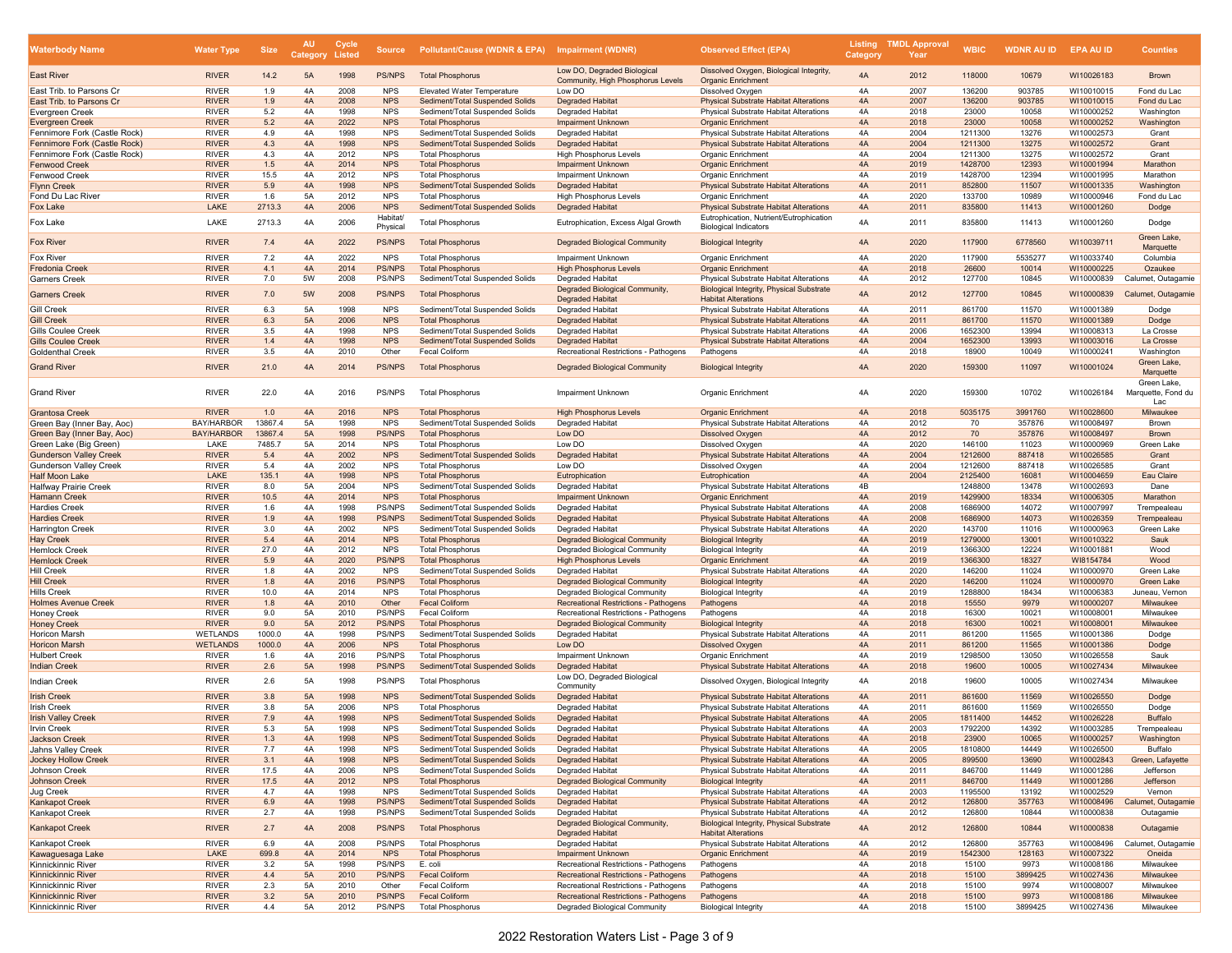| Waterbody Name                              | <b>Water Type</b>            | <b>Size</b>    | <b>AU</b><br>Category | <b>Cycle</b><br>Listed | <b>Source</b>               | Pollutant/Cause (WDNR & EPA) Impairment (WDNR)     |                                                                                       | <b>Observed Effect (EPA)</b>                                                                                                         | Category | <b>Listing TMDL Approval</b><br>Year | <b>WBIC</b>        | <b>WDNR AU ID EPA AU ID</b> |                          | <b>Counties</b>                             |
|---------------------------------------------|------------------------------|----------------|-----------------------|------------------------|-----------------------------|----------------------------------------------------|---------------------------------------------------------------------------------------|--------------------------------------------------------------------------------------------------------------------------------------|----------|--------------------------------------|--------------------|-----------------------------|--------------------------|---------------------------------------------|
| <b>Kinnickinnic River</b>                   | <b>RIVER</b>                 | 2.3            | 5A                    | 2012                   | <b>PS/NPS</b>               | <b>Total Phosphorus</b>                            | <b>Degraded Biological Community</b>                                                  | <b>Biological Integrity</b>                                                                                                          | 4A       | 2018                                 | 15100              | 9974                        | WI10008007               | Milwaukee                                   |
| Kinnickinnic River                          | <b>RIVER</b>                 | 3.2            | 5A                    | 1998                   | <b>PS/NPS</b>               | <b>Total Phosphorus</b>                            | Low DO, Degraded Biological<br>Community                                              | Dissolved Oxygen, Biological Integrity                                                                                               | 4A       | 2018                                 | 15100              | 9973                        | WI10008186               | Milwaukee                                   |
| Klawitter Creek                             | <b>RIVER</b>                 | 3.8            | 4A                    | 2018                   | <b>NPS</b>                  | <b>Total Phosphorus</b>                            | <b>Impairment Unknown</b>                                                             | <b>Organic Enrichment</b>                                                                                                            | 4A       | 2020                                 | 164900             | 10713                       | WI10000748               | Marquette                                   |
| Kohlsville River                            | <b>RIVER</b>                 | 8.3            | 4A                    | 1998                   | <b>NPS</b>                  | Sediment/Total Suspended Solids                    | Degraded Habitat                                                                      | Physical Substrate Habitat Alterations                                                                                               | 4A       | 2011                                 | 865400             | 11595                       | WI10035881               | Washington                                  |
| Kohlsville River                            | <b>RIVER</b>                 | 8.3            | 4A                    | 2012                   | <b>PS/NPS</b>               | <b>Total Phosphorus</b>                            | <b>High Phosphorus Levels</b>                                                         | <b>Organic Enrichment</b>                                                                                                            | 4A       | 2011                                 | 865400             | 11595                       | WI10035881               | Washington                                  |
| Kroenke Creek                               | <b>RIVER</b>                 | 4.1            | 4A                    | 2016                   | <b>PS/NPS</b>               | <b>Total Phosphorus</b>                            | Degraded Biological Community                                                         | <b>Biological Integrity</b>                                                                                                          | 4A       | 2020                                 | 326700             | 11107                       | WI10001033               | Shawano                                     |
| Kummel Creek                                | <b>RIVER</b>                 | 1.2            | 4A                    | 1998                   | <b>NPS</b>                  | Sediment/Total Suspended Solids                    | <b>Degraded Habitat</b>                                                               | <b>Physical Substrate Habitat Alterations</b>                                                                                        | 4A       | 2011                                 | 863500             | 11593                       | WI10001407               | Dodge                                       |
| Kummel Creek                                | <b>RIVER</b>                 | 4.0            | 4A                    | 1998                   | PS/NPS                      | Sediment/Total Suspended Solids                    | Degraded Habitat                                                                      | Physical Substrate Habitat Alterations                                                                                               | 4A       | 2011                                 | 863500             | 358235                      | WI10008501               | Fond du Lac                                 |
| Kummel Creek                                | <b>RIVER</b>                 | 2.5            | 4A                    | 1998                   | <b>NPS</b>                  | Sediment/Total Suspended Solids                    | <b>Degraded Habitat</b>                                                               | <b>Physical Substrate Habitat Alterations</b>                                                                                        | 4A       | 2011                                 | 863500             | 358204                      | WI10008500               | Dodge, Fond du Lac                          |
| Kummel Creek                                | <b>RIVER</b>                 | 10.4           | <b>5A</b>             | 1998                   | <b>PS/NPS</b>               | Sediment/Total Suspended Solids                    | Degraded Habitat                                                                      | Physical Substrate Habitat Alterations                                                                                               | 4A       | 2011                                 | 863500             | 11592                       | WI10001406               | Dodge                                       |
| Kummel Creek                                | <b>RIVER</b>                 | 1.2            | 4A<br>4A              | 2006                   | <b>PS/NPS</b>               | <b>Total Phosphorus</b>                            | Low DO                                                                                | <b>Dissolved Oxygen</b>                                                                                                              | 4A<br>4A | 2011                                 | 863500             | 11593                       | WI10001407               | Dodge                                       |
| Kummel Creek<br><b>Kummel Creek</b>         | <b>RIVER</b>                 | 4.0            |                       | 2006                   | PS/NPS                      | <b>Total Phosphorus</b><br><b>Total Phosphorus</b> | Low DO                                                                                | Dissolved Oxygen                                                                                                                     | 4A       | 2011                                 | 863500             | 358235                      | WI10008501               | Fond du Lac                                 |
| Lake Butte Des Morts                        | <b>RIVER</b><br>LAKE         | 10.4<br>8569.1 | 5A<br>4A              | 2006<br>1998           | <b>PS/NPS</b><br><b>NPS</b> | Sediment/Total Suspended Solids                    | Low DO<br>Eutrophication                                                              | <b>Dissolved Oxygen</b><br>Eutrophication                                                                                            | 4A       | 2011<br>2020                         | 863500<br>139900   | 11592<br>11004              | WI10001406<br>WI10000955 | Dodge<br>Winnebago                          |
| <b>Lake Butte Des Morts</b>                 | LAKE                         | 8569.1         | 4A                    | 1998                   | <b>NPS</b>                  | <b>Total Phosphorus</b>                            | Low DO. Eutrophication. Excess Algal<br>Growth                                        | Dissolved Oxygen, Physical Substrate<br><b>Habitat Alterations, Nutrient/</b>                                                        | 4A       | 2020                                 | 139900             | 11004                       | WI10000955               | Winnebago                                   |
| Lake DuBay                                  | <b>IMPOUNDMENT</b>           | 4919.4         | 4A                    | 2016                   | PS/NPS                      | <b>Total Phosphorus</b>                            | <b>Excess Algal Growth</b>                                                            | <b>Eutrophication Biological Indicators</b><br>Nutrient/Eutrophication Biological<br>Indicators                                      | 4A       | 2019                                 | 1412200            | 3900358                     | WI10027538               | Marathon, Portage                           |
| Lake Emily                                  | LAKE                         | 268.2          | 4A                    | 2014                   | <b>NPS</b>                  | <b>Total Phosphorus</b>                            | Eutrophication, Excess Algal Growth                                                   | Eutrophication, Nutrient/Eutrophication<br><b>Biological Indicators</b>                                                              | 4A       | 2020                                 | 161600             | 1525397                     | WI10025403               | Dodge                                       |
| Lake Kegonsa                                | LAKE                         | 3200.5         | 5A                    | 2012                   | PS/NPS                      | <b>Total Phosphorus</b>                            | Eutrophication, Excess Algal Growth                                                   | Eutrophication, Nutrient/Eutrophication<br><b>Biological Indicators</b>                                                              | 4A       | 2011                                 | 802600             | 11643                       | WI10027603               | Dane                                        |
| Lake Koshkonong                             | LAKE                         | 10595.7        | 4A                    | 2002                   | <b>PS/NPS</b>               | Sediment/Total Suspended Solids                    | Degraded Habitat, Turbidity                                                           | Physical Substrate Habitat Alterations,<br>Turbidity                                                                                 | 4A       | 2011                                 | 808700             | 11710                       |                          | WI10001493 Dane, Jefferson, Rock            |
| Lake Koshkonong                             | LAKE                         | 10595.7        | 4A                    | 2002                   | <b>PS/NPS</b>               | <b>Total Phosphorus</b>                            | Low DO, Eutrophication, Excess Algal<br>Growth                                        | Dissolved Oxygen, Physical Substrate<br>Habitat Alterations, Nutrient/<br><b>Eutrophication Biological Indicators</b>                | 4A       | 2011                                 | 808700             | 11710                       |                          | WI10001493 Dane, Jefferson, Rock            |
| Lake Menomin                                | <b>IMPOUNDMENT</b>           | 1008.7         | 4A                    | 1998                   | <b>PS/NPS</b>               | <b>Total Phosphorus</b>                            | Eutrophication, Excess Algal Growth,<br>Elevated pH                                   | Eutrophication, Nutrient/Eutrophication<br><b>Biological Indicators</b>                                                              | 4A       | 2012                                 | 2065900            | 15651                       | WI10008154               | Dunn                                        |
| Lake Waubesa                                | LAKE                         | 2074.5         | 5A                    | 2012                   | <b>PS/NPS</b>               | <b>Total Phosphorus</b>                            | High Phosphorus Levels, Excess Algal<br>Growth                                        | Organic Enrichment,<br>Nutrient/Eutrophication Biological<br>Indicators                                                              | 4A       | 2011                                 | 803700             | 11661                       | WI10001452               | Dane                                        |
| Lake Winnebago                              | LAKE                         | 131941.6       | 4A                    | 1998                   | <b>NPS</b>                  | Sediment/Total Suspended Solids                    | Turbidity                                                                             | Turbidity                                                                                                                            | 4A       | 2020                                 | 131100             | 358400                      | WI10026871               | Calumet, Winnebago<br>Fond du Lac           |
| Lake Winnebago                              | LAKE                         | 131941.6       | 4A                    | 1998                   | <b>NPS</b>                  | <b>Total Phosphorus</b>                            | Low DO, Eutrophication, Excess Algal<br>Growth                                        | Dissolved Oxygen, Physical Substrate<br>Habitat Alterations, Nutrient/<br>Eutrophication Biological Indicators                       | 4A       | 2020                                 | 131100             | 358400                      | WI10026871               | Calumet, Winnebago<br>Fond du Lac           |
| <b>Lake Wisconsin</b>                       | <b>IMPOUNDMENT</b>           | 7197.3         | 5A                    | 2010                   | <b>NPS</b>                  | <b>Total Phosphorus</b>                            | Low DO, Eutrophication, Recreational<br>Restrictions - Blue Green Algae               | Dissolved Oxygen, Eutrophication,<br><b>Harmful Algal Blooms</b>                                                                     | 4A       | 2019                                 | 1260600            | 13500                       | WI10002709               | Sauk, Columbia                              |
| Lau Creek                                   | <b>RIVER</b>                 | 6.0            | 4A                    | 2006                   | <b>NPS</b>                  | Sediment/Total Suspended Solids                    | Degraded Habitat                                                                      | Physical Substrate Habitat Alterations                                                                                               | 4A       | 2011                                 | 831600             | 11399                       | WI10001247               | Dodge                                       |
| Lehner Creek                                | <b>RIVER</b>                 | 2.1            | 4A                    | 1998                   | <b>NPS</b>                  | Sediment/Total Suspended Solids                    | <b>Degraded Habitat</b>                                                               | <b>Physical Substrate Habitat Alterations</b>                                                                                        | 4A       | 2018                                 | 24400              | 10067                       | WI10000259               | Washington                                  |
| Lemonweir River                             | <b>RIVER</b><br><b>RIVER</b> | 9.9<br>20.2    | 4A                    | 2014                   | <b>NPS</b>                  | <b>Total Phosphorus</b>                            | Impairment Unknown                                                                    | Organic Enrichment                                                                                                                   | 4A       | 2019                                 | 1301700            | 13060                       | WI10030860               | Juneau                                      |
| Lemonweir River                             | <b>RIVER</b>                 | 23.0           | 4A<br>4A              | 2014<br>2012           | <b>PS/NPS</b><br><b>NPS</b> | <b>Total Phosphorus</b><br><b>Total Phosphorus</b> | <b>Impairment Unknown</b><br>Impairment Unknown                                       | <b>Organic Enrichment</b><br>Organic Enrichment                                                                                      | 4A<br>4A | 2019<br>2019                         | 1301700<br>1301700 | 13059<br>201397             | WI10030861<br>WI10030862 | Juneau<br>Juneau, Monroe                    |
| Lemonweir River<br>Lilly Creek              | <b>RIVER</b>                 | 4.7            | 5A                    | 2010                   | Other                       | <b>Fecal Coliform</b>                              | <b>Recreational Restrictions - Pathogens</b>                                          | Pathogens                                                                                                                            | 4A       | 2018                                 | 18400              | 10042                       | WI10008011               | Waukesha                                    |
| Limestone Creek                             | <b>RIVER</b>                 | 1.7            | 4A                    | 1998                   | <b>NPS</b>                  | Sediment/Total Suspended Solids                    | Degraded Habitat                                                                      | Physical Substrate Habitat Alterations                                                                                               | 4A       | 2011                                 | 866800             | 11601                       | WI10001411               | Washington                                  |
| Lincoln Creek                               | <b>RIVER</b>                 | 9.7            | 5A                    | 1998                   | <b>PS/NPS</b>               | Sediment/Total Suspended Solids                    | <b>Degraded Habitat</b>                                                               | <b>Physical Substrate Habitat Alterations</b>                                                                                        | 4A       | 2018                                 | 19400              | 9999                        | WI10000218               | Milwaukee                                   |
| Lincoln Creek                               | <b>RIVER</b>                 | 9.7            | 5A                    | 1998                   | PS/NPS                      | <b>Total Phosphorus</b>                            | Low DO, Degraded Biological<br>Community                                              | Dissolved Oxygen, Biological Integrity                                                                                               | 4A       | 2018                                 | 19400              | 9999                        | WI10000218               | Milwaukee                                   |
| Little Baraboo River                        | <b>RIVER</b>                 | 11.9           | 4A                    | 2014                   | <b>PS/NPS</b>               | <b>Total Phosphorus</b>                            | <b>Degraded Biological Community</b>                                                  | <b>Biological Integrity</b>                                                                                                          | 4A       | 2019                                 | 1282500            | 13007                       | WI10002430               | Richland, Sauk                              |
| Little Bear Creek                           | <b>RIVER</b>                 | 1.5            | 4A                    | 2014                   | <b>NPS</b>                  | <b>Total Phosphorus</b>                            | Degraded Biological Community                                                         | <b>Biological Integrity</b>                                                                                                          | 4A       | 2019                                 | 1416900            | 12359                       | WI10001972               | Wood                                        |
| <b>Little Bear Creek</b>                    | <b>RIVER</b>                 | 6.5            | 4A                    | 2014                   | <b>PS/NPS</b>               | <b>Total Phosphorus</b>                            | <b>Impairment Unknown</b>                                                             | <b>Organic Enrichment</b>                                                                                                            | 4A       | 2019                                 | 1416900            | 12360                       | WI10001973               | Wood                                        |
| Little Eau Pleine River                     | <b>RIVER</b>                 | 25.7           | 4A                    | 2014                   | <b>NPS</b>                  | <b>Total Phosphorus</b>                            | Degraded Biological Community                                                         | <b>Biological Integrity</b>                                                                                                          | 4A       | 2019                                 | 1412600            | 12354                       | WI10001970               | Marathon, Portage                           |
| <b>Little Eau Pleine River</b>              | <b>RIVER</b>                 | 30.3           | 4A                    | 2014                   | <b>NPS</b>                  | <b>Total Phosphorus</b>                            | <b>High Phosphorus Levels</b>                                                         | <b>Organic Enrichment</b>                                                                                                            | 4A       | 2019                                 | 1412600            | 12355                       | WI10026655               | Clark, Marathon                             |
| Little Green Lake                           | LAKE                         | 462.4          | 4A                    | 2006                   | <b>NPS</b>                  | <b>Total Phosphorus</b>                            | Low DO, Eutrophication, Degraded<br>Habitat, Excess Algal Growth, Elevated<br>pH      | Dissolved Oxygen, Eutrophication,<br>Physical Substrate Habitat Alterations,<br>Nutrient/Eutrophication Biological<br>Indicators, pH | 4A       | 2020                                 | 162500             | 18120                       | WI10006144               | Green Lake                                  |
| <b>Little Hemlock Creek</b>                 | <b>RIVER</b>                 | 10.4           | 4A                    | 2016                   | <b>PS/NPS</b>               | <b>Total Phosphorus</b>                            | <b>High Phosphorus Levels</b>                                                         | <b>Organic Enrichment</b>                                                                                                            | 4A       | 2019                                 | 1367100            | 12225                       | WI10001882               | Wood                                        |
| Little Hoten Creek                          | <b>RIVER</b>                 | 2.2            | 4A                    | 2018                   | <b>NPS</b>                  | <b>Total Phosphorus</b>                            | Impairment Unknown                                                                    | Organic Enrichment                                                                                                                   | 4A       | 2019                                 | 1307000            | 13100                       | WI10010367               | Juneau                                      |
| <b>Little Hoton Creek</b>                   | <b>RIVER</b>                 | 1.7            | 4A                    | 2018                   | <b>NPS</b>                  | <b>Total Phosphorus</b>                            | <b>Impairment Unknown</b>                                                             | <b>Organic Enrichment</b>                                                                                                            | 4A       | 2019                                 | 1307000            | 1442012                     | WI10023404               | Juneau                                      |
| Little Lake Wissota                         | <b>BAY/HARBOR</b>            | 395.8          | 4A                    | 1998                   | PS/NPS                      | Sediment/Total Suspended Solids                    | Eutrophication                                                                        | Eutrophication                                                                                                                       | 4A       | 2010                                 | 2152800            | 1521682                     | WI10025270               | Chippewa                                    |
| <b>Little Lake Wissota</b>                  | <b>BAY/HARBOR</b>            | 395.8          | 4A                    | 1998                   | <b>PS/NPS</b>               | <b>Total Phosphorus</b>                            | Eutrophication. Elevated pH                                                           | Eutrophication, pH                                                                                                                   | 4A       | 2010                                 | 2152800            | 1521682                     | WI10025270               | Chippewa                                    |
| Little Lemonweir River                      | <b>RIVER</b>                 | 4.6            | 4A                    | 2012                   | <b>NPS</b>                  | <b>Total Phosphorus</b>                            | Impairment Unknown                                                                    | Organic Enrichment                                                                                                                   | 4A       | 2019                                 | 1306100            | 18456                       | WI10006394               | Juneau                                      |
| Little Lemonweir River                      | <b>RIVER</b>                 | 2.0            | 4A                    | 2014                   | <b>NPS</b>                  | <b>Total Phosphorus</b>                            | <b>Impairment Unknown</b>                                                             | <b>Organic Enrichment</b>                                                                                                            | 4A       | 2019                                 | 1306100            | 948085                      | WI10010366               | Monroe                                      |
| Little Lemonweir River                      | <b>RIVER</b><br><b>RIVER</b> | 7.7<br>10.5    | 4A                    | 2014<br>2014           | PS/NPS                      | <b>Total Phosphorus</b>                            | Impairment Unknown                                                                    | <b>Organic Enrichment</b>                                                                                                            | 4A<br>4A | 2019<br>2019                         | 1306100<br>1306100 | 948033<br>948058            | WI10010364               | Juneau<br>Juneau, Monroe                    |
| Little Lemonweir River                      |                              |                | 4A                    |                        | <b>NPS</b>                  | <b>Total Phosphorus</b>                            | Impairment Unknown                                                                    | <b>Organic Enrichment</b>                                                                                                            |          |                                      |                    |                             | WI10010365               |                                             |
| Little Menomonee<br><b>Little Menomonee</b> | <b>RIVER</b><br><b>RIVER</b> | 9.0<br>9.0     | 5A<br>5A              | 2022<br>2010           | PS/NPS<br>Other             | E. coli<br><b>Fecal Coliform</b>                   | Recreational Restrictions - Pathogens<br><b>Recreational Restrictions - Pathogens</b> | Pathogens<br>Pathogens                                                                                                               | 4A<br>4A | 2018<br>2018                         | 17600<br>17600     | 10038<br>10038              | WI10008014<br>WI10008014 | Ozaukee, Milwaukee<br>Ozaukee, Milwaukee    |
| Little Menomonee                            | <b>RIVER</b>                 | 9.0            | 5A                    | 2012                   | <b>PS/NPS</b>               | <b>Total Phosphorus</b>                            | Degraded Biological Community                                                         | <b>Biological Integrity</b>                                                                                                          | 4A       | 2018                                 | 17600              | 10038                       | WI10008014               | Ozaukee, Milwaukee                          |
| Little Menomonee River                      | <b>RIVER</b>                 | 0.9            | 4A                    | 2022                   | <b>NPS</b>                  | <b>Total Phosphorus</b>                            | <b>High Phosphorus Levels</b>                                                         | <b>Organic Enrichment</b>                                                                                                            | 4A       | 2018                                 | 17600              | 8106460                     | WI10044280               | Ozaukee                                     |
| <b>Little Willow Creek</b>                  | <b>RIVER</b>                 | 7.7            | 5A                    | 1998                   | <b>NPS</b>                  | Sediment/Total Suspended Solids                    | Degraded Habitat                                                                      | Physical Substrate Habitat Alterations                                                                                               | 4A       | 2008                                 | 1221300            | 13349                       | WI10008180               | Richland                                    |
| <b>Local Water</b>                          | <b>RIVER</b>                 | 3.7            | 4A                    | 2016                   | <b>PS/NPS</b>               | <b>Total Phosphorus</b>                            | <b>Impairment Unknown</b>                                                             | <b>Organic Enrichment</b>                                                                                                            | 4A       | 2020                                 | 138800             | 3994614                     | WI10028743               | Fond du Lac                                 |
| Local Water                                 | <b>RIVER</b>                 | 1.9            | 4A                    | 2022                   | <b>NPS</b>                  | <b>Total Phosphorus</b>                            | Impairment Unknown                                                                    | Organic Enrichment                                                                                                                   | 4A       | 2019                                 | 146515             | 3993744                     | WI10028705               | Green Lake                                  |
| <b>Local Water</b>                          | <b>RIVER</b>                 | 2.7            | 4A                    | 2016                   | <b>PS/NPS</b>               | <b>Total Phosphorus</b>                            | Degraded Biological Community                                                         | <b>Biological Integrity</b>                                                                                                          | 4A       | 2020                                 | 323500             | 1524881                     | WI10025371               | Shawano                                     |
| Long Lake                                   | LAKE                         | 86.6           | 4A                    | 2014                   | <b>NPS</b>                  | Unknown Pollutant                                  | <b>Excess Algal Growth</b>                                                            | Nutrient/Eutrophication Biological<br>Indicators                                                                                     | 4A       | 2020                                 | 321300             | 9816                        | WI10000097               | Shawano                                     |
| Lower Fox River (Appleton Dam To L. Wi      | <b>RIVER</b><br><b>RIVER</b> | 7.9<br>24.8    | 5A<br>5A              | 1998<br>1998           | <b>PS/NPS</b><br>PS/NPS     | <b>Total Phosphorus</b><br><b>Total Phosphorus</b> | Low DO<br>Low DO                                                                      | <b>Dissolved Oxygen</b><br>Dissolved Oxygen                                                                                          | 4A<br>4A | 2012<br>2012                         | 117900<br>117900   | 357364<br>357301            | WI10008493<br>WI10008492 | Outagamie,<br>Winnebago<br>Brown, Outagamie |
| Lower Fox River (Depere Dam To Middle       |                              |                |                       |                        |                             |                                                    |                                                                                       |                                                                                                                                      |          |                                      |                    |                             |                          |                                             |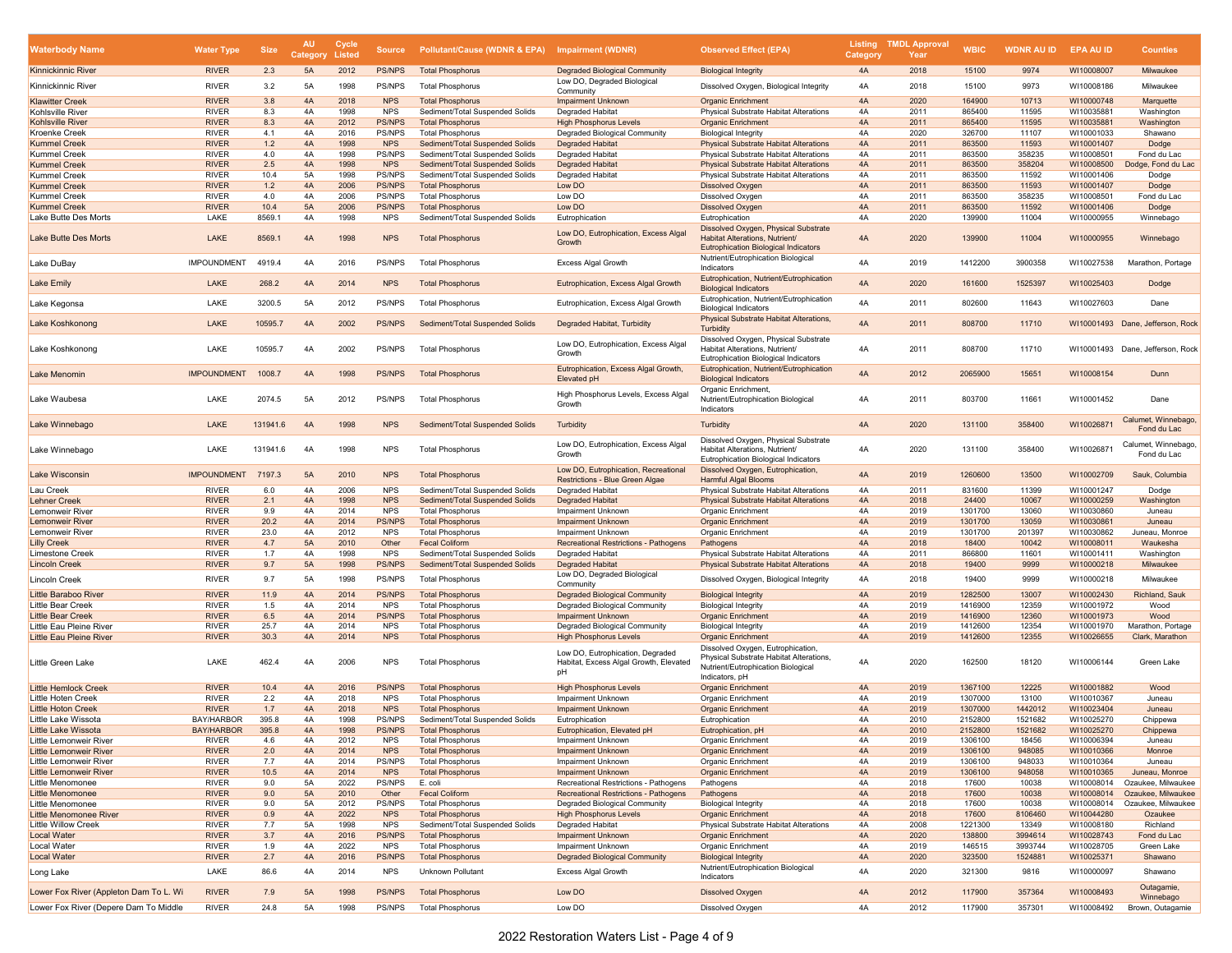| Waterbody Name                        | <b>Water Type</b>            | <b>Size</b>  | <b>AU</b><br><b>Category</b> | <b>Cycle</b><br>Listed | <b>Source</b>                  | Pollutant/Cause (WDNR & EPA) Impairment (WDNR)                     |                                                     | <b>Observed Effect (EPA)</b>                                                                                          | <b>Listing</b><br>Category | <b>TMDL Approval</b><br>Year | <b>WBIC</b>    | <b>WDNR AU ID</b> | <b>EPA AU ID</b>         | <b>Counties</b>                            |
|---------------------------------------|------------------------------|--------------|------------------------------|------------------------|--------------------------------|--------------------------------------------------------------------|-----------------------------------------------------|-----------------------------------------------------------------------------------------------------------------------|----------------------------|------------------------------|----------------|-------------------|--------------------------|--------------------------------------------|
| Lower Fox River (Mouth To Depere Dam) | <b>RIVER</b>                 | 7.4          | 5A                           | 2008                   | <b>PS/NPS</b>                  | Sediment/Total Suspended Solids                                    | <b>Degraded Habitat</b>                             | <b>Physical Substrate Habitat Alterations</b>                                                                         | 4A                         | 2012                         | 117900         | 10678             | WI10008021               | <b>Brown</b>                               |
| Lower Fox River (Mouth To Depere Dam) | <b>RIVER</b>                 | 7.4          | 5A                           | 1998                   | <b>PS/NPS</b>                  | <b>Total Phosphorus</b>                                            | Low DO                                              | Dissolved Oxygen                                                                                                      | 4A                         | 2012                         | 117900         | 10678             | WI10008021               | Brown                                      |
| Lyndon Creek                          | <b>RIVER</b>                 | 6.0          | 4A                           | 2014                   | <b>PS/NPS</b>                  | <b>Total Phosphorus</b>                                            | <b>Impairment Unknown</b>                           | <b>Organic Enrichment</b>                                                                                             | 4A                         | 2019                         | 1300700        | 13054             | WI10002455               | Juneau                                     |
| Lyndon Creek                          | <b>RIVER</b>                 | 2.7          | 4A                           | 2014                   | <b>NPS</b>                     | <b>Total Phosphorus</b>                                            | Impairment Unknown                                  | Organic Enrichment                                                                                                    | 4A                         | 2019                         | 1300700        | 13055             | WI10010357               | Juneau                                     |
| <b>Markham Creek</b>                  | <b>RIVER</b>                 | 7.3          | 4A                           | 1998                   | <b>NPS</b>                     | Sediment/Total Suspended Solids                                    | <b>Degraded Habitat</b>                             | <b>Physical Substrate Habitat Alterations</b>                                                                         | 4A                         | 2011                         | 796400         | 18247             | WI10006237               | Rock                                       |
| Martin Branch                         | <b>RIVER</b>                 | 1.3          | 4A                           | 1998                   | <b>NPS</b>                     | Sediment/Total Suspended Solids                                    | <b>Degraded Habitat</b>                             | Physical Substrate Habitat Alterations                                                                                | 4A                         | 2007                         | 963400         | 13926             | WI10002979               | Grant                                      |
| <b>Martin Branch</b>                  | <b>RIVER</b>                 | 4.6          | 4A                           | 1998                   | <b>NPS</b>                     | Sediment/Total Suspended Solids                                    | <b>Degraded Habitat</b>                             | <b>Physical Substrate Habitat Alterations</b>                                                                         | 4A                         | 2007                         | 963400         | 13927             | WI10010064               | Grant                                      |
| Martin Branch                         | <b>RIVER</b>                 | 4.0          | 4A                           | 1998                   | <b>NPS</b>                     | Sediment/Total Suspended Solids                                    | Degraded Habitat                                    | Physical Substrate Habitat Alterations                                                                                | 4A                         | 2007                         | 963400         | 18569             | WI10006464               | Grant                                      |
| <b>Martinville Cr</b>                 | <b>RIVER</b>                 | 2.5          | 5A                           | 1998                   | <b>NPS</b>                     | Sediment/Total Suspended Solids                                    | <b>Degraded Habitat</b>                             | <b>Physical Substrate Habitat Alterations</b>                                                                         | 4A                         | 2007                         | 955100         | 13888             | WI10002959               | Grant                                      |
| Martinville Cr                        | <b>RIVER</b>                 | 2.6          | 5A                           | 1998                   | <b>NPS</b>                     | Sediment/Total Suspended Solids                                    | Degraded Habitat                                    | Physical Substrate Habitat Alterations                                                                                | 4A                         | 2007                         | 955100         | 13887             | WI10002958               | Grant                                      |
| <b>Mason Creek</b>                    | <b>RIVER</b>                 | 4.1          | 4A                           | 1998                   | <b>NPS</b>                     | Sediment/Total Suspended Solids                                    | Elevated Water Temperature, Degraded<br>Habitat     | Temperature, Physical Substrate Habitat<br>Alterations                                                                | 4A                         | 2011                         | 851100         | 11498             | WI10001326               | Waukesha                                   |
| Mason Creek                           | <b>RIVER</b>                 | 2.0          | 4A                           | 1998                   | <b>NPS</b>                     | Sediment/Total Suspended Solids                                    | Low DO. Elevated Water Temperature                  | Dissolved Oxygen, Temperature                                                                                         | 4A                         | 2011                         | 851100         | 11499             | WI10001327               | Washington                                 |
| Mason Creek                           | <b>RIVER</b>                 | 4.1          | 4A                           | 1998                   | <b>NPS</b>                     | <b>Total Phosphorus</b>                                            | Low DO                                              | Dissolved Oxygen                                                                                                      | 4A                         | 2011                         | 851100         | 11498             | WI10001326               | Waukesha                                   |
| <b>Mason Creek</b>                    | <b>RIVER</b>                 | 2.0          | 4A                           | 1998                   | <b>NPS</b>                     | <b>Total Phosphorus</b>                                            | Low DO                                              | Dissolved Oxygen                                                                                                      | 4A                         | 2011                         | 851100         | 11499             | WI10001327               | Washington                                 |
| Mason Lake                            | LAKE                         | 881.6        | 4A                           | 2002                   | <b>NPS</b>                     | <b>Total Phosphorus</b>                                            | Eutrophication, Excess Algal Growth,<br>Elevated pH | Eutrophication, Nutrient/Eutrophication<br><b>Biological Indicators</b>                                               | 4A                         | 2020                         | 175700         | 10733             | WI10000764               | Adams, Marquette                           |
| Maunesha River                        | <b>RIVER</b>                 | 7.7          | 4A                           | 1998                   | <b>PS/NPS</b>                  | Sediment/Total Suspended Solids                                    | Degraded Habitat                                    | Physical Substrate Habitat Alterations                                                                                | 4A                         | 2011                         | 837500         | 356833            | WI10008490               | Dane, Jefferson                            |
| Maunesha River                        | <b>RIVER</b>                 | 5.5          | 4A                           | 1998                   | <b>PS/NPS</b>                  | Sediment/Total Suspended Solids                                    | <b>Degraded Habitat</b>                             | <b>Physical Substrate Habitat Alterations</b>                                                                         | 4A                         | 2011                         | 837500         | 11426             | WI10001269               | Dodge, Jefferson                           |
| Maunesha River                        | <b>RIVER</b>                 | 18.6         | 4A                           | 1998                   | <b>NPS</b>                     | Sediment/Total Suspended Solids                                    | <b>Degraded Habitat</b>                             | Physical Substrate Habitat Alterations                                                                                | 4A                         | 2011                         | 837500         | 356857            | WI10008491               | Dane                                       |
| <b>Maunesha River</b>                 | <b>RIVER</b>                 | 7.7          | 4A                           | 1998                   | <b>PS/NPS</b>                  | <b>Total Phosphorus</b>                                            | Low DO                                              | <b>Dissolved Oxygen</b>                                                                                               | 4A                         | 2011                         | 837500         | 356833            | WI10008490               | Dane, Jefferson                            |
| Maunesha River                        | <b>RIVER</b>                 | 5.5          | 4A                           | 1998                   | <b>PS/NPS</b>                  | <b>Total Phosphorus</b>                                            | Low DO                                              | Dissolved Oxygen                                                                                                      | 4A                         | 2011                         | 837500         | 11426             | WI10001269               | Dodge, Jefferson                           |
| Maunesha River                        | <b>RIVER</b>                 | 18.6         | 4A                           | 1998                   | <b>NPS</b>                     | <b>Total Phosphorus</b>                                            | Low DO                                              | <b>Dissolved Oxygen</b>                                                                                               | 4A                         | 2011                         | 837500         | 356857            | WI10008491               | Dane                                       |
| Mead Lake                             | <b>IMPOUNDMENT</b>           | 310.3        | 4A                           | 1998                   | <b>NPS</b>                     | Sediment/Total Suspended Solids                                    | Degraded Habitat                                    | Physical Substrate Habitat Alterations                                                                                | 4A                         | 2008                         | 2143900        | 16142             | WI10004701               | Clark                                      |
| <b>Mead Lake</b>                      | <b>IMPOUNDMENT</b>           | 310.3        | 4A                           | 1998                   | <b>NPS</b>                     | <b>Total Phosphorus</b>                                            | Low DO, Eutrophication, Excess Algal<br>Growth      | Dissolved Oxygen, Physical Substrate<br>Habitat Alterations, Nutrient/<br><b>Eutrophication Biological Indicators</b> | 4A                         | 2008                         | 2143900        | 16142             | WI10004701               | Clark                                      |
| Mendota Lake                          | LAKE                         | 9780.9       | 4A                           | 2012                   | <b>PS/NPS</b>                  | <b>Total Phosphorus</b>                                            | High Phosphorus Levels, Excess Algal<br>Growth      | Organic Enrichment,<br>Nutrient/Eutrophication Biological<br>Indicators                                               | 4A                         | 2011                         | 805400         | 11672             | WI6876129                | Dane                                       |
| <b>Menomonee River</b>                | <b>RIVER</b>                 | 2.7          | 5A                           | 1998                   | <b>PS/NPS</b>                  | E. coli                                                            | <b>Recreational Restrictions - Pathogens</b>        | Pathogens                                                                                                             | 4A                         | 2018                         | 16000          | 426506            | WI10008754               | Milwaukee                                  |
| Menomonee River                       | <b>RIVER</b>                 | 3.6          | <b>5A</b>                    | 2010                   | <b>PS/NPS</b>                  | <b>Fecal Coliform</b>                                              | Recreational Restrictions - Pathogens               | Pathogens                                                                                                             | 4A                         | 2018                         | 16000          | 10017             | WI10026421               | Milwaukee                                  |
| <b>Menomonee River</b>                | <b>RIVER</b>                 | 2.7          | 5A                           | 2010                   | <b>PS/NPS</b>                  | <b>Fecal Coliform</b>                                              | <b>Recreational Restrictions - Pathogens</b>        | Pathogens                                                                                                             | 4A                         | 2018                         | 16000          | 426506            | WI10008754               | Milwaukee                                  |
| Menomonee River                       | <b>RIVER</b>                 | 12.2         | 5A                           | 2014                   | <b>PS/NPS</b>                  | <b>Total Phosphorus</b>                                            | Impairment Unknown                                  | Organic Enrichment                                                                                                    | 4A                         | 2018                         | 16000          | 8104655           | WI8104656                | Washington,<br>Waukesha, Milwaukee         |
| Menomonee River                       | <b>RIVER</b>                 | 6.3          | 5A                           | 2014                   | <b>PS/NPS</b>                  | <b>Total Phosphorus</b>                                            | <b>Impairment Unknown</b>                           | Organic Enrichment                                                                                                    | 4A                         | 2018                         | 16000          | 3884139           | WI8104653                | Milwaukee                                  |
| Menomonee River                       | <b>RIVER</b>                 | 2.7          | 5A                           | 1998                   | <b>PS/NPS</b>                  | <b>Total Phosphorus</b>                                            | Low DO                                              | Dissolved Oxygen                                                                                                      | 4A                         | 2018                         | 16000          | 426506            | WI10008754               | Milwaukee                                  |
| Mill Creek                            | <b>RIVER</b>                 | 2.4          | 4A                           | 2014                   | <b>NPS</b>                     | <b>Total Phosphorus</b>                                            | <b>Impairment Unknown</b>                           | <b>Organic Enrichment</b>                                                                                             | 4A                         | 2019                         | 1326700        | 18452             | WI10008031               | Monroe                                     |
| Mill Creek                            | <b>RIVER</b>                 | 16.8         | 4A                           | 1998                   | <b>PS/NPS</b>                  | <b>Total Phosphorus</b>                                            | Low DO                                              | Dissolved Oxygen                                                                                                      | 4A                         | 2019                         | 1398600        | 12319             | WI10008029               | Wood, Portage                              |
| Mill Creek                            | <b>RIVER</b>                 | 16.0         | 4A                           | 1998                   | <b>NPS</b>                     | <b>Total Phosphorus</b>                                            | Low DO                                              | <b>Dissolved Oxygen</b>                                                                                               | 4A                         | 2019                         | 1398600        | 12318             | WI10008028               | Portage                                    |
| Milwaukee Harbor                      | <b>BAY/HARBOR</b>            | 0.3          | 5A                           | 1998                   | <b>PS/NPS</b>                  | E. coli                                                            | Recreational Restrictions - Pathogens               | Pathogens                                                                                                             | 4A                         | 2018                         | 15010          | 426424            | WI10008753               |                                            |
| <b>Milwaukee River</b>                | <b>RIVER</b>                 | 10.0         | 4A                           | 1998                   | <b>PS/NPS</b>                  | E. coli                                                            | <b>Recreational Restrictions - Pathogens</b>        | Pathogens                                                                                                             | 4A                         | 2018                         | 15000          | 1854856           | WI10025589               | Ozaukee                                    |
| Milwaukee River                       | <b>RIVER</b>                 | 16.5         | 5A                           | 1998                   | <b>PS/NPS</b>                  | E. coli                                                            | Recreational Restrictions - Pathogens               | Pathogens                                                                                                             | 4A                         | 2018                         | 15000          | 426381            | WI10026897               | Ozaukee, Milwaukee                         |
| Milwaukee River                       | <b>RIVER</b>                 | 2.9          | 5A                           | 1998                   | <b>PS/NPS</b>                  | E. coli                                                            | Recreational Restrictions - Pathogens               | Pathogens                                                                                                             | 4A                         | 2018                         | 15000          | 426339            | WI10008752               | Milwaukee                                  |
| Milwaukee River                       | <b>RIVER</b>                 | 10.0         | 4A                           | 1998                   | Contam, Sed                    | PCBs                                                               | PCBs Contaminated Fish Tissue                       | <b>PCBs in Fish Tissue</b>                                                                                            | 4A                         | 2008                         | 15000          | 1854856           | WI10025589               | Ozaukee                                    |
|                                       |                              |              |                              |                        |                                |                                                                    |                                                     |                                                                                                                       |                            |                              |                |                   |                          |                                            |
| Milwaukee River                       | <b>RIVER</b>                 | 39.2         | 5A                           | 2014                   | <b>PS/NPS</b>                  | <b>Total Phosphorus</b>                                            | <b>Impairment Unknown</b>                           | <b>Organic Enrichment</b>                                                                                             | 4A                         | 2018                         | 15000          | 481566            | WI10008803               | Ozaukee, Washington<br>Washington, Fond du |
| Milwaukee River<br>Milwaukee River    | <b>RIVER</b><br><b>RIVER</b> | 34.8<br>16.5 | 5A<br>5A                     | 2020<br>2014           | <b>PS/NPS</b><br><b>PS/NPS</b> | <b>Total Phosphorus</b><br><b>Total Phosphorus</b>                 | Impairment Unknown<br><b>Impairment Unknown</b>     | Organic Enrichment<br><b>Organic Enrichment</b>                                                                       | 4A<br>4A                   | 2018<br>2018                 | 15000<br>15000 | 481605<br>426381  | WI10008804<br>WI10026897 | Lac<br>Ozaukee, Milwaukee                  |
| Milwaukee River                       | <b>RIVER</b>                 | 2.9          | <b>5A</b>                    | 1998                   | <b>PS/NPS</b>                  | <b>Total Phosphorus</b>                                            | Low DO                                              | Dissolved Oxygen                                                                                                      | 4A                         | 2018                         | 15000          | 426339            | WI10008752               | Milwaukee                                  |
| Milwaukee River North Branch          | <b>RIVER</b>                 | 23.5         | 4A                           | 2012                   | <b>PS/NPS</b>                  | <b>Total Phosphorus</b>                                            | <b>Degraded Biological Community</b>                | <b>Biological Integrity</b>                                                                                           | 4A                         | 2018                         | 27100          | 10071             | WI10008033               | Ozaukee, Sheboygan<br>Washington           |
| Mink Creek                            | <b>RIVER</b>                 | 14.5         | 4A                           | 2014                   | <b>NPS</b>                     | <b>Total Phosphorus</b>                                            | Impairment Unknown                                  | Organic Enrichment                                                                                                    | 4A                         | 2018                         | 30600          | 10081             | WI10000268               | Sheboygan                                  |
| <b>Mink Creek</b>                     | <b>RIVER</b>                 | 5.8          | 4A                           | 2018                   | <b>NPS</b>                     | <b>Total Phosphorus</b>                                            | <b>Impairment Unknown</b>                           | <b>Organic Enrichment</b>                                                                                             | 4A                         | 2019                         | 1463300        | 12498             | WI10002072               | Taylor                                     |
| Minocqua Lake                         | LAKE                         | 1339.5       | 4A                           | 2014                   | <b>NPS</b>                     | <b>Total Phosphorus</b>                                            | Impairment Unknown                                  | Organic Enrichment                                                                                                    | 4A                         | 2019                         | 1542400        | 128227            | WI10007379               | Oneida                                     |
| <b>Moccasin Creek</b>                 | <b>RIVER</b>                 | 14.1         | 4A                           | 2020                   | <b>NPS</b>                     | <b>Total Phosphorus</b>                                            | <b>Impairment Unknown</b>                           | <b>Organic Enrichment</b>                                                                                             | 4A                         | 2019                         | 1388000        | 12268             | WI10026140               | Wood                                       |
| Mole Creek                            | <b>RIVER</b>                 | 5.0          | 4A                           | 2022                   | <b>NPS</b>                     | <b>Total Phosphorus</b>                                            | Degraded Biological Community                       | <b>Biological Integrity</b>                                                                                           | 4A                         | 2018                         | 5031399        | 3993907           | WI10028711               | Ozaukee                                    |
| Monona Lake                           | <b>LAKE</b>                  | 3359.0       | 5A                           | 2012                   | <b>PS/NPS</b>                  | <b>Total Phosphorus</b>                                            | Eutrophication, Excess Algal Growth                 | Eutrophication, Nutrient/Eutrophication<br><b>Biological Indicators</b>                                               | 4A                         | 2011                         | 804600         | 11665             | WI10001455               | Dane                                       |
| Mosher Creek                          | <b>RIVER</b>                 | 3.0          | 4A                           | 2002                   | <b>NPS</b>                     | Sediment/Total Suspended Solids                                    | <b>Degraded Habitat</b>                             | Physical Substrate Habitat Alterations                                                                                | 4A                         | 2020                         | 133500         | 18156             | WI10006171               | Fond du Lac                                |
| <b>Mosher Creek</b>                   | <b>RIVER</b>                 | 3.0          | 4A                           | 2018                   | <b>NPS</b>                     | <b>Total Phosphorus</b>                                            | <b>Degraded Biological Community</b>                | <b>Biological Integrity</b>                                                                                           | 4A                         | 2020                         | 133500         | 18156             | WI10006171               | Fond du Lac                                |
| Aud Creek                             | RIVER                        |              |                              |                        | <b>PS/NPS</b>                  |                                                                    | Degraded Habitat                                    |                                                                                                                       | 4A                         | 2012                         | 129500         | 10847             | WI10000841               |                                            |
| Mud Creek                             | <b>RIVER</b>                 | 3.2<br>3.7   | 5A                           | 1998<br>1998           | PS/NPS                         | Sediment/Total Suspended Solids<br>Sediment/Total Suspended Solids | <b>Degraded Habitat</b>                             | Physical Substrate Habitat Alterations<br><b>Physical Substrate Habitat Alterations</b>                               | 4A                         | 2012                         | 129500         | 10846             | WI10000840               | Outagamie<br>Outagamie,<br>Winnebago       |
| Mud Creek                             | <b>RIVER</b>                 | 3.7          | 5A                           | 2008                   | PS/NPS                         | <b>Total Phosphorus</b>                                            | Degraded Habitat                                    | Physical Substrate Habitat Alterations                                                                                | 4A                         | 2012                         | 129500         | 10846             | WI10000840               | Outagamie,<br>Winnebago                    |
| <b>Mud Creek</b>                      | <b>RIVER</b>                 | 3.0          | 4A                           | 2016                   | <b>NPS</b>                     | <b>Total Phosphorus</b>                                            | <b>Degraded Biological Community</b>                | <b>Biological Integrity</b>                                                                                           | 4A                         | 2020                         | 131600         | 10259             | WI10000397               | Calumet                                    |
| Mud Creek                             | <b>RIVER</b>                 | 10.8         | 5A                           | 1998                   | <b>NPS</b>                     | Sediment/Total Suspended Solids                                    | Degraded Habitat                                    | Physical Substrate Habitat Alterations                                                                                | 4A                         | 2011                         | 840800         | 11387             | WI10001237               | Dane, Dodge                                |
| N. Br. Cedar Creek                    | <b>RIVER</b>                 | 8.1          | 4A                           | 2022                   | <b>NPS</b>                     | <b>Total Phosphorus</b>                                            | <b>Impairment Unknown</b>                           | <b>Organic Enrichment</b>                                                                                             | 4A                         | 2018                         | 22500          | 10055             |                          | WI10008042 Ozaukee, Washington             |
| Narrows Creek                         | <b>RIVER</b>                 | 22.8         | 4A                           | 2014                   | PS/NPS                         | <b>Total Phosphorus</b>                                            | Impairment Unknown                                  | Organic Enrichment                                                                                                    | 4A                         | 2019                         | 1276400        | 12996             | WI10008043               | Sauk                                       |
| Neenah Slough                         | <b>RIVER</b>                 | 2.8          | 5A                           | 1998                   | <b>PS/NPS</b>                  | <b>Total Phosphorus</b>                                            | Low DO                                              | <b>Dissolved Oxygen</b>                                                                                               | 4A                         | 2012                         | 130800         | 10848             | WI10000842               | Winnebago                                  |
| Neenah Slough                         | <b>RIVER</b>                 | 0.8          | 5A                           | 1998                   | PS/NPS                         | <b>Total Phosphorus</b>                                            | Low DO                                              | Dissolved Oxygen                                                                                                      | 4A                         | 2012                         | 130800         | 357915            | WI10008498               | Winnebago                                  |
| Neenah Slough                         | <b>RIVER</b>                 | 2.6          | 5A                           | 1998                   | <b>PS/NPS</b>                  | <b>Total Phosphorus</b>                                            | Low DO, Degraded Biological<br>Community            | Dissolved Oxygen, Biological Integrity                                                                                | 4A                         | 2012                         | 130800         | 357955            | WI10008499               | Winnebago                                  |
| Newcomb Valley Creek                  | <b>RIVER</b>                 | 5.8          | 4A                           | 1998                   | <b>NPS</b>                     | Sediment/Total Suspended Solids                                    | Degraded Habitat                                    | <b>Physical Substrate Habitat Alterations</b>                                                                         | 4A                         | 2003                         | 1777400        | 14357             | WI10003261               | Trempealeau                                |
| <b>Nine Springs Creek</b>             | <b>RIVER</b>                 | 6.2          | 4A                           | 2004                   | <b>PS/NPS</b>                  | Sediment/Total Suspended Solids                                    | <b>Impairment Unknown</b>                           | <b>Organic Enrichment</b>                                                                                             | 4A                         | 2011                         | 804200         | 11664             | WI10001454               | Dane                                       |
| Nine Springs Creek                    | <b>RIVER</b>                 | 6.2          | 4A                           | 2004                   | PS/NPS                         | <b>Total Phosphorus</b>                                            | Low DO, Degraded Biological<br>Community            | Dissolved Oxygen, Biological Integrity                                                                                | 4A                         | 2011                         | 804200         | 11664             | WI10001454               | Dane                                       |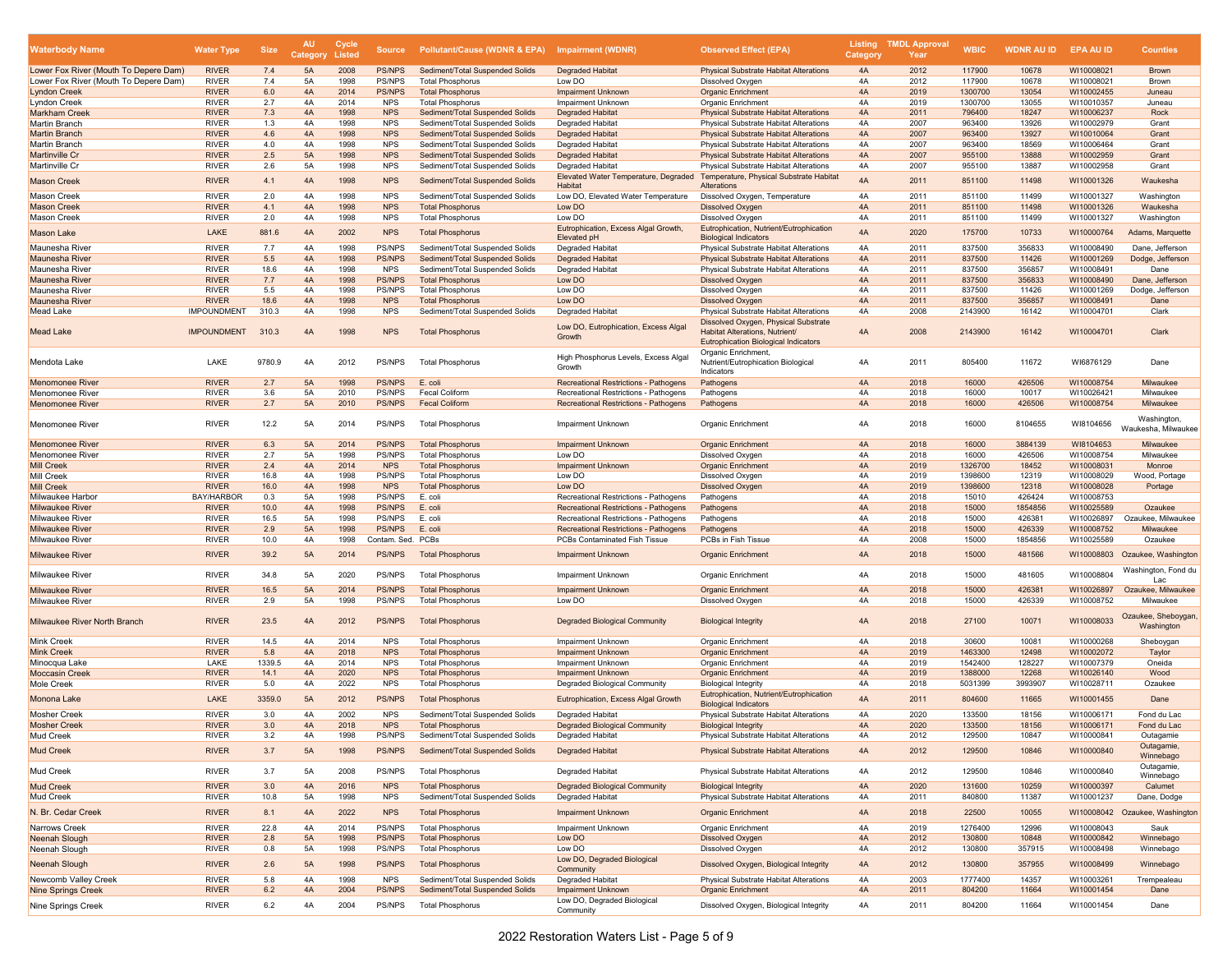| Waterbody Name                                       | Water Type                   | <b>Size</b>  | <b>AU</b><br>Category | Cycle<br>Listed | <b>Source</b>                  | Pollutant/Cause (WDNR & EPA) Impairment (WDNR)                     |                                                                            | <b>Observed Effect (EPA)</b>                                                                                                           | Category | <b>Listing TMDL Approval</b><br>Year | <b>WBIC</b>      | <b>WDNR AU ID</b> | <b>EPA AU ID</b>         | <b>Counties</b>                  |
|------------------------------------------------------|------------------------------|--------------|-----------------------|-----------------|--------------------------------|--------------------------------------------------------------------|----------------------------------------------------------------------------|----------------------------------------------------------------------------------------------------------------------------------------|----------|--------------------------------------|------------------|-------------------|--------------------------|----------------------------------|
| <b>North Br Duck Creek</b>                           | <b>RIVER</b>                 | 20.2         | 4A                    | 2014            | <b>PS/NPS</b>                  | <b>Total Phosphorus</b>                                            | <b>High Phosphorus Levels</b>                                              | <b>Organic Enrichment</b>                                                                                                              | 4A       | 2019                                 | 1267500          | 13526             | WI10002723               | Columbia                         |
| North Branch Wayne Creek                             | <b>RIVER</b>                 | 0.7          | 4A                    | 1998            | <b>NPS</b>                     | Sediment/Total Suspended Solids                                    | Degraded Habitat                                                           | Physical Substrate Habitat Alterations                                                                                                 | 4A       | 2011                                 | 865500           | 207448            | WI10008111               | Washington                       |
| <b>North Creek</b>                                   | <b>RIVER</b>                 | 7.6          | 4A                    | 1998            | <b>NPS</b>                     | Sediment/Total Suspended Solids                                    | <b>Degraded Habitat</b>                                                    | <b>Physical Substrate Habitat Alterations</b>                                                                                          | 4A       | 2003                                 | 1778600          | 14360             | WI10003263               | Trempealeau                      |
| North Tributary to Silver Creek                      | <b>RIVER</b>                 | 4.4          | 4A                    | 2016            | <b>NPS</b>                     | <b>Total Phosphorus</b>                                            | Impairment Unknown                                                         | Organic Enrichment                                                                                                                     | 4A       | 2020                                 | 147400           | 936838            | WI10026075               | Fond du Lac                      |
| Nor-X-Way Channel                                    | <b>RIVER</b>                 | 4.9          | 5A                    | 2010            | <b>NPS</b>                     | <b>Fecal Coliform</b>                                              | <b>Recreational Restrictions - Pathogens</b>                               | Pathogens                                                                                                                              | 4A       | 2018                                 | 18450            | 10043             | WI10000247               | Ozaukee, Washington,<br>Waukesha |
| Nor-X-Way Channel                                    | <b>RIVER</b>                 | 4.9          | 5A                    | 2014            | <b>PS/NPS</b>                  | <b>Total Phosphorus</b>                                            | <b>High Phosphorus Levels</b>                                              | Organic Enrichment                                                                                                                     | 4A       | 2018                                 | 18450            | 10043             | WI10000247               | Ozaukee, Washington,<br>Waukesha |
| <b>Noyes Creek</b>                                   | <b>RIVER</b>                 | 3.5          | 5A                    | 2022            | <b>PS/NPS</b>                  | <b>Total Phosphorus</b>                                            | <b>Impairment Unknown</b>                                                  | Organic Enrichment                                                                                                                     | 4A       | 2018                                 | 17700            | 3988299           | WI10028301               | Milwaukee                        |
| Old Taylor Lake                                      | LAKE                         | 42.5         | 4A                    | 2014            | <b>NPS</b>                     | <b>Total Phosphorus</b>                                            | <b>High Phosphorus Levels</b>                                              | Organic Enrichment                                                                                                                     | 4A       | 2020                                 | 195000           | 10274             | WI10000409               | Waupaca                          |
| <b>Onemile Creek</b>                                 | <b>RIVER</b>                 | 5.8          | 4A                    | 2014            | <b>NPS</b>                     | <b>Total Phosphorus</b>                                            | Impairment Unknown                                                         | <b>Organic Enrichment</b>                                                                                                              | 4A       | 2019                                 | 1303400          | 947914            | WI10025739               | Juneau                           |
| Onemile Creek                                        | <b>RIVER</b>                 | 2.4          | 4A                    | 2014            | <b>NPS</b>                     | <b>Total Phosphorus</b>                                            | Impairment Unknown                                                         | Organic Enrichment                                                                                                                     | 4A       | 2019                                 | 1303400          | 947890            | WI10010363               | Juneau                           |
| <b>Onemile Creek</b>                                 | <b>RIVER</b>                 | 2.9          | 4A                    | 2014            | <b>NPS</b>                     | <b>Total Phosphorus</b>                                            | <b>Impairment Unknown</b>                                                  | <b>Organic Enrichment</b>                                                                                                              | 4A       | 2019                                 | 1303400          | 13063             | WI10008049               | Juneau                           |
| Onemile Creek                                        | <b>RIVER</b>                 | 0.7          | 4A                    | 2014            | <b>NPS</b>                     | <b>Total Phosphorus</b>                                            | Impairment Unknown                                                         | Organic Enrichment                                                                                                                     | 4A       | 2019                                 | 1303400          | 18445             | WI10008048               | Juneau                           |
| <b>Onemile Creek</b>                                 | <b>RIVER</b>                 | 1.2          | 4A                    | 2014            | <b>NPS</b>                     | <b>Total Phosphorus</b>                                            | <b>Impairment Unknown</b>                                                  | <b>Organic Enrichment</b>                                                                                                              | 4A       | 2019                                 | 1303400          | 1517524           | WI10025168               | Juneau                           |
| Otter Creek                                          | <b>RIVER</b>                 | 1.9          | 4A                    | 1998            | <b>NPS</b>                     | Sediment/Total Suspended Solids                                    | Degraded Habitat                                                           | Physical Substrate Habitat Alterations                                                                                                 | 4A       | 2008                                 | 1237100          | 13322             | WI10002606               | lowa                             |
| <b>Otter Creek</b>                                   | <b>RIVER</b>                 | 5.0          | 5A                    | 1998            | <b>NPS</b>                     | Sediment/Total Suspended Solids                                    | <b>Degraded Habitat</b>                                                    | <b>Physical Substrate Habitat Alterations</b>                                                                                          | 4A       | 2008                                 | 1237100          | 13449             | WI10002676               | lowa                             |
| Otter Creek                                          | <b>RIVER</b>                 | 14.9         | 5P                    | 1998            | <b>NPS</b>                     | Sediment/Total Suspended Solids                                    | Degraded Habitat                                                           | Physical Substrate Habitat Alterations                                                                                                 | 4A       | 2008                                 | 1237100          | 18477             | WI10006408               | lowa                             |
| <b>Park Creek</b>                                    | <b>RIVER</b>                 | 2.4          | 4A                    | 1998            | <b>NPS</b>                     | Sediment/Total Suspended Solids                                    | <b>Degraded Habitat</b>                                                    | <b>Physical Substrate Habitat Alterations</b>                                                                                          | 4A       | 2011                                 | 834400           | 11410             | WI10001257               | Dodge                            |
| Park Lake                                            | LAKE                         | 329.5        | 4A                    | 2006            | <b>NPS</b>                     | Sediment/Total Suspended Solids                                    | Eutrophication                                                             | Eutrophication                                                                                                                         | 4A       | 2020                                 | 180300           | 18131             | WI10006154               | Columbia                         |
| Park Lake                                            | LAKE<br><b>RIVER</b>         | 329.5<br>2.6 | 4A<br>4A              | 2006<br>2002    | <b>NPS</b><br><b>PS/NPS</b>    | <b>Total Phosphorus</b>                                            | Eutrophication, Excess Algal Growth                                        | Eutrophication, Nutrient/Eutrophication<br><b>Biological Indicators</b>                                                                | 4A<br>4A | 2020<br>2007                         | 180300<br>136000 | 18131             | WI10006154               | Columbia<br>Fond du Lac          |
| Parsons Creek                                        | <b>RIVER</b>                 |              |                       |                 |                                | Sediment/Total Suspended Solids                                    | Degraded Habitat                                                           | Physical Substrate Habitat Alterations                                                                                                 |          |                                      |                  | 18157<br>10993    | WI10006172               |                                  |
| <b>Parsons Creek</b><br>Parsons Creek                | <b>RIVER</b>                 | 2.2<br>2.6   | 4A<br>4A              | 2020<br>2002    | <b>NPS</b><br><b>PS/NPS</b>    | Sediment/Total Suspended Solids<br><b>Total Phosphorus</b>         | <b>Degraded Habitat</b>                                                    | <b>Physical Substrate Habitat Alterations</b>                                                                                          | 4A<br>4A | 2020<br>2007                         | 136000<br>136000 | 18157             | WI10000950<br>WI10006172 | Fond du Lac<br>Fond du Lac       |
|                                                      | <b>RIVER</b>                 |              |                       |                 |                                |                                                                    | Degraded Habitat                                                           | Physical Substrate Habitat Alterations                                                                                                 | 4A       | 2003                                 | 753100           | 425015            |                          |                                  |
| Perennial Stream A (Spp1)<br>Perennial Stream B (Tm2 | <b>RIVER</b>                 | 3.3<br>1.8   | 4A<br>4A              | 1998<br>1998    | <b>NPS</b><br><b>NPS</b>       | Sediment/Total Suspended Solids                                    | <b>Elevated Water Temperature</b>                                          | Temperature                                                                                                                            | 4A       | 2005                                 | 755100           | 425131            | WI10008683<br>WI10008686 | Walworth<br>Walworth             |
| Perennial Stream D (B4)                              | <b>RIVER</b>                 | 3.0          | 4A                    | 1998            | <b>NPS</b>                     | Sediment/Total Suspended Solids                                    | Elevated Water Temperature, Turbidity<br><b>Elevated Water Temperature</b> | Temperature, Turbidity                                                                                                                 | 4A       | 2005                                 | 753500           | 425054            | WI10008684               | Walworth                         |
|                                                      | <b>RIVER</b>                 | 2.7          | 4A                    | 1998            | <b>NPS</b>                     | Sediment/Total Suspended Solids<br>Sediment/Total Suspended Solids | <b>Elevated Water Temperature</b>                                          | Temperature<br>Temperature                                                                                                             | 4A       | 2003                                 | 753600           | 425097            | WI10008685               | Racine, Walworth                 |
| Perennial Stream E (B5)<br>Petenwell Flowage         | <b>IMPOUNDMEN</b>            | 23000.8      | 5A                    | 1998            | <b>PS/NPS</b>                  | <b>Total Phosphorus</b>                                            | Low DO, High Phosphorus Levels                                             |                                                                                                                                        | 4A       | 2019                                 | 1377100          | 424132            | WI10008638               | Adams, Juneau                    |
|                                                      | <b>RIVER</b>                 | 8.1          | 5A                    | 1998            | <b>PS/NPS</b>                  | Sediment/Total Suspended Solids                                    | Degraded Habitat                                                           | Dissolved Oxygen, Organic Enrichment<br>Physical Substrate Habitat Alterations                                                         | 4A       | 2011                                 | 805900           | 11696             | WI10001481               | Dane                             |
| <b>Pheasant Branch</b><br><b>Pheasant Branch</b>     | <b>RIVER</b>                 | 1.0          | 5A                    | 1998            | <b>PS/NPS</b>                  | Sediment/Total Suspended Solids                                    | <b>Degraded Habitat</b>                                                    | <b>Physical Substrate Habitat Alterations</b>                                                                                          | 4A       | 2011                                 | 805900           | 11695             | WI10001480               | Dane                             |
|                                                      | <b>RIVER</b>                 | 1.0          | 5A                    | 1998            | <b>PS/NPS</b>                  | <b>Total Phosphorus</b>                                            | Low DO                                                                     | Dissolved Oxygen                                                                                                                       | 4A       | 2011                                 | 805900           | 11695             | WI10001480               | Dane                             |
| Pheasant Branch<br><b>Pheasant Branch</b>            | <b>RIVER</b>                 | 8.1          | 5A                    | 1998            | <b>PS/NPS</b>                  | <b>Total Phosphorus</b>                                            | Low DO, Degraded Biological<br>Community                                   | Dissolved Oxygen, Biological Integrity                                                                                                 | 4A       | 2011                                 | 805900           | 11696             | WI10001481               | Dane                             |
| Pigeon River                                         | <b>RIVER</b>                 | 5.2          | 4A                    | 2014            | <b>PS/NPS</b>                  | <b>Total Phosphorus</b>                                            | Impairment Unknown                                                         | Organic Enrichment                                                                                                                     | 4A       | 2020                                 | 293100           | 9711              | WI8107177                | Waupaca                          |
| <b>Pigeon River</b>                                  | <b>RIVER</b>                 | 3.0          | 4A                    | 2014            | <b>PS/NPS</b>                  | <b>Total Phosphorus</b>                                            | <b>Impairment Unknown</b>                                                  | <b>Organic Enrichment</b>                                                                                                              | 4A       | 2020                                 | 293100           | 8107179           | WI8107180                | Waupaca                          |
| <b>Pipe Creek</b>                                    | <b>RIVER</b>                 | 2.5          | 4A                    | 2020            | <b>NPS</b>                     | <b>Total Phosphorus</b>                                            | Degraded Biological Community                                              | <b>Biological Integrity</b>                                                                                                            | 4A       | 2020                                 | 132800           | 10979             | WI10000938               | Fond du Lac                      |
| <b>Plum Creek</b>                                    | <b>RIVER</b>                 | 3.1          | 4A                    | 1998            | <b>PS/NPS</b>                  | Sediment/Total Suspended Solids                                    | Elevated Water Temperature, Degraded<br>Habitat                            | Temperature, Physical Substrate Habitat<br>Alterations                                                                                 | 4A       | 2012                                 | 125100           | 357719            | WI10008495               | Calumet                          |
| Plum Creek                                           | <b>RIVER</b>                 | 13.9         | 4A                    | 1998            | <b>PS/NPS</b>                  | Sediment/Total Suspended Solids                                    | Habitat<br>Elevated Water Temperature, Degraded                            | Elevated Water Temperature, Degraded Temperature, Physical Substrate Habitat<br>Alterations<br>Temperature, Physical Substrate Habitat | 4A       | 2012                                 | 125100           | 10841             | WI10000836               | Brown                            |
| <b>Plum Creek</b>                                    | <b>RIVER</b><br><b>RIVER</b> | 2.6<br>13.9  | 4A<br>4A              | 1998<br>2008    | <b>PS/NPS</b><br><b>PS/NPS</b> | Sediment/Total Suspended Solids<br><b>Total Phosphorus</b>         | Habitat<br>Degraded Biological Community,                                  | Alterations<br>Biological Integrity, Physical Substrate                                                                                | 4A<br>4A | 2012<br>2012                         | 125100<br>125100 | 357670<br>10841   | WI10008494<br>WI10000836 | Brown, Calumet<br>Brown          |
| Plum Creek                                           |                              |              |                       |                 |                                |                                                                    | Degraded Habitat                                                           | <b>Habitat Alterations</b>                                                                                                             |          |                                      |                  |                   |                          |                                  |
| <b>Plum Creek</b>                                    | <b>RIVER</b>                 | 7.7          | 4A                    | 2014            | <b>NPS</b>                     | <b>Total Phosphorus</b>                                            | <b>Impairment Unknown</b>                                                  | <b>Organic Enrichment</b>                                                                                                              | 4A       | 2019                                 | 1287700          | 13021             | WI10002441               | Sauk                             |
| Post Lake, Upper                                     | LAKE                         | 765.2        | 4A                    | 2014            | <b>NPS</b>                     | <b>Total Phosphorus</b>                                            | <b>Excess Algal Growth</b>                                                 | Nutrient/Eutrophication Biological<br>Indicators                                                                                       | 4A       | 2020                                 | 399200           | 10650             | WI10000706               | Langlade, Oneida                 |
| Poygan Lake                                          | LAKE                         | 14024.4      | 4A                    | 1998            | <b>NPS</b>                     | Sediment/Total Suspended Solids                                    | Degraded Habitat, Turbidity                                                | Physical Substrate Habitat Alterations,<br><b>Turbidity</b><br>Organic Enrichment,                                                     | 4A       | 2020                                 | 242800           | 18137             |                          | WI10006159 Waushara, Winnebago   |
| Poygan Lake                                          | LAKE                         | 14024.4      | 4A                    | 1998            | <b>NPS</b>                     | <b>Total Phosphorus</b>                                            | High Phosphorus Levels, Excess Algal<br>Growth                             | Nutrient/Eutrophication Biological<br>Indicators                                                                                       | 4A       | 2020                                 | 242800           | 18137             |                          | WI10006159 Waushara, Winnebago   |
| <b>Prairie Brook</b>                                 | <b>RIVER</b>                 | 3.1          | 4A                    | 1998            | <b>NPS</b>                     | Sediment/Total Suspended Solids                                    | <b>Degraded Habitat</b>                                                    | <b>Physical Substrate Habitat Alterations</b>                                                                                          | 4A       | 2005                                 | 901500           | 13701             | WI10002848               | Green                            |
| Puckaway Lake                                        | LAKE                         | 5013.6       | 4A                    | 2010            | <b>NPS</b>                     | Sediment/Total Suspended Solids                                    | Degraded Habitat                                                           | Physical Substrate Habitat Alterations                                                                                                 | 4A       | 2020                                 | 158700           | 11081             | WI10001012               | Green Lake,<br>Marquette         |
| Puckaway Lake                                        | LAKE                         | 5013.6       | 4A                    | 2010            | <b>NPS</b>                     | <b>Total Phosphorus</b>                                            | Eutrophication, Excess Algal Growth                                        | Eutrophication, Nutrient/Eutrophication<br><b>Biological Indicators</b>                                                                | 4A       | 2020                                 | 158700           | 11081             | WI10001012               | Green Lake<br>Marquette          |
| <b>Puff Creek</b>                                    | <b>RIVER</b>                 | 7.7          | 4A                    | 2018            | <b>NPS</b>                     | <b>Total Phosphorus</b>                                            | Degraded Biological Community                                              | <b>Biological Integrity</b>                                                                                                            | 4A       | 2019                                 | 1371500          | 12236             | WI10001890               | Wood                             |
| <b>Pumpkinseed Creek</b>                             | <b>RIVER</b>                 | 3.0          | 4A                    | 2016            | <b>NPS</b>                     | <b>Total Phosphorus</b>                                            | <b>Degraded Biological Community</b>                                       | <b>Biological Integrity</b>                                                                                                            | 4A       | 2020                                 | 243300           | 10766             |                          | WI10000790 Waushara, Winnebago   |
| Pumpkinseed Creek                                    | RIVER                        | 3.1          |                       | 2016            | NPS                            | ⊺otal Phosphorus                                                   | Degraded Biological Community                                              | <b>Biological Integrity</b>                                                                                                            | 4A       | 2020                                 | 243300           | 10767             | WI10035420               | Waushara, Winnebag               |
| Raeder Creek                                         | <b>RIVER</b>                 | 3.0          | 4A                    | 2012            | <b>NPS</b>                     | <b>Total Phosphorus</b>                                            | <b>Impairment Unknown</b>                                                  | <b>Organic Enrichment</b>                                                                                                              | 4A       | 2019                                 | 1430800          | 18335             | WI10006306               | Marathon                         |
| Randall Creek                                        | <b>RIVER</b>                 | 9.0          | 4A                    | 2014            | <b>NPS</b>                     | <b>Total Phosphorus</b>                                            | <b>High Phosphorus Levels</b>                                              | Organic Enrichment                                                                                                                     | 4A       | 2019                                 | 1431800          | 18336             | WI10006307               | Marathon                         |
| <b>Randall Creek</b>                                 | <b>RIVER</b>                 | 1.0          | 4A                    | 2014            | <b>NPS</b>                     | <b>Total Phosphorus</b>                                            | <b>High Phosphorus Levels</b>                                              | <b>Organic Enrichment</b>                                                                                                              | 4A       | 2019                                 | 1431800          | 12407             | WI10002006               | Marathon                         |
| <b>Rat River</b>                                     | <b>RIVER</b>                 | 11.7         | 4A                    | 1998            | <b>NPS</b>                     | <b>Total Phosphorus</b>                                            | Low DO                                                                     | Dissolved Oxygen                                                                                                                       | 4A       | 2020                                 | 251800           | 10752             | WI10026469               | Outagamie,                       |
| <b>Rat River</b>                                     | <b>RIVER</b>                 | 13.1         | 5A                    | 1998            | <b>NPS</b>                     | <b>Total Phosphorus</b>                                            | Low DO                                                                     | Dissolved Oxygen                                                                                                                       | 4A       | 2020                                 | 251800           | 18133             | WI10006156               | Winnebago<br>Winnebago           |
| Redstone Lake                                        | LAKE                         | 604.6        | 4A                    | 2014            | <b>NPS</b>                     | <b>Total Phosphorus</b>                                            | <b>Excess Algal Growth</b>                                                 | Nutrient/Eutrophication Biological<br>Indicators                                                                                       | 4A       | 2019                                 | 1280400          | 13542             | WI10002733               | Sauk                             |
| <b>Rock River</b>                                    | <b>RIVER</b>                 | 20.5         | 4A                    | 1998            | <b>PS/NPS</b>                  | Sediment/Total Suspended Solids                                    | <b>Degraded Habitat</b>                                                    | <b>Physical Substrate Habitat Alterations</b>                                                                                          | 4A       | 2011                                 | 788800           | 356190            | WI10008485               | Jefferson                        |
| <b>Rock River</b>                                    | <b>RIVER</b>                 | 8.2          | 4A                    | 1998            | <b>PS/NPS</b>                  | Sediment/Total Suspended Solids                                    | Degraded Habitat                                                           | Physical Substrate Habitat Alterations                                                                                                 | 4A       | 2011                                 | 788800           | 354542            | WI10008478               | Rock                             |
| <b>Rock River</b>                                    | <b>RIVER</b>                 | 23.6         | 4A                    | 1998            | <b>PS/NPS</b>                  | Sediment/Total Suspended Solids                                    | <b>Degraded Habitat</b>                                                    | <b>Physical Substrate Habitat Alterations</b>                                                                                          | 4A       | 2011                                 | 788800           | 356250            | WI10008486               | Dodge, Jefferson                 |
| <b>Rock River</b>                                    | <b>RIVER</b>                 | 5.7          | 4A                    | 1998            | <b>PS/NPS</b>                  | Sediment/Total Suspended Solids                                    | Degraded Habitat                                                           | Physical Substrate Habitat Alterations                                                                                                 | 4A       | 2011                                 | 788800           | 354592            | WI10008479               | Rock                             |
| <b>Rock River</b>                                    | <b>RIVER</b>                 | 9.7          | 4A                    | 1998            | <b>PS/NPS</b>                  | Sediment/Total Suspended Solids                                    | <b>Degraded Habitat</b>                                                    | <b>Physical Substrate Habitat Alterations</b>                                                                                          | 4A       | 2011                                 | 788800           | 354476            | WI10008477               | Rock                             |
| <b>Rock River</b>                                    | <b>RIVER</b>                 | 2.2          | 4A                    | 1998            | <b>PS/NPS</b>                  | Sediment/Total Suspended Solids                                    | Degraded Habitat                                                           | Physical Substrate Habitat Alterations                                                                                                 | 4A       | 2011                                 | 788800           | 356322            | WI10008487               | Dodge                            |
| <b>Rock River</b>                                    | <b>RIVER</b>                 | 12.4         | 5A                    | 1998            | <b>PS/NPS</b>                  | Sediment/Total Suspended Solids                                    | <b>Degraded Habitat</b>                                                    | <b>Physical Substrate Habitat Alterations</b>                                                                                          | 4A       | 2011                                 | 788800           | 11455             | WI10001290               | Rock                             |
| <b>Rock River</b>                                    | <b>RIVER</b>                 | 20.5         | 4A                    | 2006            | PS/NPS                         | <b>Total Phosphorus</b>                                            | Degraded Habitat                                                           | Physical Substrate Habitat Alterations                                                                                                 | 4A       | 2011                                 | 788800           | 356190            | WI10008485               | Jefferson                        |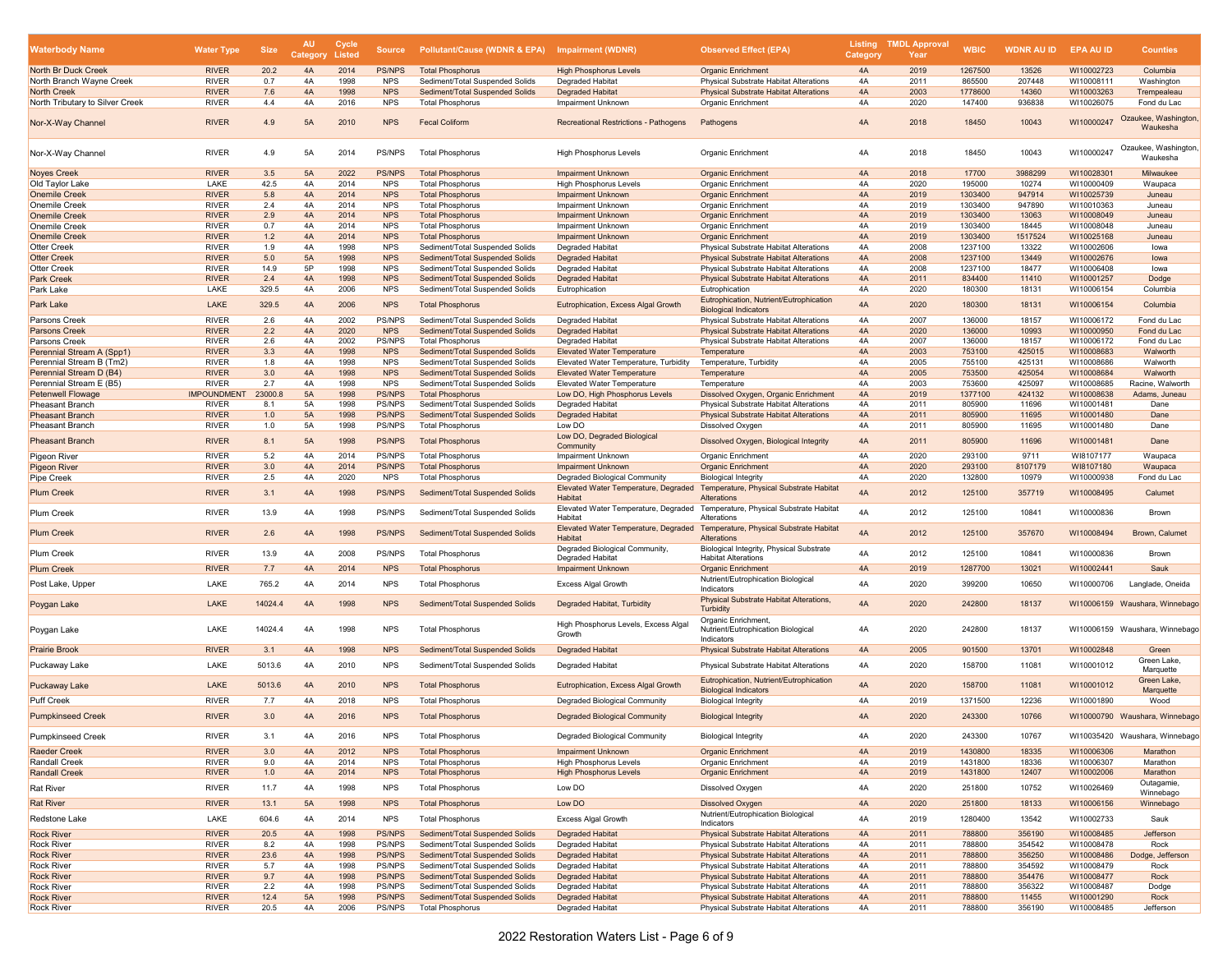| <b>Waterbody Name</b>                                 | <b>Water Type</b>            | <b>Size</b> | <b>AU</b><br>Category | <b>Cycle</b><br>Listed | <b>Source</b>                  | Pollutant/Cause (WDNR & EPA) Impairment (WDNR)     |                                                                       | <b>Observed Effect (EPA)</b>                                            | Category | <b>Listing TMDL Approval</b><br>Year | <b>WBIC</b>      | <b>WDNR AU ID</b> | <b>EPA AU ID</b> | <b>Counties</b>                             |
|-------------------------------------------------------|------------------------------|-------------|-----------------------|------------------------|--------------------------------|----------------------------------------------------|-----------------------------------------------------------------------|-------------------------------------------------------------------------|----------|--------------------------------------|------------------|-------------------|------------------|---------------------------------------------|
| <b>Rock River</b>                                     | <b>RIVER</b>                 | 23.6        | 4A                    | 2006                   | <b>PS/NPS</b>                  | <b>Total Phosphorus</b>                            | <b>Degraded Habitat</b>                                               | <b>Physical Substrate Habitat Alterations</b>                           | 4A       | 2011                                 | 788800           | 356250            | WI10008486       | Dodge, Jefferson                            |
| <b>Rock River</b>                                     | <b>RIVER</b>                 | 2.2         | 4A                    | 2006                   | <b>PS/NPS</b>                  | <b>Total Phosphorus</b>                            | Degraded Habitat                                                      | Physical Substrate Habitat Alterations                                  | 4A       | 2011                                 | 788800           | 356322            | WI10008487       | Dodge                                       |
| <b>Rock River</b>                                     | <b>RIVER</b>                 | 8.2         | 4A                    | 1998                   | <b>PS/NPS</b>                  | <b>Total Phosphorus</b>                            | Low DO                                                                | <b>Dissolved Oxygen</b>                                                 | 4A       | 2011                                 | 788800           | 354542            | WI10008478       | Rock                                        |
| <b>Rock River</b>                                     | <b>RIVER</b>                 | 5.7         | 4A                    | 1998                   | <b>PS/NPS</b>                  | <b>Total Phosphorus</b>                            | Low DO                                                                | Dissolved Oxygen                                                        | 4A       | 2011                                 | 788800           | 354592            | WI10008479       | Rock                                        |
| <b>Rock River</b>                                     | <b>RIVER</b>                 | 9.7         | 4A                    | 1998                   | <b>PS/NPS</b>                  | <b>Total Phosphorus</b>                            | Low DO                                                                | <b>Dissolved Oxygen</b>                                                 | 4A       | 2011                                 | 788800           | 354476            | WI10008477       | Rock                                        |
| <b>Rock River</b>                                     | <b>RIVER</b>                 | 12.4        | 5A                    | 1998                   | <b>PS/NPS</b>                  | <b>Total Phosphorus</b>                            | Low DO                                                                | Dissolved Oxygen                                                        | 4A       | 2011                                 | 788800           | 11455             | WI10001290       | Rock                                        |
| <b>Rock River</b>                                     | <b>RIVER</b>                 | 35.5        | 4A                    | 2002                   | <b>PS/NPS</b>                  | <b>Total Phosphorus</b>                            | Low DO, Eutrophication, Degraded<br><b>Biological Community</b>       | Dissolved Oxygen, Eutrophication,<br><b>Biological Integrity</b>        | 4A       | 2011                                 | 788800           | 356113            | WI10008484       | Dodge, Jefferson                            |
| Rock River, South Branch                              | <b>RIVER</b>                 | 16.1        | 4A                    | 1998                   | <b>PS/NPS</b>                  | Sediment/Total Suspended Solids                    | Degraded Habitat                                                      | Physical Substrate Habitat Alterations                                  | 4A       | 2011                                 | 869800           | 11580             | WI10001398       | Green Lake, Fond du<br>Lac                  |
| Rock River, South Branch                              | <b>RIVER</b>                 | 3.6         | 4A                    | 1998                   | <b>PS/NPS</b>                  | Sediment/Total Suspended Solids                    | <b>Degraded Habitat</b>                                               | <b>Physical Substrate Habitat Alterations</b>                           | 4A       | 2011                                 | 869800           | 18232             | WI10026280       | Fond du Lac<br>Green Lake, Fond du          |
| Rock River, South Branch                              | <b>RIVER</b>                 | 16.1        | 4A                    | 1998                   | PS/NPS                         | <b>Total Phosphorus</b>                            | Low DO                                                                | Dissolved Oxygen                                                        | 4A       | 2011                                 | 869800           | 11580             | WI10001398       | Lac                                         |
| Rock River, South Branch                              | <b>RIVER</b>                 | 3.6         | 4A                    | 1998                   | <b>PS/NPS</b>                  | <b>Total Phosphorus</b>                            | Low DO                                                                | <b>Dissolved Oxygen</b>                                                 | 4A       | 2011                                 | 869800           | 18232             | WI10026280       | Fond du Lac                                 |
| Rock River, West Branch                               | <b>RIVER</b>                 | 37.6        | 5A                    | 2006                   | <b>NPS</b>                     | Sediment/Total Suspended Solids                    | Degraded Habitat                                                      | Physical Substrate Habitat Alterations                                  | 4A       | 2011                                 | 861300           | 11566             | WI10001387       | Dodge, Fond du Lac                          |
| Rock River, West Branch                               | <b>RIVER</b>                 | 37.6        | 5A                    | 2006                   | <b>PS/NPS</b>                  | <b>Total Phosphorus</b>                            | <b>Degraded Habitat</b>                                               | <b>Physical Substrate Habitat Alterations</b>                           | 4A       | 2011                                 | 861300           | 11566             | WI10001387       | Dodge, Fond du Lac                          |
| Rocky Creek                                           | <b>RIVER</b>                 | 12.2        | 4A                    | 2014                   | <b>NPS</b>                     | <b>Total Phosphorus</b>                            | Impairment Unknown                                                    | Organic Enrichment                                                      | 4A       | 2019                                 | 1370800          | 12233             | WI10008189       | Wood                                        |
| Rogers Branch                                         | <b>RIVER</b>                 | 8.0         | 5A                    | 1998                   | <b>NPS</b>                     | Sediment/Total Suspended Solids                    | <b>Degraded Habitat</b>                                               | <b>Physical Substrate Habitat Alterations</b>                           | 4A       | 2007                                 | 964300           | 13930             | WI10002981       | Grant                                       |
| Rogers Branch                                         | <b>RIVER</b>                 | 3.8         | 4A                    | 1998                   | <b>NPS</b>                     | Sediment/Total Suspended Solids                    | Low DO, Degraded Habitat                                              | Dissolved Oxygen, Physical Substrate<br><b>Habitat Alterations</b>      | 4A       | 2007                                 | 964300           | 13931             | WI10002982       | Grant                                       |
| Rogers Branch                                         | <b>RIVER</b>                 | 3.8         | 4A                    | 1998                   | <b>NPS</b>                     | <b>Total Phosphorus</b>                            | Low DO                                                                | <b>Dissolved Oxygen</b>                                                 | 4A       | 2007                                 | 964300           | 13931             | WI10002982       | Grant                                       |
| Rogers Branch                                         | <b>RIVER</b>                 | 8.0         | 5A                    | 1998                   | <b>NPS</b>                     | <b>Total Phosphorus</b>                            | Low DO, Degraded Biological<br>Community                              | Dissolved Oxygen, Biological Integrity                                  | 4A       | 2007                                 | 964300           | 13930             | WI10002981       | Grant                                       |
| <b>Roy Creek</b>                                      | <b>RIVER</b>                 | 7.2         | 4A                    | 2002                   | <b>NPS</b>                     | Sediment/Total Suspended Solids                    | <b>Degraded Habitat</b>                                               | <b>Physical Substrate Habitat Alterations</b>                           | 4A       | 2020                                 | 148200           | 11030             | WI10000975       | <b>Green Lake</b>                           |
| <b>Roy Creek</b>                                      | <b>RIVER</b>                 | 7.2         | 4A                    | 2014                   | <b>NPS</b>                     | <b>Total Phosphorus</b>                            | Degraded Biological Community                                         | <b>Biological Integrity</b>                                             | 4A       | 2020                                 | 148200           | 11030             | WI10000975       | Green Lake                                  |
| <b>Schoenick Creek</b>                                | <b>RIVER</b>                 | 3.5         | 4A                    | 2016                   | <b>PS/NPS</b>                  | <b>Total Phosphorus</b>                            | <b>Degraded Biological Community</b>                                  | <b>Biological Integrity</b>                                             | 4A       | 2020                                 | 321000           | 5513424           | WI10032982       | Shawano                                     |
| <b>Schoenick Creek</b>                                | <b>RIVER</b>                 | 0.6         | 4A                    | 2016                   | <b>PS/NPS</b>                  | <b>Total Phosphorus</b>                            | Impairment Unknown                                                    | Organic Enrichmen                                                       | 4A       | 2020                                 | 321000           | 5513393           | WI10032981       | Shawano                                     |
| <b>Schultz Creek</b>                                  | <b>RIVER</b>                 | 4.7         | 4A                    | 1998                   | <b>NPS</b>                     | Sediment/Total Suspended Solids                    | <b>Degraded Habitat</b>                                               | <b>Physical Substrate Habitat Alterations</b>                           | 4A       | 2011                                 | 833800           | 11406             | WI10001254       | Dodge                                       |
| Scotch Creek                                          | <b>RIVER</b>                 | 7.6         | 4A                    | 2014                   | <b>PS/NPS</b>                  | <b>Total Phosphorus</b>                            | Impairment Unknown                                                    | Organic Enrichment                                                      | 4A       | 2019                                 | 1455600          | 12461             | WI6961623        | Marathon                                    |
| <b>Scotch Creek</b>                                   | <b>RIVER</b>                 | 3.7         | 4A                    | 2014                   | <b>NPS</b>                     | <b>Total Phosphorus</b>                            | Impairment Unknown                                                    | <b>Organic Enrichment</b>                                               | 4A       | 2019                                 | 1455600          | 12460             | WI10002049       | Marathon                                    |
| Scotch Creek                                          | <b>RIVER</b>                 | 7.0         | 4A                    | 2014                   | <b>NPS</b>                     | <b>Total Phosphorus</b>                            | Impairment Unknown                                                    | Organic Enrichment                                                      | 4A       | 2019                                 | 1455600          | 18354             | WI10006321       | Marathon                                    |
| <b>Searles Creek</b>                                  | <b>RIVER</b>                 | 10.3        | 4A                    | 1998                   | <b>NPS</b>                     | Sediment/Total Suspended Solids                    | <b>Degraded Habitat</b>                                               | <b>Physical Substrate Habitat Alterations</b>                           | 4A       | 2005                                 | 879500           | 13618             | WI10002798       | Green                                       |
| Seelev Creek                                          | <b>RIVER</b>                 | 13.1        | 4A                    | 2014                   | <b>NPS</b>                     | <b>Total Phosphorus</b>                            | Degraded Biological Community                                         | <b>Biological Integrity</b>                                             | 4A       | 2019                                 | 1275300          | 12990             | WI10002421       | Sauk                                        |
| Sevenmile Creek                                       | <b>RIVER</b>                 | 11.0        | 4A                    | 2002                   | <b>NPS</b>                     | Sediment/Total Suspended Solids                    | <b>Degraded Habitat</b>                                               | <b>Physical Substrate Habitat Alterations</b>                           | 4A       | 2020                                 | 136800           | 10994             | WI10026719       | Fond du Lac                                 |
| Sevenmile Creek                                       | <b>RIVER</b>                 | 11.0        | 4A                    | 2018                   | <b>NPS</b>                     | <b>Total Phosphorus</b>                            | <b>High Phosphorus Levels</b>                                         | Organic Enrichment                                                      | 4A       | 2020                                 | 136800           | 10994             | WI10026719       | Fond du Lac                                 |
| <b>Sevenmile Creek</b>                                | <b>RIVER</b>                 | 13.8        | 4A                    | 2014                   | <b>NPS</b>                     | <b>Total Phosphorus</b>                            | <b>Impairment Unknown</b>                                             | <b>Organic Enrichment</b>                                               | 4A       | 2019                                 | 1302400          | 13061             | WI10002460       | Juneau                                      |
| Seymour Creek                                         | <b>RIVER</b>                 | 3.9         | 4A                    | 2014                   | <b>NPS</b>                     | <b>Total Phosphorus</b>                            | <b>Impairment Unknown</b>                                             | Organic Enrichment                                                      | 4A       | 2019                                 | 1291400          | 946527            | WI10010325       | Juneau, Vernon                              |
| Seymour Creek                                         | <b>RIVER</b>                 | 2.6         | 4A                    | 2014                   | <b>NPS</b>                     | <b>Total Phosphorus</b>                            | <b>Impairment Unknown</b>                                             | <b>Organic Enrichment</b>                                               | 4A       | 2019                                 | 1291400          | 13024             | WI10026356       | Juneau                                      |
| Seymour Creek                                         | <b>RIVER</b>                 | 5.0         | 4A                    | 2014                   | <b>NPS</b>                     | <b>Total Phosphorus</b>                            | Impairment Unknown                                                    | Organic Enrichment                                                      | 4A       | 2019                                 | 1291400          | 946550            | WI10010326       | Monroe, Vernon                              |
| Shawano Lake                                          | LAKE                         | 6215.5      | 4A                    | 2016                   | <b>PS/NPS</b>                  | <b>Total Phosphorus</b>                            | <b>Excess Algal Growth</b>                                            | Nutrient/Eutrophication Biological<br>Indicators                        | 4A       | 2020                                 | 322800           | 9825              | WI10000104       | Shawano                                     |
| <b>Shioc River</b>                                    | <b>RIVER</b>                 | 28.0        | 4A                    | 2012                   | PS/NPS                         | <b>Total Phosphorus</b>                            | Degraded Biological Community, High<br><b>Phosphorus Levels</b>       | Biological Integrity, Organic Enrichment                                | 4A       | 2020                                 | 316800           | 9800              | WI10000084       | Outagamie, Shawano                          |
| <b>Silver Creek</b>                                   | <b>RIVER</b>                 | 10.5        | 4A                    | 2022                   | <b>PS/NPS</b>                  | <b>Total Phosphorus</b>                            | <b>Degraded Biological Community</b>                                  | <b>Biological Integrity</b>                                             | 4A       | 2018                                 | 29900            | 10076             | WI10000265       | Ozaukee, Sheboygan                          |
| Silver Creek                                          | <b>RIVER</b>                 | 2.0         | 4A                    | 1998                   | PS/NPS                         | Sediment/Total Suspended Solids                    | Degraded Habitat                                                      | Physical Substrate Habitat Alterations                                  | 4A       | 2020                                 | 146800           | 359092            | WI10038623       | Fond du Lac                                 |
| <b>Silver Creek</b>                                   | <b>RIVER</b>                 | 11.4        | 5A                    | 1998                   | <b>PS/NPS</b>                  | Sediment/Total Suspended Solids                    | <b>Degraded Habitat</b>                                               | <b>Physical Substrate Habitat Alterations</b>                           | 4A       | 2020                                 | 146800           | 11028             | WI10038624       | Green Lake, Fond du<br>Lac                  |
| <b>Silver Creek</b>                                   | <b>RIVER</b>                 | 11.4        | 5A                    | 2018                   | <b>NPS</b>                     | <b>Total Phosphorus</b>                            | Impairment Unknown                                                    | Organic Enrichment                                                      | 4A       | 2020                                 | 146800           | 11028             | WI10038624       | Green Lake, Fond du<br>Lac                  |
| <b>Silver Creek</b>                                   | <b>RIVER</b>                 | 4.4         | 5A                    | 1998                   | <b>NPS</b>                     | <b>Total Phosphorus</b>                            | Low DO                                                                | <b>Dissolved Oxygen</b>                                                 | 4A       | 2019                                 | 1280000          | 13004             | WI10002427       | Sauk                                        |
| Silver Lake                                           | LAKE                         | 72.6        | 4A                    | 1998                   | <b>PS/NPS</b>                  | <b>Total Phosphorus</b>                            | Eutrophication, Fish Kills, Excess Algal<br>Growth                    | Eutrophication, Nutrient/Eutrophication<br><b>Biological Indicators</b> | 4A       | 2004                                 | 67400            | 18028             | WI10026144       | Manitowoc                                   |
| <b>Silver School Branch</b>                           | <b>RIVER</b>                 | 6.1         | 4A                    | 1998                   | <b>NPS</b>                     | Sediment/Total Suspended Solids                    | <b>Degraded Habitat</b>                                               | <b>Physical Substrate Habitat Alterations</b>                           | 4A       | 2005                                 | 880400           | 13637             | WI10002809       | Green                                       |
| <b>Silver Spring Creek</b>                            | <b>RIVER</b>                 | 5.9         | 5A                    | 1998                   | <b>NPS</b>                     | Sediment/Total Suspended Solids                    | Degraded Habitat                                                      | Physical Substrate Habitat Alterations                                  | 4A       | 2005                                 | 917700           | 13777             | WI10026289       | Lafayette                                   |
| <b>Silvernagle Creek</b>                              | <b>RIVER</b>                 | 9.2         | 4A                    | 2020                   | <b>PS/NPS</b>                  | <b>Total Phosphorus</b>                            | <b>High Phosphorus Levels</b>                                         | <b>Organic Enrichment</b>                                               | 4A       | 2019                                 | 1467400          | 18369             | WI10006332       | Taylor                                      |
| Sinissippi Lake                                       | <b>IMPOUNDMENT</b>           | 1647.8      | 4A                    | 2006                   | <b>PS/NPS</b>                  | Sediment/Total Suspended Solids                    | Degraded Habitat                                                      | Physical Substrate Habitat Alterations                                  | 4A       | 2011                                 | 859900           | 11467             | WI10001301       | Dodge                                       |
| Sinissippi Lake                                       | <b>IMPOUNDMENT</b>           | 1647.8      | 4A                    | 2006                   | <b>PS/NPS</b>                  | <b>Total Phosphorus</b>                            | Eutrophication, Excess Algal Growth                                   | Eutrophication, Nutrient/Eutrophication<br><b>Biological Indicators</b> | 4A       | 2011                                 | 859900           | 11467             | WI10001301       | Dodge                                       |
| South 43rd Street Ditch                               | <b>RIVER</b>                 | 1.2         | 5A                    | 2010                   | Other                          | <b>Fecal Coliform</b>                              | Recreational Restrictions - Pathogens                                 | Pathogens                                                               | 4A       | 2018                                 | 15900            | 9981              | WI10000209       | Milwaukee                                   |
| South 43rd Street Ditch                               | <b>RIVER</b>                 | 1.2         | 5A                    | 2012                   | <b>PS/NPS</b>                  | <b>Total Phosphorus</b>                            | <b>Degraded Biological Community</b>                                  | <b>Biological Integrity</b>                                             | 4A       | 2018                                 | 15900            | 9981              | WI10000209       | Milwaukee                                   |
| South Br Creek (S Br Baraboo)                         | <b>RIVER</b>                 | 1.3         | 4A                    | 2014                   | <b>NPS</b>                     | <b>Total Phosphorus</b>                            | <b>Impairment Unknown</b>                                             | Organic Enrichment                                                      | 4A       | 2019                                 | 1289800          | 13029             | WI10008072       | Vernon                                      |
| South Branch Creek                                    | <b>RIVER</b>                 | 2.4         | 5A                    | 1998                   | <b>PS/NPS</b>                  | Sediment/Total Suspended Solids                    | <b>Degraded Habitat</b>                                               | <b>Physical Substrate Habitat Alterations</b>                           | 4A       | 2018                                 | 3000073          | 3899370           | WI10027435       | Milwaukee                                   |
| South Branch Creek<br>South Branch Of Underwood Creek | <b>RIVER</b><br><b>RIVER</b> | 2.4<br>1.1  | 5A<br>5A              | 2012<br>2012           | <b>PS/NPS</b><br><b>PS/NPS</b> | <b>Total Phosphorus</b><br><b>Total Phosphorus</b> | Degraded Biological Community<br><b>Degraded Biological Community</b> | <b>Biological Integrity</b><br><b>Biological Integrity</b>              | 4A<br>4A | 2018<br>2018                         | 3000073<br>16800 | 3899370<br>10028  | WI10027435       | Milwaukee<br>WI10000236 Waukesha, Milwaukee |
| South Fork Lemonweir River                            | <b>RIVER</b>                 | 8.8         | 4A                    | 2014                   | <b>NPS</b>                     | <b>Total Phosphorus</b>                            | Impairment Unknown                                                    | Organic Enrichment                                                      | 4A       | 2019                                 | 1338500          | 3870704           | WI10025902       | Monroe                                      |
| South Fork Lemonweir River                            | <b>RIVER</b>                 | 6.0         | 5A                    | 1998                   | <b>PS/NPS</b>                  | <b>Total Phosphorus</b>                            | Low DO, Degraded Biological<br>Community                              | Dissolved Oxygen, Biological Integrity                                  | 4A       | 2019                                 | 1338500          | 888023            | WI10035721       | Monroe                                      |
| South Squaw Creek                                     | <b>RIVER</b>                 | 8.0         | 4A                    | 2020                   | <b>NPS</b>                     | <b>Total Phosphorus</b>                            | <b>High Phosphorus Levels</b>                                         | Organic Enrichment                                                      | 4A       | 2019                                 | 1420500          | 12362             | WI10001975       | Marathon, Wood                              |
| Spring (Dorn) Creek                                   | <b>RIVER</b>                 | 5.5         | 5A                    | 2002                   | <b>NPS</b>                     | Sediment/Total Suspended Solids                    | <b>Elevated Water Temperature</b>                                     | Temperature                                                             | 4A       | 2011                                 | 805600           | 11694             | WI10001479       | Dane                                        |
| <b>Spring Brook</b>                                   | <b>RIVER</b>                 | 2.2         | 4A                    | 2014                   | <b>NPS</b>                     | <b>Total Phosphorus</b>                            | <b>High Phosphorus Levels</b>                                         | Organic Enrichment                                                      | 4A       | 2020                                 | 140300           | 11005             | WI10000956       | Winnebago                                   |
| <b>Spring Brook Creek</b>                             | <b>RIVER</b>                 | 10.3        | 4A                    | 2014                   | <b>NPS</b>                     | <b>Total Phosphorus</b>                            | <b>Degraded Biological Community</b>                                  | <b>Biological Integrity</b>                                             | 4A       | 2019                                 | 1440800          | 12431             | WI10002022       | Langlade, Marathon                          |
| Spring Brook Creek                                    | <b>RIVER</b>                 | 2.4         | 5A                    | 1998                   | <b>NPS</b>                     | <b>Total Phosphorus</b>                            | Low DO                                                                | Dissolved Oxygen                                                        | 4A       | 2019                                 | 1440800          | 12432             | WI10002023       | Langlade                                    |
| Spring Brook, North Branch                            | <b>RIVER</b>                 | 2.1         | 4A                    | 1998                   | <b>NPS</b>                     | Sediment/Total Suspended Solids                    | <b>Degraded Habitat</b>                                               | <b>Physical Substrate Habitat Alterations</b>                           | 4A       | 2003                                 | 752500           | 425450            | WI10008709       | Walworth                                    |
| <b>Spring Creek</b>                                   | <b>RIVER</b>                 | 5.2         | 4A                    | 1998                   | <b>NPS</b>                     | Sediment/Total Suspended Solids                    | Degraded Habitat, Turbidity                                           | Physical Substrate Habitat Alterations,<br>Turbidity                    | 4A       | 2003                                 | 753900           | 10492             | WI10000583       | Walworth                                    |
| <b>Spring Creek</b>                                   | <b>RIVER</b>                 | 4.5         | 4A                    | 1998                   | <b>NPS</b>                     | Sediment/Total Suspended Solids                    | Elevated Water Temperature, Degraded<br>Habitat                       | Temperature, Physical Substrate Habitat<br>Alterations                  | 4A       | 2011                                 | 819100           | 11795             | WI10001559       | Jefferson                                   |
| Spring Creek                                          | <b>RIVER</b>                 | 4.5         | 4A                    | 1998                   | <b>NPS</b>                     | <b>Total Phosphorus</b>                            | Degraded Habitat                                                      | Physical Substrate Habitat Alterations                                  | 4A       | 2011                                 | 819100           | 11795             | WI10001559       | Jefferson                                   |
| <b>Spring Creek</b>                                   | <b>RIVER</b>                 | 10.3        | 4A                    | 1998                   | <b>NPS</b>                     | Sediment/Total Suspended Solids                    | <b>Degraded Habitat</b>                                               | <b>Physical Substrate Habitat Alterations</b>                           | 4A       | 2005                                 | 877000           | 13609             | WI10002792       | Green                                       |
| Spring Lake                                           | SPRINGS-LAKE                 | 38.2        | 4A                    | 2016                   | PS/NPS                         | <b>Total Phosphorus</b>                            | <b>High Phosphorus Levels</b>                                         | Organic Enrichment                                                      | 4A       | 2020                                 | 267200           | 10311             | WI10000440       | Portage                                     |
| <b>Squaw Creek</b>                                    | <b>RIVER</b>                 | 8.7         | 4A                    | 2014                   | <b>NPS</b>                     | <b>Total Phosphorus</b>                            | <b>Impairment Unknown</b>                                             | <b>Organic Enrichment</b>                                               | 4A       | 2019                                 | 1420700          | 12363             | WI10001976       | Marathon, Wood                              |

### 2022 Restoration Waters List - Page 7 of 9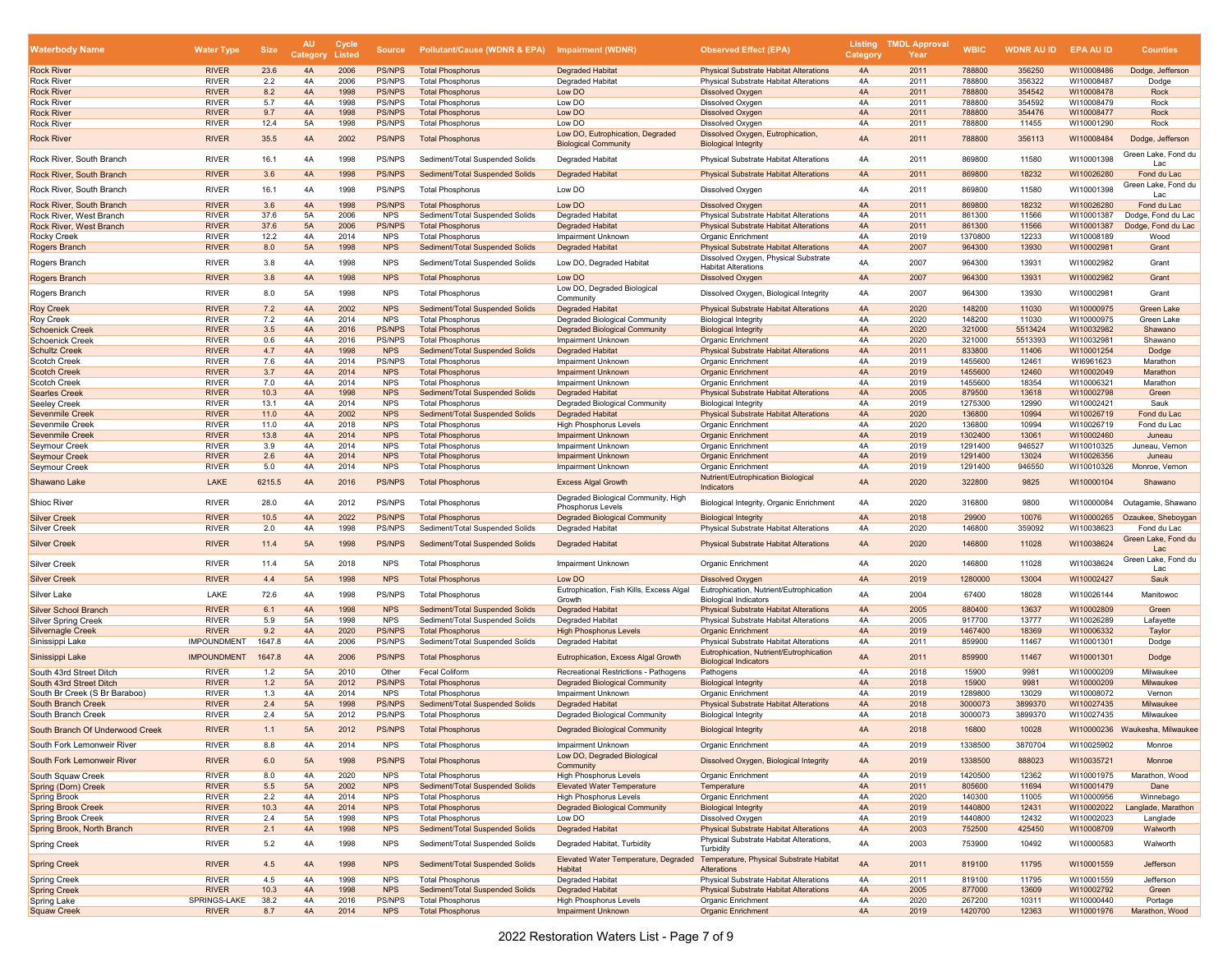| Waterbody Name                                                                 | <b>Water Type</b>            | <b>Size</b> | <b>AU</b><br>Category Listed | Cycle        | <b>Source</b>               | Pollutant/Cause (WDNR & EPA) Impairment (WDNR)                     |                                                                       | <b>Observed Effect (EPA)</b>                                                 | Category | <b>Listing TMDL Approval</b><br>Year | <b>WBIC</b>        | WDNR AU ID EPA AU ID |                          | <b>Counties</b>                          |
|--------------------------------------------------------------------------------|------------------------------|-------------|------------------------------|--------------|-----------------------------|--------------------------------------------------------------------|-----------------------------------------------------------------------|------------------------------------------------------------------------------|----------|--------------------------------------|--------------------|----------------------|--------------------------|------------------------------------------|
| Squaw Lake                                                                     | LAKE                         | 110.0       | 4A                           | 1998         | <b>NPS</b>                  | <b>Total Phosphorus</b>                                            | Eutrophication, Excess Algal Growth                                   | Eutrophication, Nutrient/Eutrophication<br><b>Biological Indicators</b>      | 4A       | 2003                                 | 2499000            | 16606                | WI10005074               | Saint Croix                              |
| St. Croix Lake                                                                 | LAKE                         | 7695.9      | 4A                           | 2008         | <b>PS/NPS</b>               | <b>Total Phosphorus</b>                                            | Eutrophication, Excess Algal Growth                                   | Eutrophication, Nutrient/Eutrophication<br><b>Biological Indicators</b>      | 4A       | 2012                                 | 2601500            | 16398                | WI10025187               | Pierce, Saint Croix                      |
| Steel Brook                                                                    | <b>RIVER</b>                 | 1.0         | 4A                           | 1998         | <b>NPS</b>                  | Sediment/Total Suspended Solids                                    | Elevated Water Temperature, Degraded<br>Habitat                       | Temperature, Physical Substrate Habitat<br>Alterations                       | 4A       | 2011                                 | 817800             | 11794                | WI10001558               | Jefferson                                |
| <b>Steel Brook</b>                                                             | <b>RIVER</b>                 | 1.0         | 4A                           | 1998         | <b>NPS</b>                  | <b>Total Phosphorus</b>                                            | Low DO                                                                | <b>Dissolved Oxygen</b>                                                      | 4A       | 2011                                 | 817800             | 11794                | WI10001558               | Jefferson                                |
| <b>Stevens Creek</b>                                                           | <b>RIVER</b>                 | 8.4         | 4A                           | 1998         | <b>NPS</b>                  | Sediment/Total Suspended Solids                                    | Degraded Habitat                                                      | Physical Substrate Habitat Alterations                                       | 4A       | 2011                                 | 796300             | 11632                | WI10001432               | Rock                                     |
| <b>Stillwell Creek</b>                                                         | <b>RIVER</b>                 | 2.5         | 4A                           | 2002         | <b>NPS</b>                  | Sediment/Total Suspended Solids                                    | <b>Elevated Water Temperature</b>                                     | Temperature                                                                  | 4A       | 2006                                 | 1662600            | 14037                | WI10003033               | Monroe                                   |
| <b>Stony Brook</b>                                                             | <b>RIVER</b>                 | 15.4        | 4A                           | 2006         | <b>NPS</b>                  | Sediment/Total Suspended Solids                                    | Degraded Habitat                                                      | Physical Substrate Habitat Alterations                                       | 4A       | 2011                                 | 837600             | 11427                | WI10001270               | Dane, Dodge<br>Jefferson                 |
| <b>Stony Creek</b>                                                             | <b>RIVER</b>                 | 10.5        | 4A                           | 2020         | <b>NPS</b>                  | <b>Total Phosphorus</b>                                            | <b>High Phosphorus Levels</b>                                         | <b>Organic Enrichment</b>                                                    | 4A       | 2018                                 | 28700              | 10074                | WI10000263               | Sheboygan,<br>Washington, Fond du<br>Lac |
| Swan Lake                                                                      | LAKE                         | 407.5       | 4A                           | 2014         | <b>NPS</b>                  | Unknown Pollutant                                                  | <b>Excess Algal Growth</b>                                            | Nutrient/Eutrophication Biological<br>Indicators                             | 4A       | 2020                                 | 179800             | 10744                | WI10000772               | Columbia                                 |
| <b>Swinns Valley Creek</b>                                                     | <b>RIVER</b>                 | 8.5         | 5A                           | 1998         | <b>NPS</b>                  | Sediment/Total Suspended Solids                                    | <b>Degraded Habitat</b>                                               | <b>Physical Substrate Habitat Alterations</b>                                | 4A       | 2003                                 | 1776000            | 14351                | WI10026861               | <b>Buffalo</b>                           |
| <b>Tainter Lake</b>                                                            | <b>IMPOUNDMENT</b>           | 1387.2      | 4A                           | 1998         | PS/NPS                      | <b>Total Phosphorus</b>                                            | Eutrophication, Excess Algal Growth,<br>Elevated pH                   | Eutrophication, Nutrient/Eutrophication<br><b>Biological Indicators</b>      | 4A       | 2012                                 | 2068000            | 18791                | WI10006634               | Dunn                                     |
| Tappen Coulee Creek                                                            | <b>RIVER</b>                 | 5.1         | 4A                           | 1998         | <b>NPS</b>                  | Sediment/Total Suspended Solids                                    | <b>Elevated Water Temperature</b>                                     | Temperature                                                                  | 4A       | 2003                                 | 1800300            | 14409                | WI10003296               | Trempealeau                              |
| <b>Thiel Creek</b>                                                             | <b>RIVER</b>                 | 6.7         | 4A                           | 2018         | <b>NPS</b>                  | <b>Total Phosphorus</b>                                            | Degraded Biological Community, High                                   | Biological Integrity, Organic Enrichment                                     | 4A       | 2020                                 | 280100             | 10332                | WI10000457               | Waupaca                                  |
|                                                                                |                              |             |                              |              |                             |                                                                    | Phosphorus Levels                                                     |                                                                              | 4A       |                                      |                    |                      |                          |                                          |
| Token Creek<br><b>Token Creek</b>                                              | <b>RIVER</b><br><b>RIVER</b> | 3.8<br>0.5  | 4A<br>4A                     | 1998<br>1998 | <b>NPS</b><br><b>NPS</b>    | Sediment/Total Suspended Solids<br>Sediment/Total Suspended Solids | <b>Degraded Biological Community</b><br>Degraded Biological Community | <b>Biological Integrity</b><br><b>Biological Integrity</b>                   | 4A       | 2002<br>2002                         | 806600<br>806600   | 310734<br>11676      | WI10040484<br>WI10039320 | Dane<br>Dane                             |
| <b>Token Creek</b>                                                             | <b>RIVER</b>                 | 2.7         | 5P                           | 1998         | <b>NPS</b>                  | Sediment/Total Suspended Solids                                    | <b>Degraded Biological Community</b>                                  | <b>Biological Integrity</b>                                                  | 4A       | 2002                                 | 806600             | 5546058              | WI10040480               | Dane                                     |
| Tributary (E.BR) to Denuveau Creek                                             | <b>RIVER</b>                 | 8.5         | 4A                           | 2002         | <b>PS/NPS</b>               | <b>Total Phosphorus</b>                                            | Elevated Water Temperature, Degraded                                  | Temperature, Physical Substrate Habitat                                      | 4A       | 2020                                 | 139100             | 1517827              | WI10025178               | Fond du Lac                              |
|                                                                                |                              |             |                              |              |                             |                                                                    | Habitat                                                               | Alterations                                                                  |          |                                      |                    |                      |                          |                                          |
| Tributary to S Br Yellow River                                                 | <b>RIVER</b>                 | 1.1         | 4A                           | 2014         | <b>PS/NPS</b>               | <b>Total Phosphorus</b>                                            | <b>High Phosphorus Levels</b>                                         | <b>Organic Enrichment</b>                                                    | 4A       | 2019                                 | 1372800            | 1516846              | WI10034282               | Clark                                    |
| <b>Trump Coulee Creek</b>                                                      | <b>RIVER</b>                 | 7.7         | 5A                           | 1998         | <b>NPS</b>                  | Sediment/Total Suspended Solids                                    | Degraded Habitat                                                      | Physical Substrate Habitat Alterations                                       | 4A       | 2004                                 | 1800600            | 14414                |                          | WI10026663 Jackson, Trempealeau          |
| <b>Turtle Creek</b>                                                            | <b>RIVER</b>                 | 10.8        | 4A                           | 1998         | <b>PS/NPS</b>               | <b>Total Phosphorus</b>                                            | Low DO                                                                | <b>Dissolved Oxygen</b>                                                      | 4A       | 2011                                 | 790300             | 338091               | WI10008457               | Walworth                                 |
| Twin Creek<br><b>Twin Grove Branch</b>                                         | <b>RIVER</b>                 | 8.8         | 4A<br>4A                     | 2014         | <b>NPS</b>                  | <b>Total Phosphorus</b>                                            | Impairment Unknown                                                    | Organic Enrichment                                                           | 4A       | 2019                                 | 1279400            | 18426                | WI10006376               | Sauk                                     |
| Ulao Creek                                                                     | <b>RIVER</b><br><b>RIVER</b> | 6.0<br>8.6  | 5A                           | 1998<br>2014 | <b>NPS</b><br><b>NPS</b>    | Sediment/Total Suspended Solids<br><b>Total Phosphorus</b>         | <b>Degraded Habitat</b><br>Degraded Biological Community              | <b>Physical Substrate Habitat Alterations</b><br><b>Biological Integrity</b> | 4A<br>4A | 2005<br>2018                         | 891300<br>21200    | 13671<br>10012       | WI10002833<br>WI10026821 | Green<br>Ozaukee                         |
| Un Creek (T13n R 19e Nw Ne 06)                                                 | <b>RIVER</b>                 | 10.9        | 4A                           | 2018         | <b>NPS</b>                  | <b>Total Phosphorus</b>                                            | <b>Impairment Unknown</b>                                             | <b>Organic Enrichment</b>                                                    | 4A       | 2018                                 | 43500              | 10128                | WI10000303               | Fond du Lac                              |
| Un Creek (T22n-R16e-S22)                                                       | <b>RIVER</b>                 | 5.0         | 4A                           | 2016         | PS/NPS                      | <b>Total Phosphorus</b>                                            | <b>High Phosphorus Levels</b>                                         | Organic Enrichment                                                           | 4A       | 2020                                 | 316100             | 9793                 | WI10000080               | Outagamie                                |
| Un. Creek (T14n R18e Nw Ne 27)                                                 | <b>RIVER</b>                 | 5.7         | 4A                           | 2016         | <b>NPS</b>                  | <b>Total Phosphorus</b>                                            | <b>High Phosphorus Levels</b>                                         | <b>Organic Enrichment</b>                                                    | 4A       | 2018                                 | 44200              | 11261                | WI10001140               | Fond du Lac                              |
| Un. Creek (Trinity Creek)(T09n R21e Se                                         | <b>RIVER</b>                 | 3.1         | 5A                           | 2014         | <b>NPS</b>                  | <b>Total Phosphorus</b>                                            | Impairment Unknown                                                    | Organic Enrichment                                                           | 4A       | 2018                                 | 20400              | 10010                | WI10000222               | Ozaukee, Milwaukee                       |
| <b>Underwood Creek</b>                                                         | <b>RIVER</b>                 | 2.8         | 5A                           | 2010         | <b>PS/NPS</b>               | <b>Fecal Coliform</b>                                              | <b>Recreational Restrictions - Pathogens</b>                          | Pathogens                                                                    | 4A       | 2018                                 | 16700              | 10026                | WI10008091               | Milwaukee                                |
| Underwood Creek                                                                | <b>RIVER</b>                 | 5.7         | 5A                           | 2010         | PS/NPS                      | Fecal Coliform                                                     | Recreational Restrictions - Pathogens                                 | Pathogens                                                                    | 4A       | 2018                                 | 16700              | 10027                |                          | WI10008092 Waukesha, Milwaukee           |
| <b>Underwood Creek</b>                                                         | <b>RIVER</b>                 | 5.7         | 5A                           | 2018         | <b>PS/NPS</b>               | <b>Total Phosphorus</b>                                            | <b>Impairment Unknown</b>                                             | <b>Organic Enrichment</b>                                                    | 4A       | 2018                                 | 16700              | 10027                |                          | WI10008092 Waukesha, Milwaukee           |
| Unnamed                                                                        | <b>RIVER</b>                 | 3.3         | 4A                           | 2016         | PS/NPS                      | <b>Total Phosphorus</b>                                            | Degraded Biological Community                                         | <b>Biological Integrity</b>                                                  | 4A       | 2020                                 | 325000             | 1524901              | WI10025759               | Shawano                                  |
| Unnamed Creek                                                                  | <b>RIVER</b>                 | 1.9         | 4A                           | 2018         | <b>NPS</b>                  | <b>Total Phosphorus</b>                                            | <b>High Phosphorus Levels</b>                                         | <b>Organic Enrichment</b>                                                    | 4A       | 2020                                 | 131130             | 5746464              | WI10038320               | Calumet                                  |
| <b>Unnamed Creek</b>                                                           | <b>RIVER</b>                 | 2.9         | 4A                           | 2018         | PS/NPS                      | <b>Total Phosphorus</b>                                            | <b>High Phosphorus Levels</b>                                         | Organic Enrichment                                                           | 4A       | 2019                                 | 1371200            | 5533601              | WI10033421               | Wood                                     |
| Unnamed Creek (T23n, R3e, S10, Sesw, 72<br>Unnamed Creek (T23n,R3e,S10,Sesw,72 | <b>RIVER</b><br><b>RIVER</b> | 2.0<br>3.0  | 4A<br>4A                     | 2014<br>2014 | <b>NPS</b><br><b>NPS</b>    | <b>Total Phosphorus</b><br><b>Total Phosphorus</b>                 | <b>Impairment Unknown</b><br>Impairment Unknown                       | <b>Organic Enrichment</b><br>Organic Enrichment                              | 4A<br>4A | 2019<br>2019                         | 1371200<br>1371200 | 12235<br>12234       | WI10001889<br>WI10001888 | Wood<br>Wood                             |
| Unnamed Creek (T23n, R6e, S26, Sesw, 72                                        | <b>RIVER</b>                 | 1.4         | 4A                           | 2020         | PS/NPS                      | <b>Total Phosphorus</b>                                            | High Phosphorus Levels                                                | <b>Organic Enrichment</b>                                                    | 4A       | 2019                                 | 1397200            | 12272                | WI8154892                | Wood                                     |
| Unnamed E Trib. to Schoenick Cr                                                | RIVER                        | 2.1         | 4A                           | 2016         | <b>PS/NPS</b>               | <b>Total Phosphorus</b>                                            | Degraded Biological Community                                         | <b>Biological Integrity</b>                                                  | 4A       | 2020                                 | 321200             | 5513459              | WI10032983               | Shawano                                  |
| <b>Unnamed Stream</b>                                                          | <b>RIVER</b>                 | 2.9         | 4A                           | 2020         | <b>NPS</b>                  | <b>Total Phosphorus</b>                                            | <b>Impairment Unknown</b>                                             | <b>Organic Enrichment</b>                                                    | 4A       | 2020                                 | 257800             | 6918644              | WI10041923               | Waupaca                                  |
| Unnamed Stream                                                                 | <b>RIVER</b>                 | 2.6         | 4A                           | 2020         | <b>NPS</b>                  | <b>Total Phosphorus</b>                                            | Impairment Unknown                                                    | Organic Enrichment                                                           | 4A       | 2020                                 | 257900             | 6918660              | WI10041924               | Waupaca                                  |
| Unnamed Stream                                                                 | <b>RIVER</b>                 | 2.4         | 4A                           | 2020         | <b>NPS</b>                  | <b>Total Phosphorus</b>                                            | <b>Impairment Unknown</b>                                             | <b>Organic Enrichment</b>                                                    | 4A       | 2019                                 | 1281500            | 6921935              | WI10042164               | Juneau                                   |
| Unnamed Stream                                                                 | <b>RIVER</b>                 | 2.5         | 4A                           | 2020         | <b>NPS</b>                  | <b>Total Phosphorus</b>                                            | Degraded Biological Community                                         | <b>Biological Integrity</b>                                                  | 4A       | 2020                                 | 3000189            | 8110754              | WI10044505               | Fond du Lac                              |
| <b>Unnamed Stream</b>                                                          | <b>RIVER</b>                 | 2.3         | 4A                           | 2014         | <b>NPS</b>                  | <b>Total Phosphorus</b>                                            | <b>Degraded Biological Community</b>                                  | <b>Biological Integrity</b>                                                  | 4A       | 2019                                 | 5015142            | 3987619              | WI10028263               | Clark                                    |
| Unnamed Stream                                                                 | <b>RIVER</b>                 | 1.9         | 4A                           | 2014         | PS/NPS                      | <b>Total Phosphorus</b>                                            | Degraded Biological Community                                         | <b>Biological Integrity</b>                                                  | 4A       | 2019                                 | 5016277            | 3987535              | WI10028260               | Wood                                     |
| Unnamed Stream<br><b>Unnamed Stream</b>                                        | <b>RIVER</b><br><b>RIVER</b> | 1.6<br>1.0  | 4A<br>4A                     | 2020<br>2020 | <b>NPS</b><br><b>NPS</b>    | <b>Total Phosphorus</b><br><b>Total Phosphorus</b>                 | <b>Impairment Unknown</b><br><b>Impairment Unknown</b>                | <b>Organic Enrichment</b><br>Organic Enrichment                              | 4A<br>4A | 2020<br>2020                         | 5020550<br>5020640 | 8111202<br>8110960   | WI10044543<br>WI10044525 | Waupaca<br>Waupaca                       |
| <b>Unnamed Stream</b>                                                          | <b>RIVER</b>                 | 1.9         | 4A                           | 2020         | <b>NPS</b>                  | <b>Total Phosphorus</b>                                            | <b>Degraded Biological Community</b>                                  | <b>Biological Integrity</b>                                                  | 4A       | 2020                                 | 5025714            | 8110723              | WI10044503               | Fond du Lac                              |
| Unnamed Stream                                                                 | <b>RIVER</b>                 | 1.5         | 4A                           | 2020         | <b>NPS</b>                  | <b>Total Phosphorus</b>                                            | Degraded Biological Community                                         | <b>Biological Integrity</b>                                                  | 4A       | 2020                                 | 5026041            | 6938642              | WI10043044               | Fond du Lac                              |
| Unnamed Trib to Hill Creek                                                     | <b>RIVER</b>                 | 2.4         | 4A                           | 2020         | <b>NPS</b>                  | Sediment/Total Suspended Solids                                    | <b>Degraded Habitat</b>                                               | <b>Physical Substrate Habitat Alterations</b>                                | 4A       | 2020                                 | 5027219            | 5476549              | WI10030963               | <b>Green Lake</b>                        |
| Unnamed Trib To Mason Lake                                                     | <b>RIVER</b>                 | 3.3         | 4A                           | 1998         | <b>NPS</b>                  | Sediment/Total Suspended Solids                                    | Degraded Habitat                                                      | Physical Substrate Habitat Alterations                                       | 4A       | 2020                                 | 176300             | 481686               | WI10008805               | Adams                                    |
| Unnamed Trib to N Br Pigeon River                                              | <b>RIVER</b>                 | 3.4         | 4A                           | 2020         | <b>NPS</b>                  | <b>Total Phosphorus</b>                                            | <b>Impairment Unknown</b>                                             | <b>Organic Enrichment</b>                                                    | 4A       | 2020                                 | 3000102            | 6853164              | WI10039794               | Shawano, Waupaca                         |
| Unnamed Trib to Silver Creek                                                   | <b>RIVER</b>                 | 2.9         | 4A                           | 2016         | <b>NPS</b>                  | <b>Total Phosphorus</b>                                            | Degraded Biological Community                                         | <b>Biological Integrity</b>                                                  | 4A       | 2020                                 | 146900             | 5476590              | WI10030980               | Green Lake<br>en Lake. Fond du           |
| <b>Unnamed Trib to Silver Creek</b>                                            | <b>RIVER</b>                 | 2.1         | 4A                           | 2020         | <b>NPS</b>                  | Sediment/Total Suspended Solids                                    | <b>Degraded Habitat</b>                                               | <b>Physical Substrate Habitat Alterations</b>                                | 4A       | 2020                                 | 147000             | 5476612              | WI10030981               | Lac                                      |
| <b>Unnamed Trib to Silver Creek</b>                                            | <b>RIVER</b>                 | 8.1         | 4A                           | 2016         | <b>NPS</b>                  | <b>Total Phosphorus</b>                                            | Impairment Unknown                                                    | Organic Enrichment                                                           | 4A       | 2020                                 | 147700             | 5476567              | WI10030965               | Fond du Lac                              |
| Unnamed Trib to W Br Shioc R<br>Unnamed Trib to W Fk Little Rib River          | <b>RIVER</b><br><b>RIVER</b> | 1.5<br>1.1  | 4A<br>4A                     | 2016<br>2020 | <b>PS/NPS</b><br><b>NPS</b> | <b>Total Phosphorus</b><br><b>Total Phosphorus</b>                 | <b>Degraded Biological Community</b><br>Impairment Unknown            | <b>Biological Integrity</b><br>Organic Enrichment                            | 4A<br>4A | 2020<br>2019                         | 319100<br>1453200  | 5513990<br>5513762   | WI10033100<br>WI10033020 | Shawano<br>Marathon                      |
| <b>Unnamed Trib to Waupaca River</b>                                           | <b>RIVER</b>                 | 3.4         | 4A                           | 2020         | <b>NPS</b>                  | <b>Total Phosphorus</b>                                            | <b>Degraded Biological Community</b>                                  | <b>Biological Integrity</b>                                                  | 4A       | 2020                                 | 5021414            | 6775847              | WI10039523               | Waupaca                                  |
| Unnamed Trib to Yellow River                                                   | <b>RIVER</b>                 | 1.3         | 4A                           | 2014         | <b>NPS</b>                  | <b>Total Phosphorus</b>                                            | Impairment Unknown                                                    | Organic Enrichment                                                           | 4A       | 2019                                 | 1372500            | 4699046              | WI10030065               | Wood                                     |
| <b>Unnamed Trib to Yellow River</b>                                            | <b>RIVER</b>                 | 0.8         | 4A                           | 2018         | <b>NPS</b>                  | <b>Total Phosphorus</b>                                            | <b>High Phosphorus Levels</b>                                         | Organic Enrichment                                                           | 4A       | 2019                                 | 1374000            | 5533738              | WI10033426               | Clark                                    |
| Unnamed Trib. to Unnamed Creek                                                 | <b>RIVER</b>                 | 1.8         | 4A                           | 2018         | PS/NPS                      | <b>Total Phosphorus</b>                                            | Impairment Unknown                                                    | Organic Enrichment                                                           | 4A       | 2018                                 | 5030146            | 5513721              | WI10033005               | Washington                               |
| <b>Unnamed Tributary</b>                                                       | <b>RIVER</b>                 | 1.5         | 4A                           | 2022         | <b>NPS</b>                  | <b>Total Phosphorus</b>                                            | <b>High Phosphorus Levels</b>                                         | <b>Organic Enrichment</b>                                                    | 4A       | 2019                                 | 5009741            | 8110237              | WI10044421               | Taylor                                   |
| Van Dyne Creek                                                                 | <b>RIVER</b>                 | 8.1         | 4Α                           | 2002         | <b>NPS</b>                  | Sediment/Total Suspended Solids                                    | Degraded Habitat                                                      | Physical Substrate Habitat Alterations                                       | 4A       | 2020                                 | 132600             | 18155                | WI10006170               | Winnebago, Fond du<br>Lac                |
| <b>Vermont Creek</b>                                                           | <b>RIVER</b>                 | 3.5         | 4B                           | 2004         | <b>NPS</b>                  | Sediment/Total Suspended Solids                                    | Degraded Habitat                                                      | <b>Physical Substrate Habitat Alterations</b>                                | 4B       |                                      | 1249200            | 13482                | WI10026086               | Dane                                     |
| Vermont Creek                                                                  | <b>RIVER</b>                 | 3.5         | 4B                           | 2018         | <b>NPS</b>                  | <b>Total Phosphorus</b>                                            | Impairment Unknown                                                    | Organic Enrichment                                                           | 4B       |                                      | 1249200            | 13482                | WI10026086               | Dane                                     |
| W Br Eau Claire River                                                          | <b>RIVER</b>                 | 29.4        | 4A                           | 2014         | <b>NPS</b>                  | <b>Total Phosphorus</b>                                            | Degraded Biological Community                                         | <b>Biological Integrity</b>                                                  | 4A       | 2019                                 | 1445700            | 1496996              | WI10024958               | Langlade                                 |
| W Branch Big Eau Pleine River                                                  | <b>RIVER</b>                 | 3.8         | 4A                           | 2014         | <b>NPS</b>                  | <b>Total Phosphorus</b>                                            | Degraded Biological Community                                         | <b>Biological Integrity</b>                                                  | 4A       | 2019                                 | 1432700            | 12413                | WI10026658               | Taylor                                   |
| W Branch Big Eau Pleine River<br><b>Waukau Creek</b>                           | <b>RIVER</b><br><b>RIVER</b> | 8.7<br>4.2  | 4A<br>4A                     | 2014<br>2014 | <b>NPS</b><br><b>NPS</b>    | <b>Total Phosphorus</b><br><b>Total Phosphorus</b>                 | <b>High Phosphorus Levels</b><br>Impairment Unknown                   | Organic Enrichment<br>Organic Enrichment                                     | 4A<br>4A | 2019<br>2020                         | 1432700<br>140700  | 12412<br>18163       | WI10002010<br>WI10006173 | Marathon, Taylor<br>Winnebago            |
|                                                                                |                              |             |                              |              |                             |                                                                    |                                                                       |                                                                              |          |                                      |                    |                      |                          |                                          |